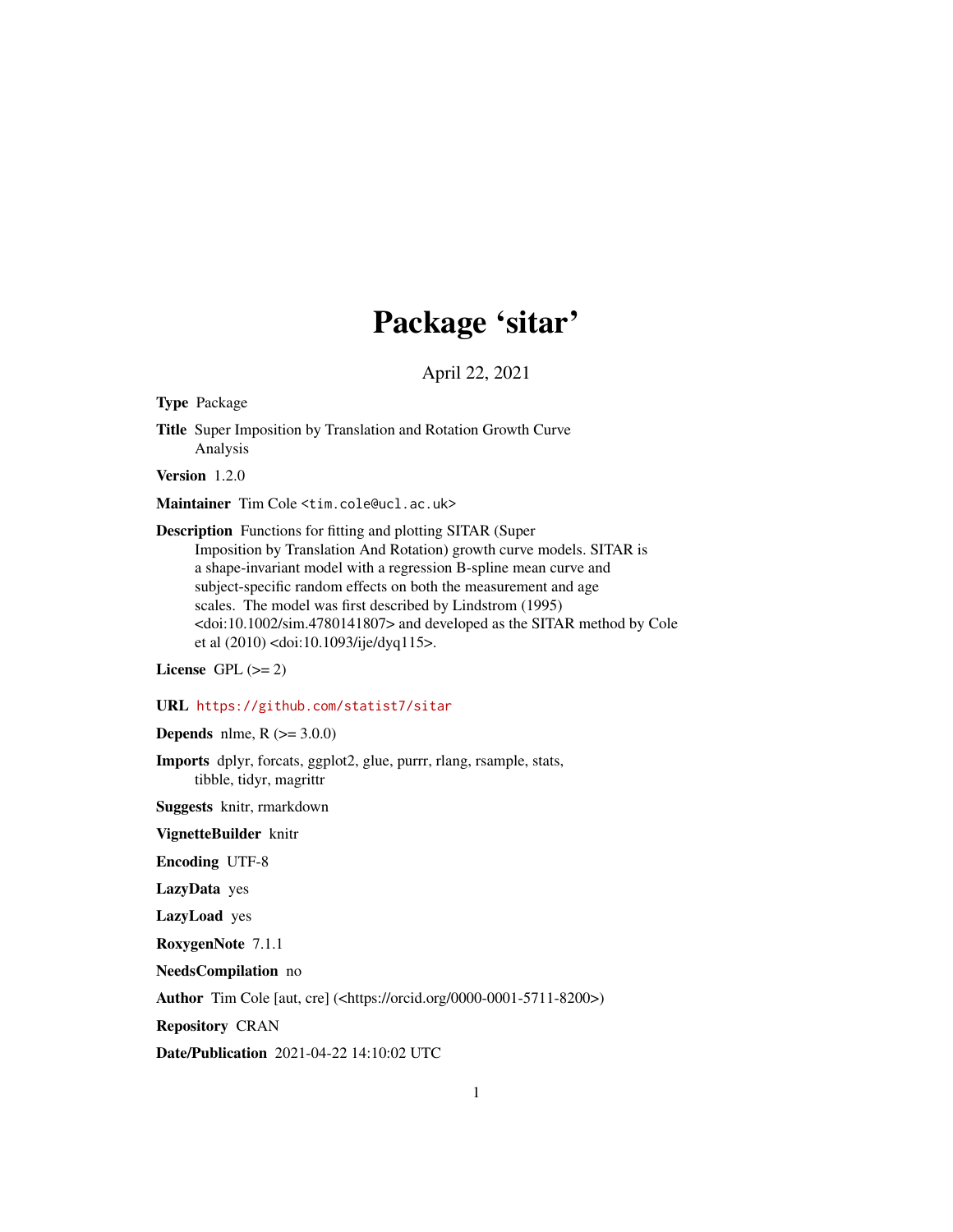## R topics documented:

|         | 3              |
|---------|----------------|
|         | $\overline{4}$ |
|         | 5              |
|         | 6              |
|         | 8              |
|         | 9              |
|         | 10             |
|         | 11             |
|         | 13             |
|         | 14             |
|         | 15             |
|         | 17             |
|         | 18             |
|         | 19             |
|         | 19             |
|         | 21             |
|         | 21             |
|         | 23             |
|         | 24             |
|         | 26             |
|         | 28             |
|         | 29             |
|         | 31             |
|         | 33             |
|         | 34             |
|         | 38             |
|         | 39             |
|         | 41             |
|         | 41             |
|         | 42             |
|         | 43             |
|         | 46             |
|         | 47             |
|         | 48             |
|         | 49             |
|         | 51             |
|         | 53             |
| velout  | 54             |
|         | 56             |
| who0607 | 57             |
| xaxsd   | 59             |
| xyadj   | 60             |
|         | 61             |
|         |                |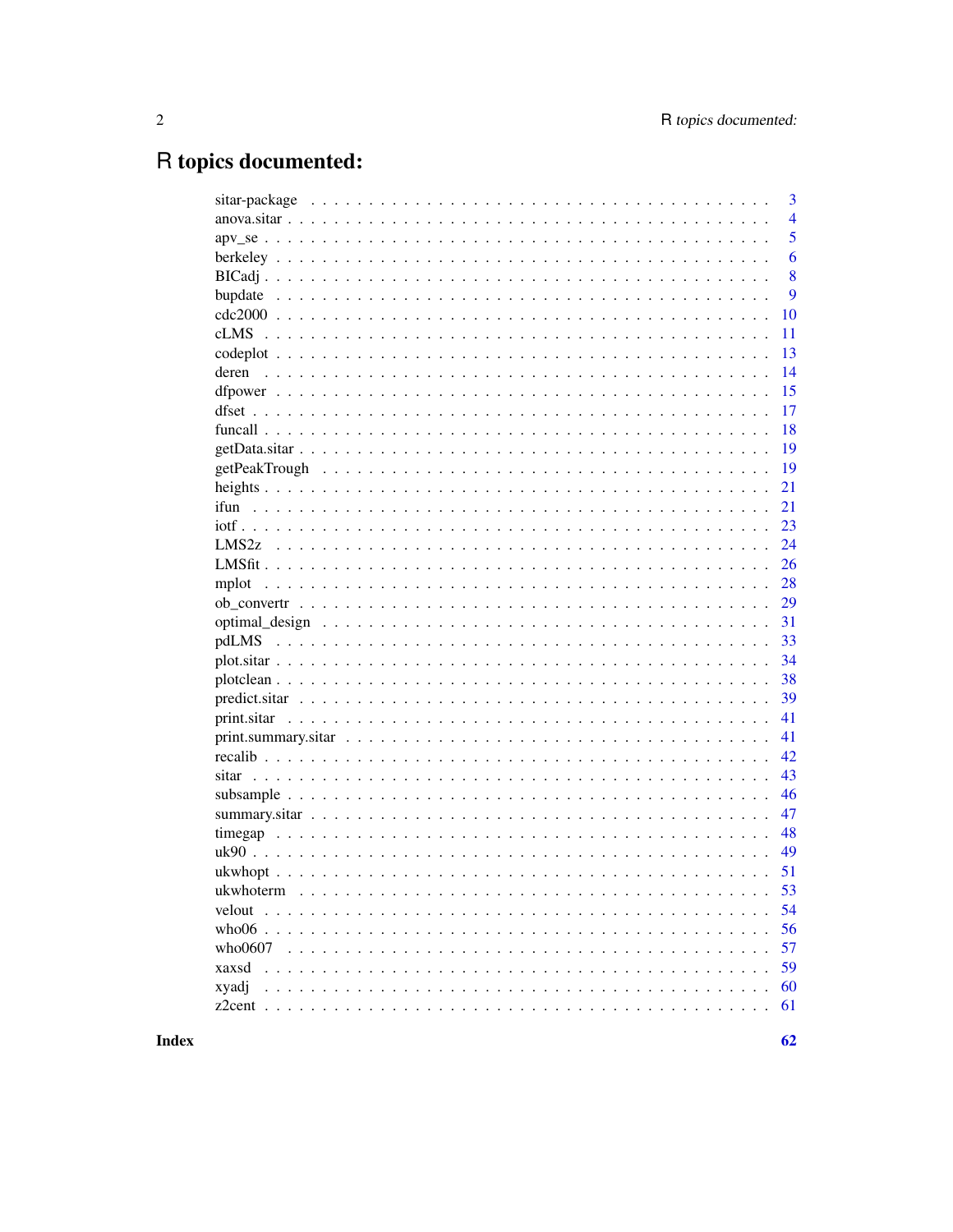<span id="page-2-0"></span>sitar-package *SITAR (SuperImposition by Translation And Rotation) growth curve analysis*

#### Description

SITAR is a method of growth curve analysis, based on **nlme**, that estimates a single mean growth curve as a regression B-spline, plus a set of up to four fixed and random effects (a, b, c and d) (d was added in version 1.2.0) defining how individual growth curves differ from the mean curve. SITAR stands for SuperImposition by Translation And Rotation.

### Details

The package also contains some utility functions for the LMS method, as used to construct growth reference centiles (see gamlss).

| Package: | sitar      |
|----------|------------|
| Type:    | Package    |
| Version: | 1.0        |
| Date:    | 2013-09-23 |
| License: | $GPI - 2$  |

Effect a (or alpha) measures size, and is a random intercept relative to the spline curve intercept. Effect b (or beta) measures tempo, the timing of the growth process, and reflects a shift on the x scale relative to the mean. Effect c (or gamma) is velocity, and indicates how the x scale is stretched or shrunk reflecting the rate at which 'time' passes for individuals. Effect d is a rotation in the plane. The aim is for individual curves, adjusted for abcd to lie on top of (i.e. be superimposed on) the mean curve.

The package creates an object of class sitar, based on **nlme**, representing the nonlinear mixedeffects model fit. Generic functions such as print, plot and summary have methods to show the results of the fit, along with resid, coef, fitted, fixed.effects and random.effects to extract some of its components. The functions AICadj, BICadj and varexp compare respectively the AIC, BIC and variance explained of a series of models, taking into account any transformations of the y variable. Functions plotclean, velout, codeplot and zapvelout are useful to clean the data file.

### Author(s)

Tim Cole <tim.cole@ucl.ac.uk>

#### References

The idea of SITAR growth curve analysis arose from the paper by Beath (2007) and was first described in Cole et al (2010). The other references describe applications of SITAR to a variety of data forms.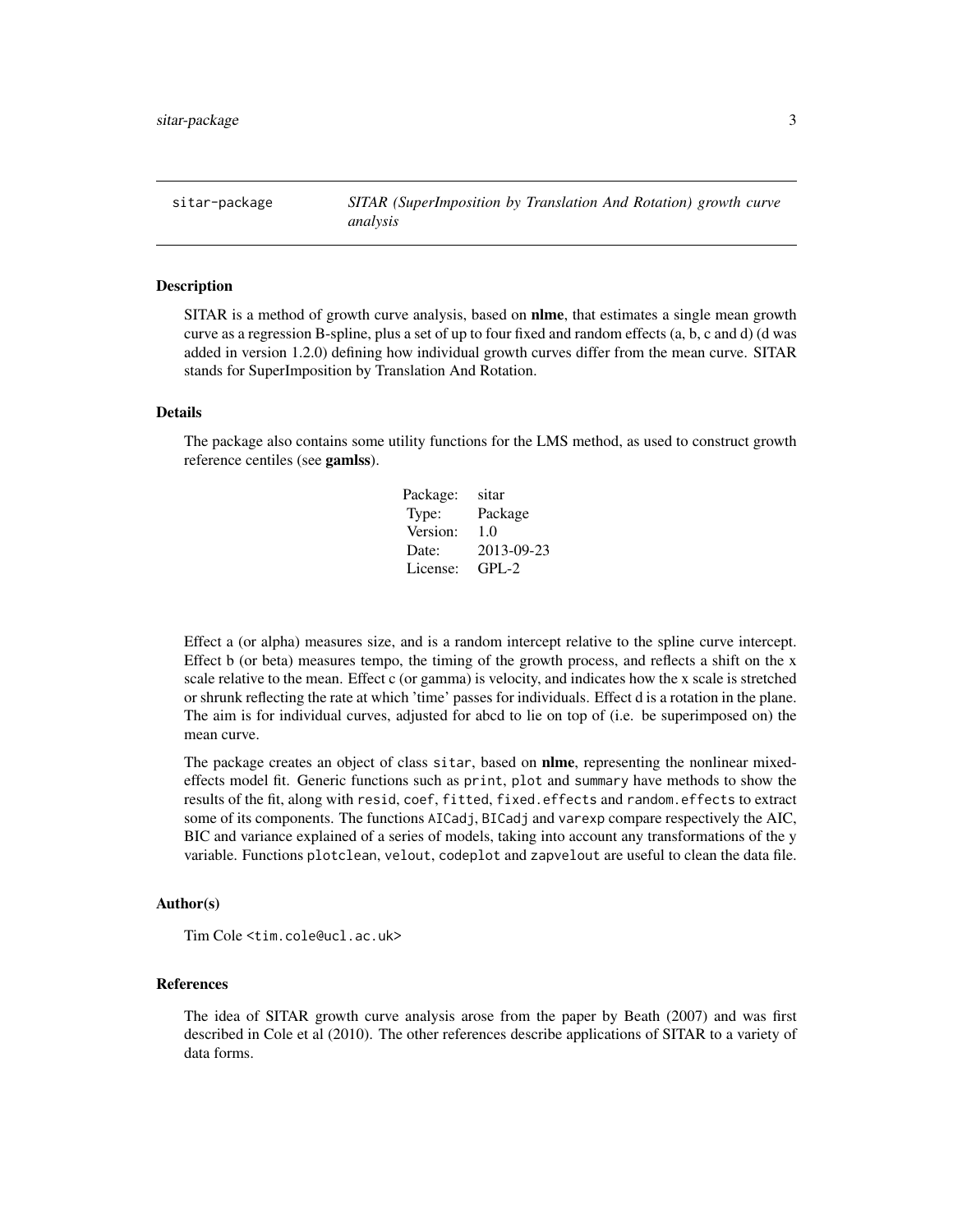<span id="page-3-0"></span>Beath KJ. Infant growth modelling using a shape invariant model with random efffects. Stat Med 2007;26:2547-64.

Cole TJ, Cortina Borja M, Sandhu J, et al. Nonlinear growth generates age changes in the moments of the frequency distribution: the example of height in puberty. Biostatistics 2008;9:159-71.

Cole TJ, Donaldson MD, Ben-Shlomo Y. SITAR–a useful instrument for growth curve analysis. Int J Epidemiol 2010;39:1558-66.

Gault EJ, Perry RJ, Cole TJ, et al. Effect of oxandrolone and timing of pubertal induction on final height in Turner's syndrome: randomised, double blind, placebo controlled trial. BMJ 2011;\- 342:d1980.

Johnson L, Llewellyn CH, van Jaarsveld CHM, et al. Genetic and environmental influences on infant growth: prospective analysis of the Gemini twin birth cohort. PLoS ONE 2011;6:e19918.

Prentice A, Dibba B, Sawo Y, et al. The effect of prepubertal calcium carbonate supplementation on the age of peak height velocity in Gambian adolescents. Am J Clin Nutr 2012;96:1042-50.

Dean MC, Cole TJ. Human life history evolution explains dissociation between the timing of tooth eruption and peak rates of root growth. PLoS ONE 2013;8:e54534.

Cole TJ, Statnikov Y, Santhakumaran S, et al. Birth weight and longitudinal growth in infants born below 32 weeks gestation: a UK population study. Arch Dis Child Fetal Neonatal Ed 2014;99:F34- F40.

Cole TJ, Rousham EK, Hawley NL, et al. Ethnic and sex differences in skeletal maturation among the Birth to Twenty cohort in South Africa. Arch Dis Child 2014;100:138-43.

Cole TJ, Pan H, Butler GE. A mixed effects model to estimate timing and intensity of pubertal growth from height and secondary sexual characteristics. Ann Hum Biol 2014;41:7683.

Johnson L, van Jaarsveld CHM, Llewellyn CH, et al. Associations between infant feeding and the size, tempo and velocity of infant weight gain: SITAR analysis of the Gemini twin birth cohort. Int J Obes 2014;38:980-7.

Pizzi C, Cole TJ, Richiardi L, et al. Prenatal influences on size, velocity and tempo of iInfant growth: findings from three contemporary cohorts. PLoS ONE 2014;9:e90291.

Ward KA, Cole TJ, Laskey MA, et al. The Effect of Prepubertal Calcium Carbonate Supplementation on Skeletal Development in Gambian Boys-A 12-Year Follow-Up Study. J C E M 2014;99:3169-76.

anova.sitar *Compare Likelihoods of Fitted SITAR Objects*

#### Description

anova method for sitar objects, based on anova.lme.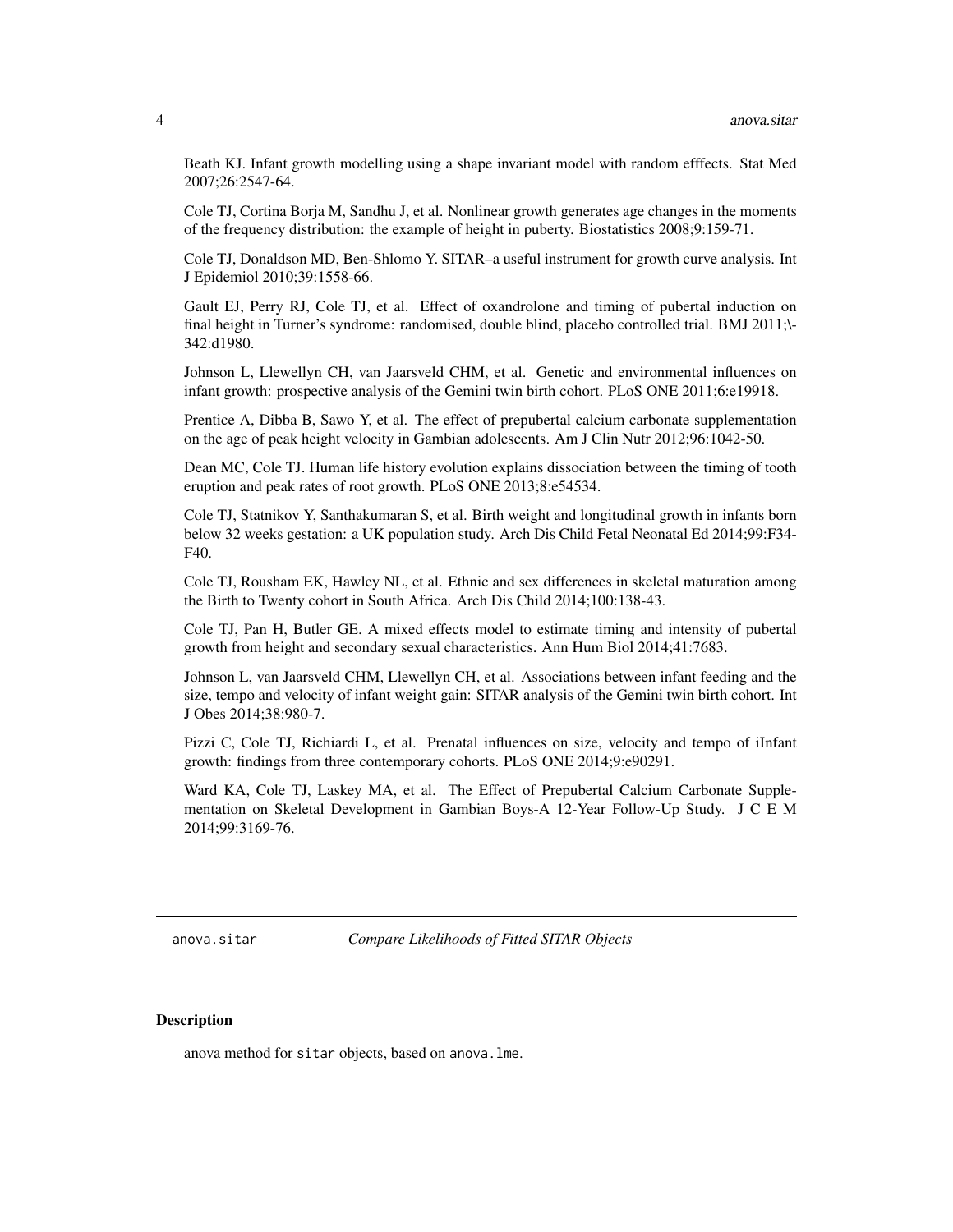<span id="page-4-0"></span> $apv<sub>1</sub>se$  5

### Usage

```
## S3 method for class 'sitar'
anova(
  object,
  ...,
  test = TRUE,
  type = c("sequential", "marginal"),
  adjustSigma = TRUE,
  Terms,
 L,
  verbose = FALSE
)
```
### Arguments

| object      | an object inheriting from class sitar.                                                  |
|-------------|-----------------------------------------------------------------------------------------|
| .           | other optional fitted model objects.                                                    |
| test        | an optional logical value controlling whether likelihood ratio tests should be<br>used. |
| type        | an optional character string specifying the type of sum of squares to be used.          |
| adjustSigma | see anova. Ime.                                                                         |
| Terms       | see anova. Ime.                                                                         |
| L           | see anova. Ime.                                                                         |
| verbose     | an optional logical value.                                                              |

### Value

a data frame inheriting from class "anova.lme".

### Author(s)

Tim Cole <tim.cole@ucl.ac.uk>

<span id="page-4-1"></span>

| apv_se | Bootstrap standard errors for SITAR peak velocity and age at peak |
|--------|-------------------------------------------------------------------|
|        | velocity                                                          |

### Description

apv\_se bootstraps a SITAR model to generate standard errors for age at peak velocity (apv) and peak velocity (pv).

### Usage

```
apv\_se(object, fun = getPeak, nboot = 10, seed = NULL, plot = FALSE, ...)
```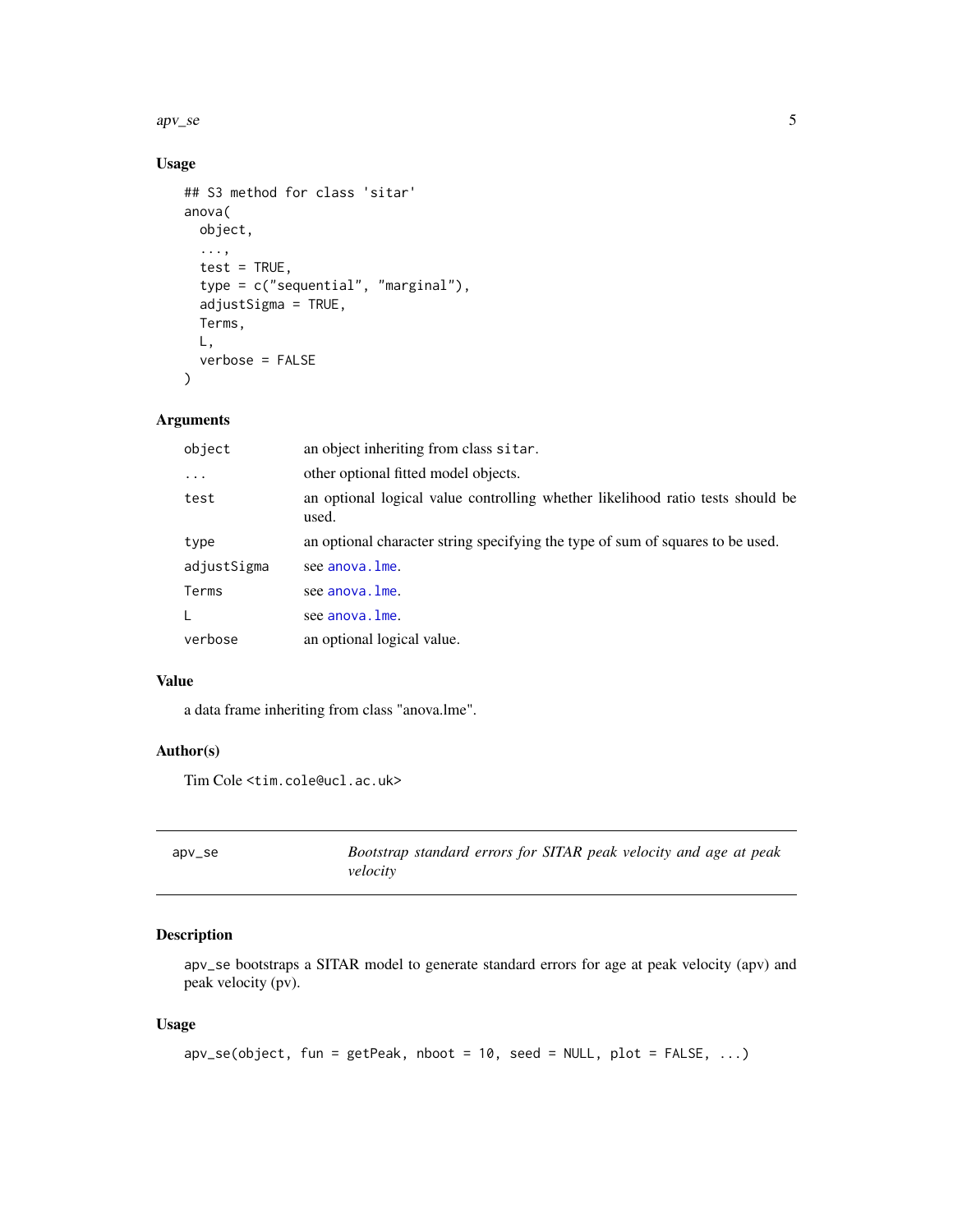#### <span id="page-5-0"></span>Arguments

| object                  | SITAR model.                                                                                                                                             |
|-------------------------|----------------------------------------------------------------------------------------------------------------------------------------------------------|
| fun                     | function to extract apv and pv from velocity curve (default get Peak), alternative<br>getTakeoff or getTrough.                                           |
| nboot                   | number of bootstrap samples (default 10).                                                                                                                |
| seed                    | integer to initialize the random number generator (default NULL).                                                                                        |
| plot                    | logical to control plotting (default FALSE).                                                                                                             |
| $\cdot$ $\cdot$ $\cdot$ | optional arguments defining the velocity curve to be bootstrapped (plot.sitar<br>arguments xfun, yfun, subset, ns or abc), and graphical par parameters. |

### Details

If plot is TRUE, the original velocity curve is plotted along with each bootstrap sample's pv versus apv.

### Value

a 2x2 array giving the mean and standard error of apv and pv, with attribute "bs" a tibble containing the bootstrap estimates of apv and pv, with NAs removed.

### Author(s)

Tim Cole <tim.cole@ucl.ac.uk>

### Examples

```
data(heights)
## fit sitar model for height
model \le sitar(x = age, y = height, id = id, data = heights, df = 4)
## bootstrap standard errors for age at peak velocity and peak velocity
output <- apv_se(model, nboot=3, seed=111, plot=TRUE)
```
berkeley *The Berkeley Child Guidance Study*

### Description

The Berkeley Child Guidance Study dataset contains longitudinal anthropometry data for 136 children from birth to 21 years.

#### Usage

berkeley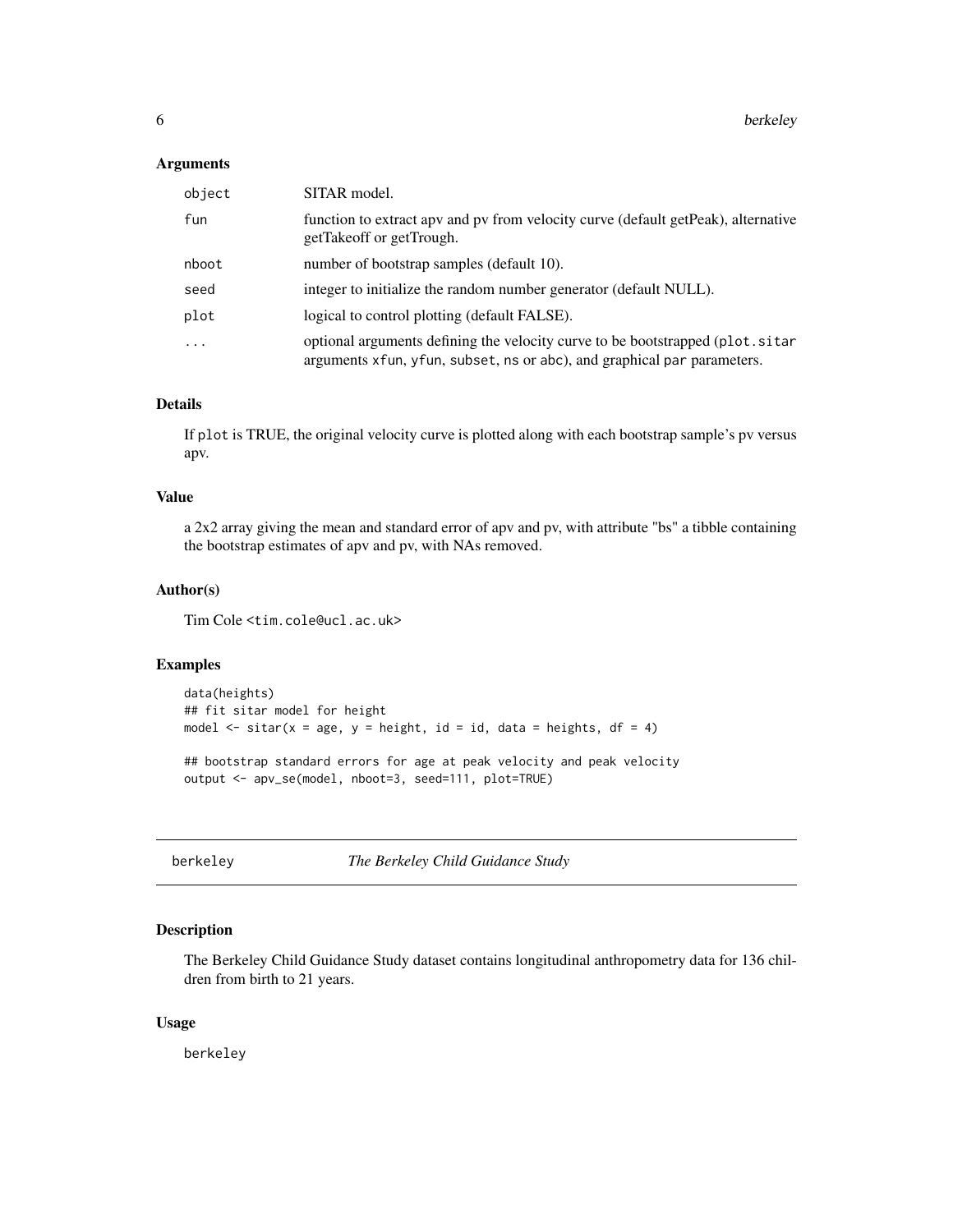#### berkeley **7**

#### Format

A data frame with 4884 observations on the following 10 variables:

id factor with levels 201-278 male and 301-385 female

age years, numeric vector

height cm, numeric vector

weight kg, numeric vector

stem.length cm, numeric vector

bi.acromial cm, numeric vector

bi.iliac cm, numeric vector

leg.circ cm, numeric vector

strength lb, numeric vector

sex factor with level 1 male and level 2 female

### **Details**

The data are for 66 boys and 70 girls from Berkeley, California born in 1928-29 of north European ancestry, and followed from birth to 21 years. Measurements were at ages 0, 0.085, 0.25 to 2 (3-monthly), 2 to 8 (annually), and 8 to 21 (6-monthly) years.

The children were measured for height, weight (undressed), stem length, biacromial diameter, biiliac diameter, leg circumference, and dynamometric strength. The data were provided as an appendix to the book by Tuddenham and Snyder (1954), and a few transcription errors are corrected here. The growth dataset in the fda package uses heights from the same study.

#### References

Tuddenham RD, Snyder MM. Physical growth of California boys and girls from birth to eighteen years. University of California Publications in Child Development 1954;1:183-364.

#### Examples

```
data(berkeley)
## frequencies of age of measurement for each variable
## weight and length/height from birth, other variables from 6-8 years
## few measurements after 18 years
. <- as.factor(berkeley$age)
plot(levels(.), summary(.), type='s', las=1,
  xlab='age of measurement (years)', ylab='frequency of measurements')
points(levels(.), levels(.) < 0, pch=15)
for (i in 3:9) {
  .. <- .[!is.na(berkeley[, names(berkeley)[i]])]
  lines(levels(..), summary(..), type='s', col=i)
}
legend('topright', names(berkeley)[c(3:9)], text.col=c(3:9), bty='n', inset=0.04)
```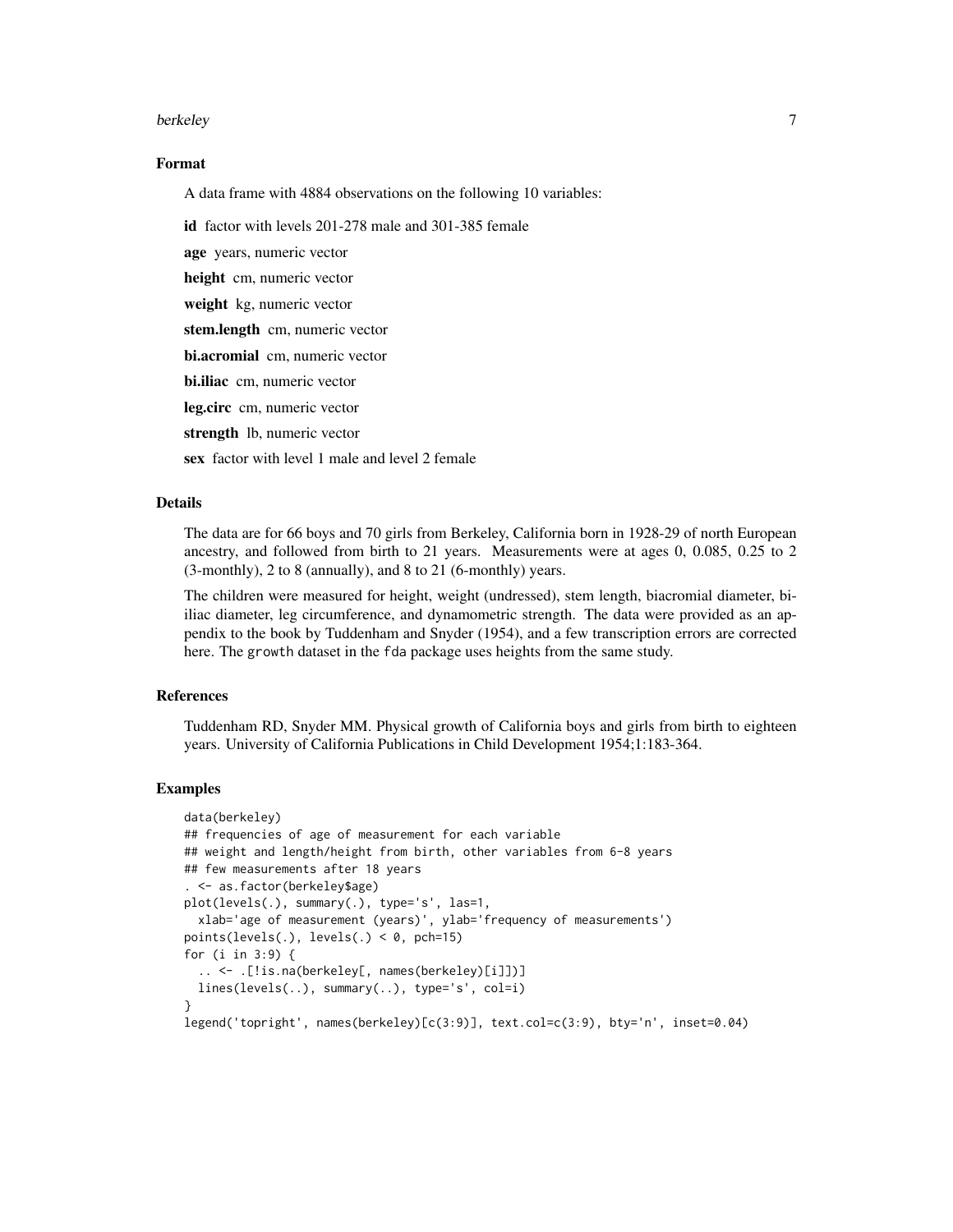<span id="page-7-0"></span>

#### Description

BICadj and AICadj calculate the BIC and AIC for SITAR models, adjusting the likelihood for Box-Cox transformed y variables. varexp calculates the variance explained by SITAR models, compared to the corresponding fixed effect models. getL is used by [AB]ICadj to find what power the y variable is raised to.

#### Usage

```
BICadj(..., pattern = NULL)
AICadj(..., k = 2, pattern = NULL)varexp(..., pattern = NULL)
getL(expr)
```
#### Arguments

| $\cdots$ | one or more SITAR models.                                                                   |
|----------|---------------------------------------------------------------------------------------------|
| pattern  | regular expression defining names of models.                                                |
| k        | numeric, the penalty per parameter to be used; the default $k = 2$ is the classical<br>AIC. |
| expr     | quoted or unquoted expression containing a single variable name.                            |

### Details

The deviance is adjusted if the y variable is power-transformed, using the formula

 $adjusteddeviance = deviance - 2n((\lambda - 1) * log(gm) + log(abs(\lambda)))$ 

where  $\lambda$  is the power transform, and n and gm are the length and geometric mean of y. The variance explained is given by

$$
\% explained = 100 * (1 - (\sigma_2/\sigma_1)^2)
$$

where  $\sigma_1$  is the fixed effects RSD and  $\sigma_2$  the SITAR random effects RSD.

BICadj and AICadj accept non-sitar models with a logLik class. varexp ignores objects not of class sitar.

getL does not detect if the variable in expr, or its log, contains a multiplying constant, so that the expressions  $\log(x)$  and  $1 + 2 \times \log(3 \times x)$  both return 0.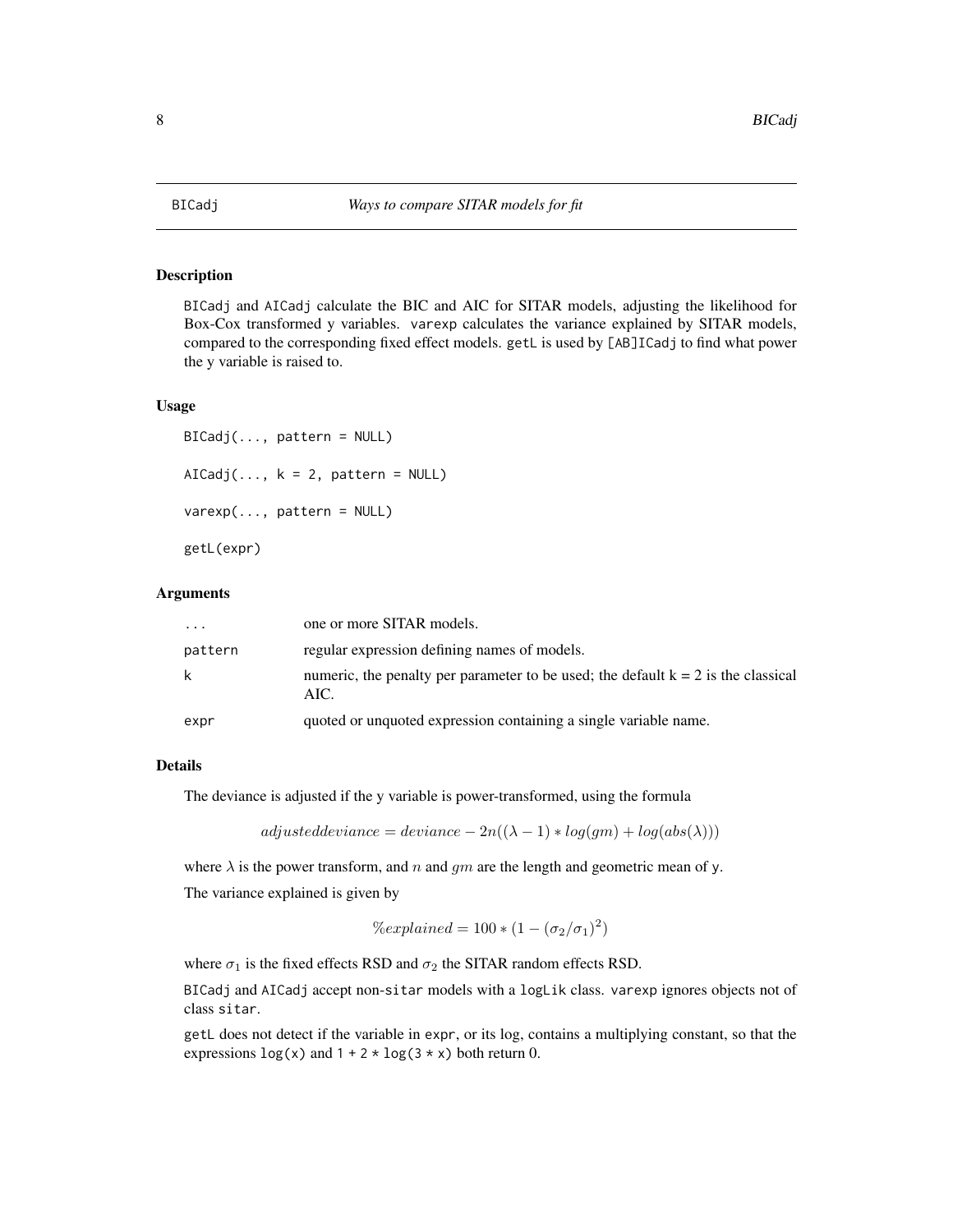#### <span id="page-8-0"></span>bupdate **9** and 2012 12:30 and 2012 12:30 and 2012 12:30 and 2012 12:30 and 2012 12:30 and 2012 12:30 and 2012 12:30 and 2012 12:30 and 2012 12:30 and 2012 12:30 and 2012 12:30 and 2012 12:30 and 2012 12:30 and 2012 12:30

### Value

For BICadj and AICadj a named vector of deviances in increasing order. For varexp a named vector of percentages in decreasing order. For getL the power the variable in expr is raised to, or NA if expr is not a power of (a multiple of) the variable.

### Author(s)

Tim Cole <tim.cole@ucl.ac.uk>

#### See Also

[BIC](#page-0-0), [AIC](#page-0-0)

#### Examples

```
data(heights)
## fit sitar model for height
m1 <- sitar(x=age, y=height, id=id, data=heights, df=5)
## update it for log(height)
m2 <- update(m1, y=sqrt(height))
## compare variance explained in the two models
varexp(m1, m2)
## compare BIC adjusting for sqrt transform
## the pattern matches names starting with "m" followed by a digit
BICadj(pattern="^m[0-9]")
## find what power height is raised to
getL(quote(sqrt(sqrt(height))))
```
bupdate *Update the b fixed effect to minimise the b-c random effect correlation*

### Description

A function to update the value of bstart, the starting value for the b fixed effect, to minimise the correlation between the random effects b and c.

### Usage

bupdate(x)

#### Arguments

x a sitar object.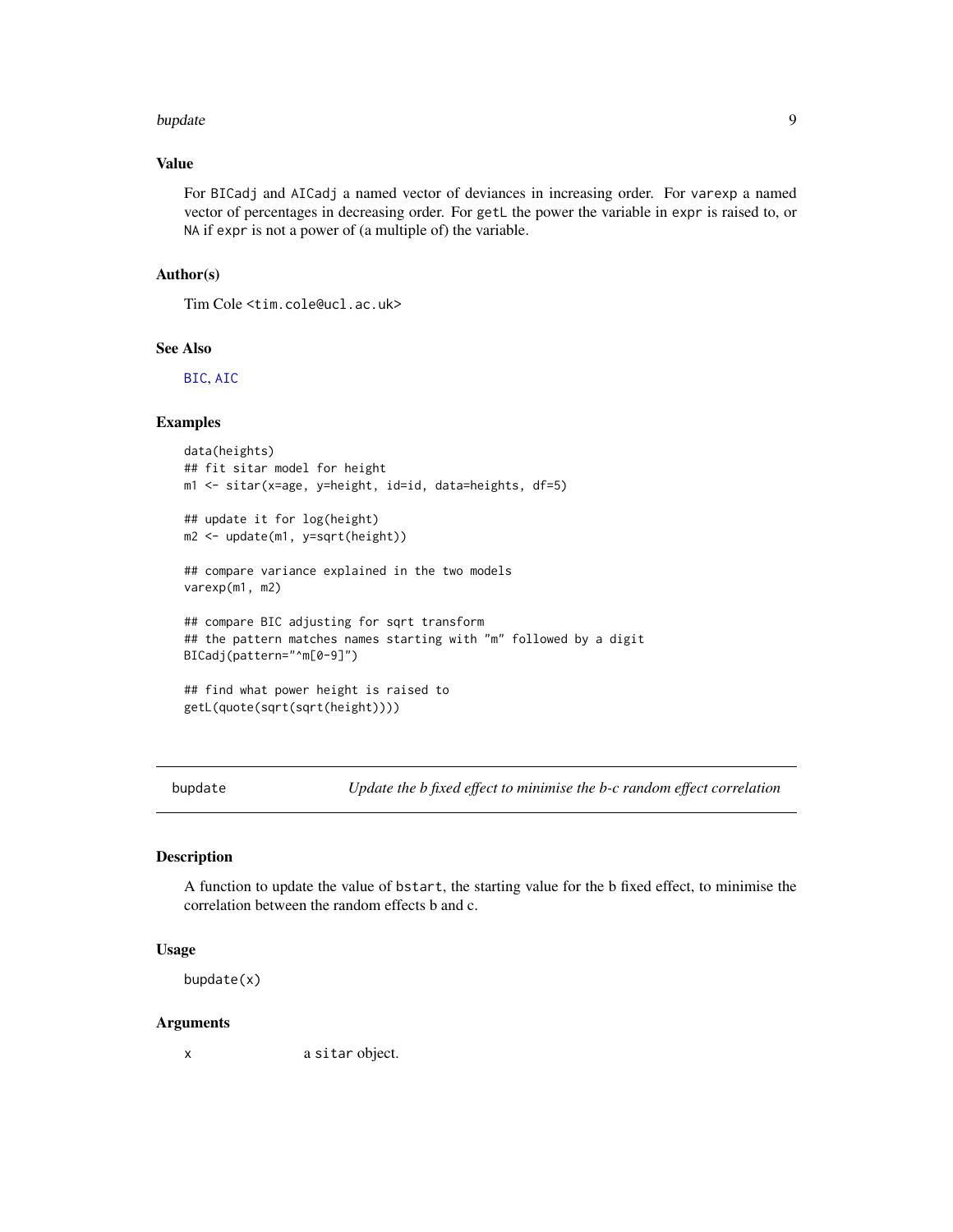### <span id="page-9-0"></span>Value

Returns an updated value of the b fixed effect, based on the random effect covariance matrix.

### Author(s)

Tim Cole <tim.cole@ucl.ac.uk>

### Examples

```
## fit sitar model with b fixed effect starting value defaulting to 'mean'
m1 <- sitar(x=age, y=height, id=id, data=heights, df=5)
print(fixef(m1)['b'])
## refit with starting value chosen to minimise b-c correlation and df increased
m2 <- update(m1, bstart=bupdate(m1), df=6)
```

```
print(fixef(m2)['b'])
```
cdc2000 *The CDC 2000 growth reference*

#### Description

The CDC growth reference (Kuczmarski et al 2000) for height, weight, body mass index and head circumference, fitted by the LMS method and summarised by values of L, M and S by sex from birth to 19 years.

#### Usage

cdc2000

#### Format

A tibble with 484 observations on the following 14 variables:

years age from 0 to 19 years

L.ht numeric vector

M.ht numeric vector

- S.ht numeric vector
- L.wt numeric vector

M.wt numeric vector

S.wt numeric vector

L.bmi numeric vector

M.bmi numeric vector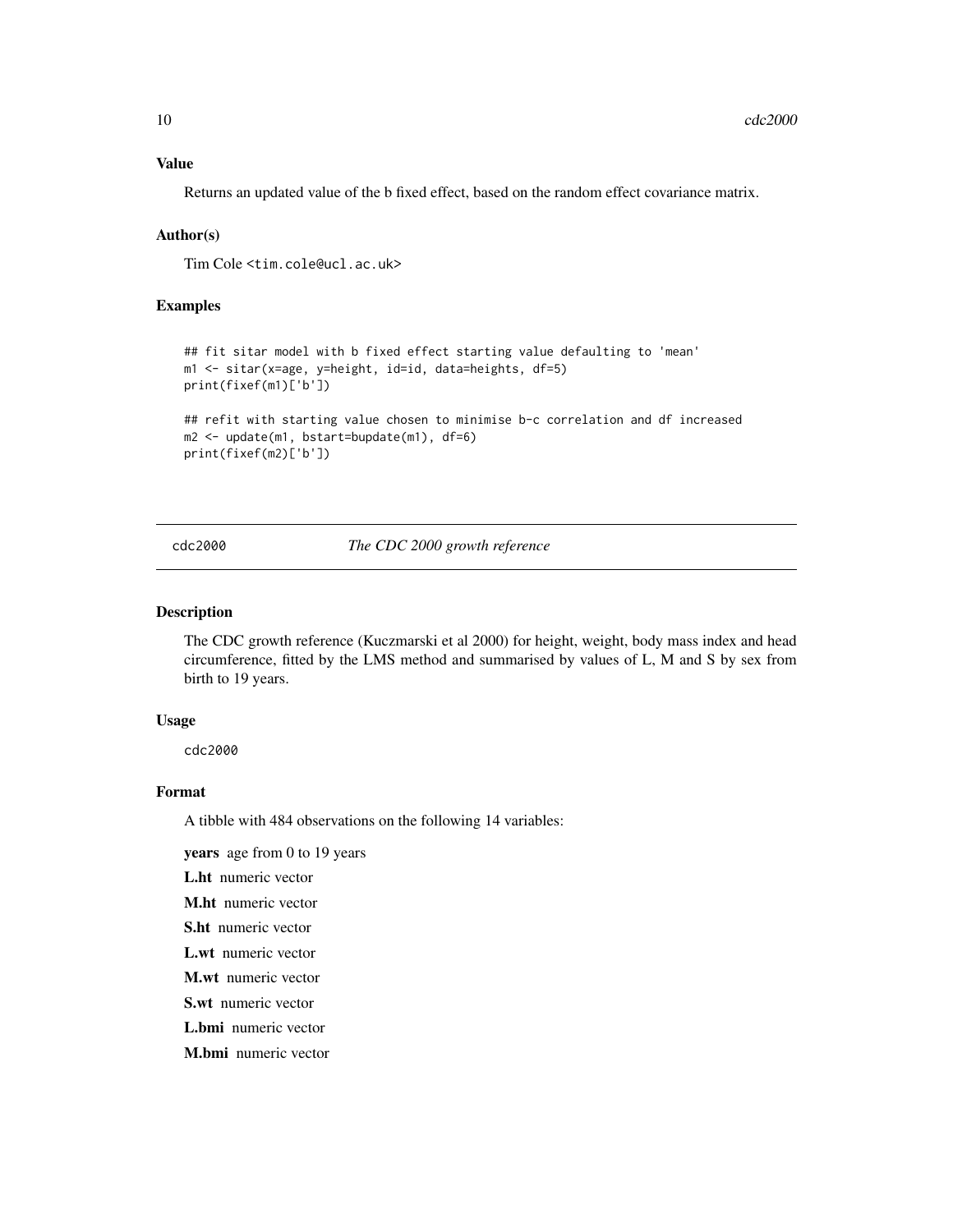#### <span id="page-10-0"></span> $cLMS$  11

S.bmi numeric vector L.hc numeric vector M.hc numeric vector S.hc numeric vector sex two-level factor with level 1 male and level 2 female

### Details

BMI starts at 2 years, and head circumference stops at 3 years.

The L, M and S values for each measurement correspond respectively to the Box-Cox power, median and coefficient of variation of the distribution by age and sex (Cole & Green 1992). The short names and units for each measurement (see [LMS2z](#page-23-1)) are as follows: height (ht, cm), weight (wt, kg), body mass index (bmi, kg/m2), head circumference (hc, cm).

#### References

Cole TJ, Green PJ. Smoothing reference centile curves: the LMS method and penalized likelihood. Stat Med 1992;11:1305-19.

Kuczmarski RJ, Ogden CL, Guo SS, Grummer-Strawn LM, Flegal KM, Mei Z, Wei R, Curtin LR, Roche AF, Johnson CL. 2000 CDC growth charts for the United States: methods and development. Vital Health Stat, 2002, 11, 246, 1-190.

### Examples

```
data(cdc2000)
## calculate 98th centile for weight in girls from birth to 19 years
round(
 setNames(
   LMS2z(x = 0:19, y = 2, sex = 2, measure = 'wt', ref = 'cdc2000',toz = FALSE), 0:19), 1)
```
<span id="page-10-1"></span>cLMS *LMS conversion to and from z-scores*

#### <span id="page-10-2"></span>Description

Routines to handle references constructed with the LMS method. Given a set of LMS values, the functions convert z-scores to measurement centiles and vice versa.

#### Usage

 $clMS(z, L = 1, M, S)$  $ZLMS(x, L = 1, M, S)$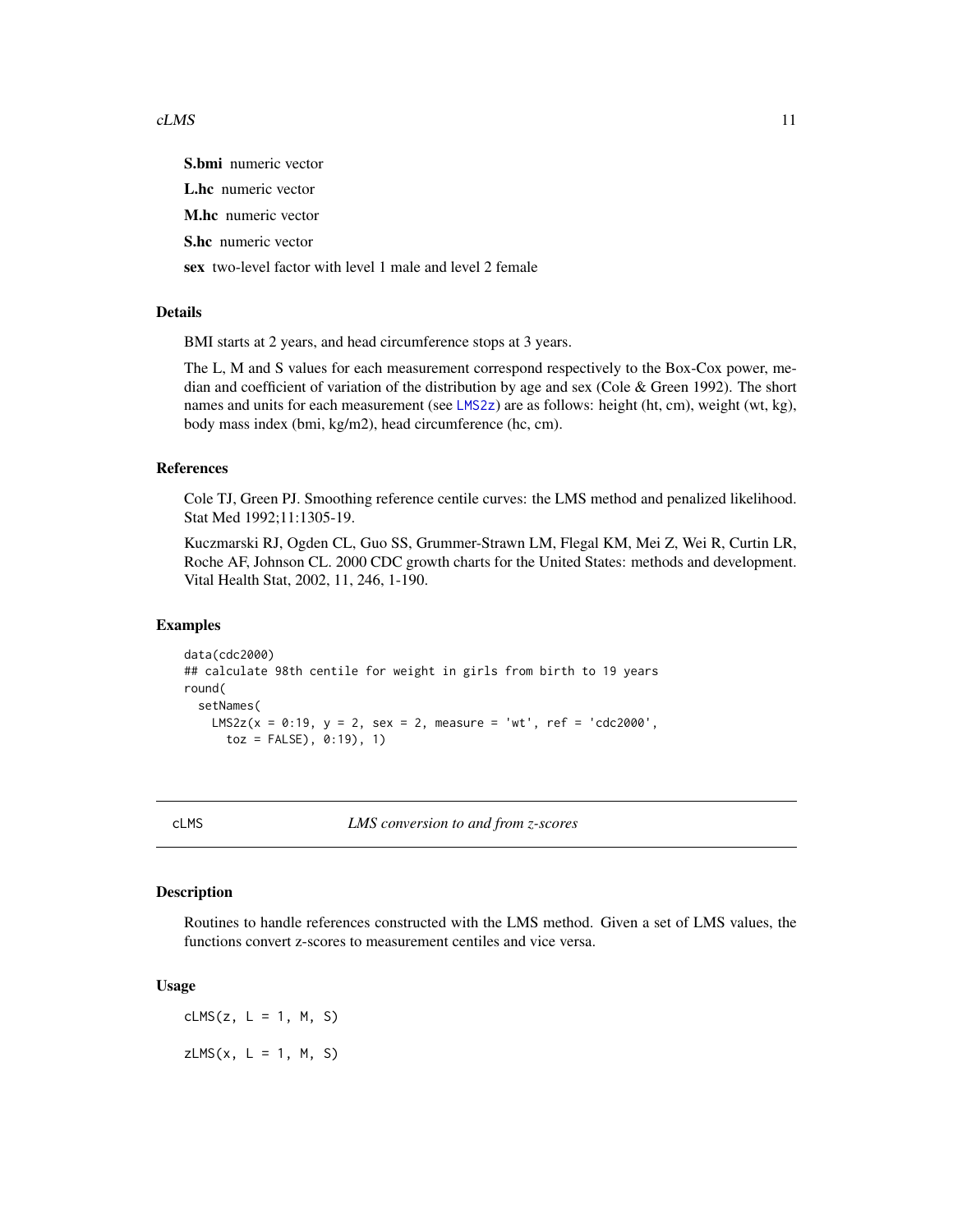#### <span id="page-11-0"></span>**Arguments**

| z            | vector or one-column matrix of z-scores to be converted to measurements. |
|--------------|--------------------------------------------------------------------------|
| $\mathsf{L}$ | vector of Box-Cox transformation (lambda) values, L in the LMS method.   |
| M            | vector of medians (mu), M in the LMS method.                             |
| <sub>S</sub> | vector of coefficients of variation (sigma), S in the LMS method.        |
| $\mathsf{x}$ | vector or one-column matrix of measurements to be converted to z-scores. |

### Details

L, M and  $S$  – and if vectors then  $x$  and  $z$  – should all be the same length, recycled if necessary. The formulae converting x to z and vice versa are:

$$
z = \frac{(x/M)^L - 1}{LS}
$$

$$
x = M(1 + LSz)^{1/L})
$$

where L is reset to  $10^{\lambda}$ -7 if it is zero. The LMS method is the same as the BCCG family in the gamlss package, except that lambda in LMS is referred to as nu in BCCG.

### Value

If x and z are vectors zLMS and cLMS each return a vector, respectively of z-scores and measurement centiles, with length matching the length of (the longest of) x or z, L, M and S. If x or z are matrices zLMS and cLMS each return a matrix, the number of rows matching the length of (the longest of) L, M and S, and the number of columns matching the length of x or z.

#### Author(s)

Tim Cole <tim.cole@ucl.ac.uk>

### See Also

[z2cent](#page-60-1), [LMS2z](#page-23-1), [pdLMS](#page-32-1)

### Examples

```
cLMS(z = as.matrix(-2:2), L = 1:-1, M = 5:7, S = rep(0.1, 3))
cLMS(z = 0:2, L = 1:-1, M = 7, S = 0.1)
cLMS(z = as.matrix(0:2), L = 1:-1, M = 7, S = 0.1)
zLMS(x = 6.5, L = 1:-1, M = 5:7, S = rep(0.1, 3))
```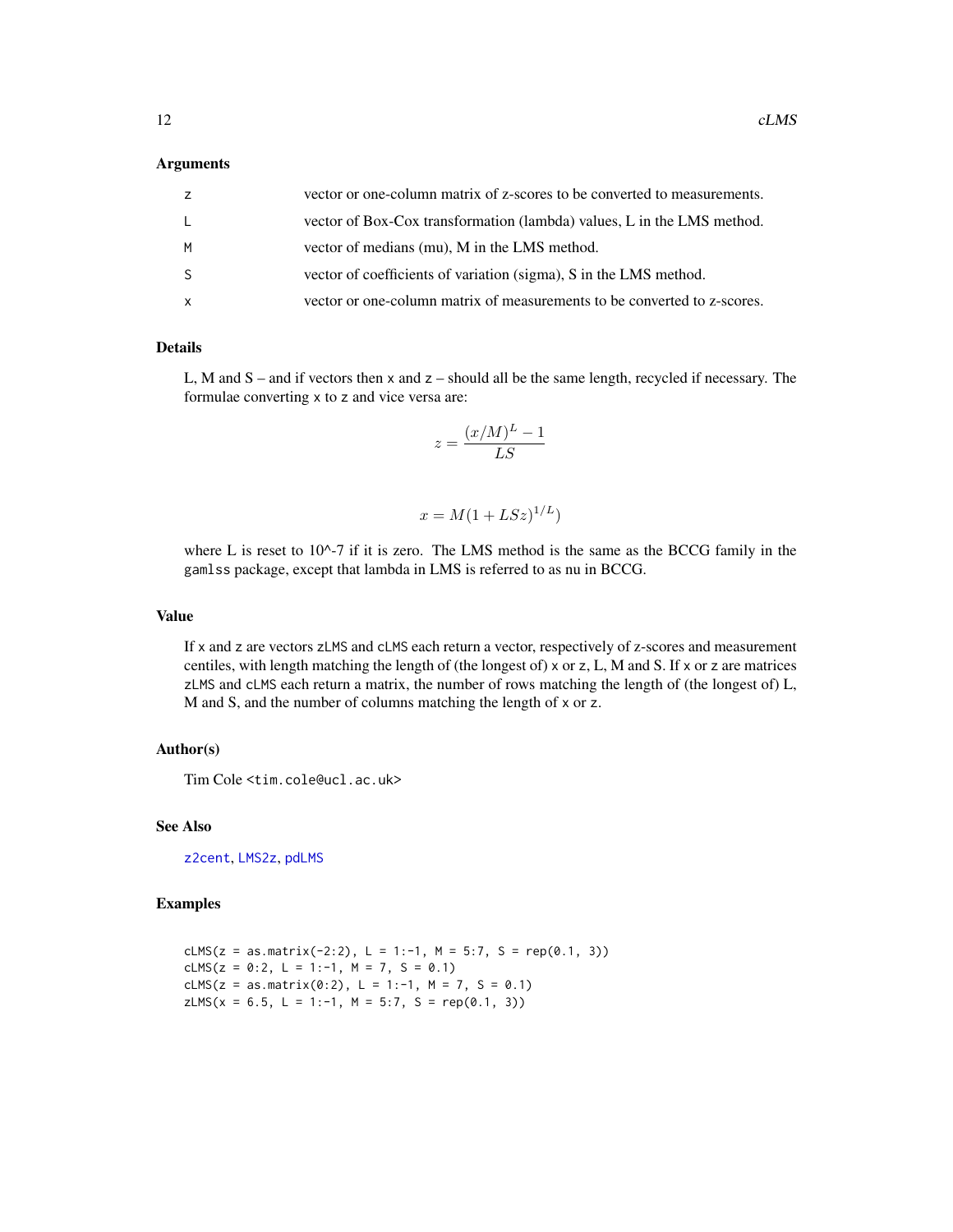<span id="page-12-1"></span><span id="page-12-0"></span>

### <span id="page-12-2"></span>Description

Handles output from velout function to display growth curves with outlying points, either plotting or zapping the outliers.

#### Usage

```
codeplot(outliers, icode = 4, ..., print = TRUE)
```

```
zapvelout(outliers, icode)
```
### Arguments

| outliers | Data frame returned from velout.                                                                 |
|----------|--------------------------------------------------------------------------------------------------|
| icode    | The code number(s) defining the subset of curves to be displayed or zapped<br>(between 1 and 6). |
| $\ddots$ | Optional plot parameters.                                                                        |
| print    | Option to print as well as plot information on each curve.                                       |

### Details

The function velout identifies putative outliers for y in data, codeplot plots them, and zapvelout sets missing those confirmed as outliers. Codes range from 0 (normal) to 8, where 4 and 6 are conventional outliers (see [velout](#page-53-1)).

#### Value

codeplot returns summary information on each curve with an outlier of the relevant code, and optionally plots the curve. zapvelout sets to NA values of y whose code is contained in icode, and returns the modified data frame.

### Author(s)

Tim Cole <tim.cole@ucl.ac.uk>

### See Also

[velout](#page-53-1)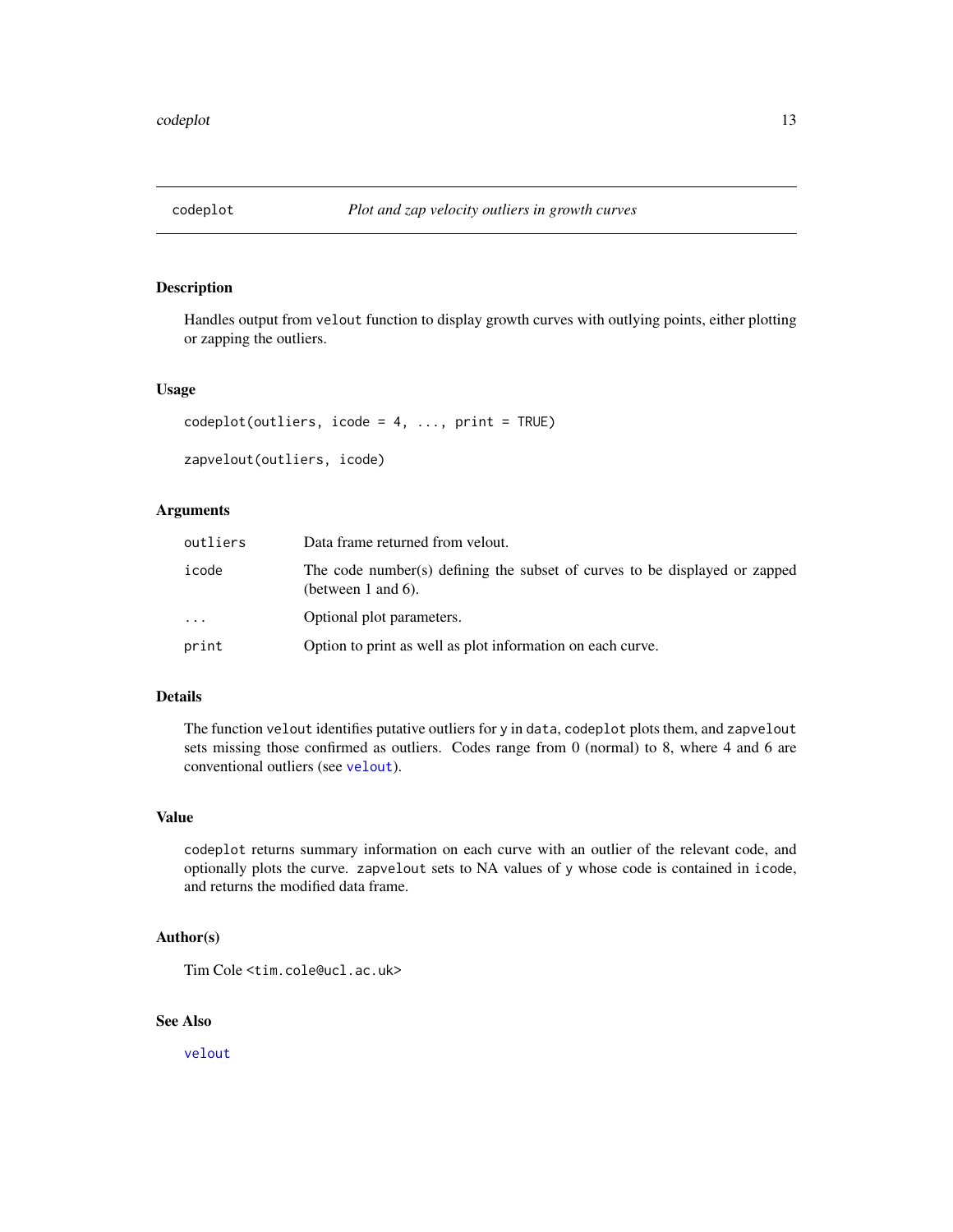### Examples

```
## identify outliers
outliers <- velout(age, height, id, heights, limit=2)
## plot outliers with code 4 or 6
codeplot(outliers, icode=c(4,6))
## set the 8 outliers missing
newheights <- zapvelout(outliers, icode=6)
```
deren *Deren prevalence data on child thinness, overweight and obesity*

#### Description

Age-sex-specific prevalence rates of thinness, overweight and obesity in Ukraine children based on body mass index and IOTF, WHO and CDC cut-offs.

#### Usage

deren

### Format

A tibble with 22 observations on the following 11 variables:

```
Age postnatal age from 7 to 17 completed years
Sex two-level factor - Boys and Girls
IOTF18.5 thinness prevalence based on IOTF reference and 18.5 cutoff
WHO-2 thinness prevalence based on WHO reference and -2 cutoff
CDC5 thinness prevalence based on CDC reference and 5 cutoff
IOTF25 overweight prevalence based on IOTF reference and 25 cutoff
WHO+1 overweight prevalence based on WHO reference and +1 cutoff
CDC85 overweight prevalence based on CDC reference and 85 cutoff
IOTF30 obesity prevalence based on IOTF reference and 30 cutoff
WHO+2 obesity prevalence based on WHO reference and +2 cutoff
CDC95 obesity prevalence based on CDC reference and 95 cutoff
```
### Details

Note that the overweight prevalences are for overweight not obesity, i.e. the prevalence between the overweight and obesity cutoffs.

<span id="page-13-0"></span>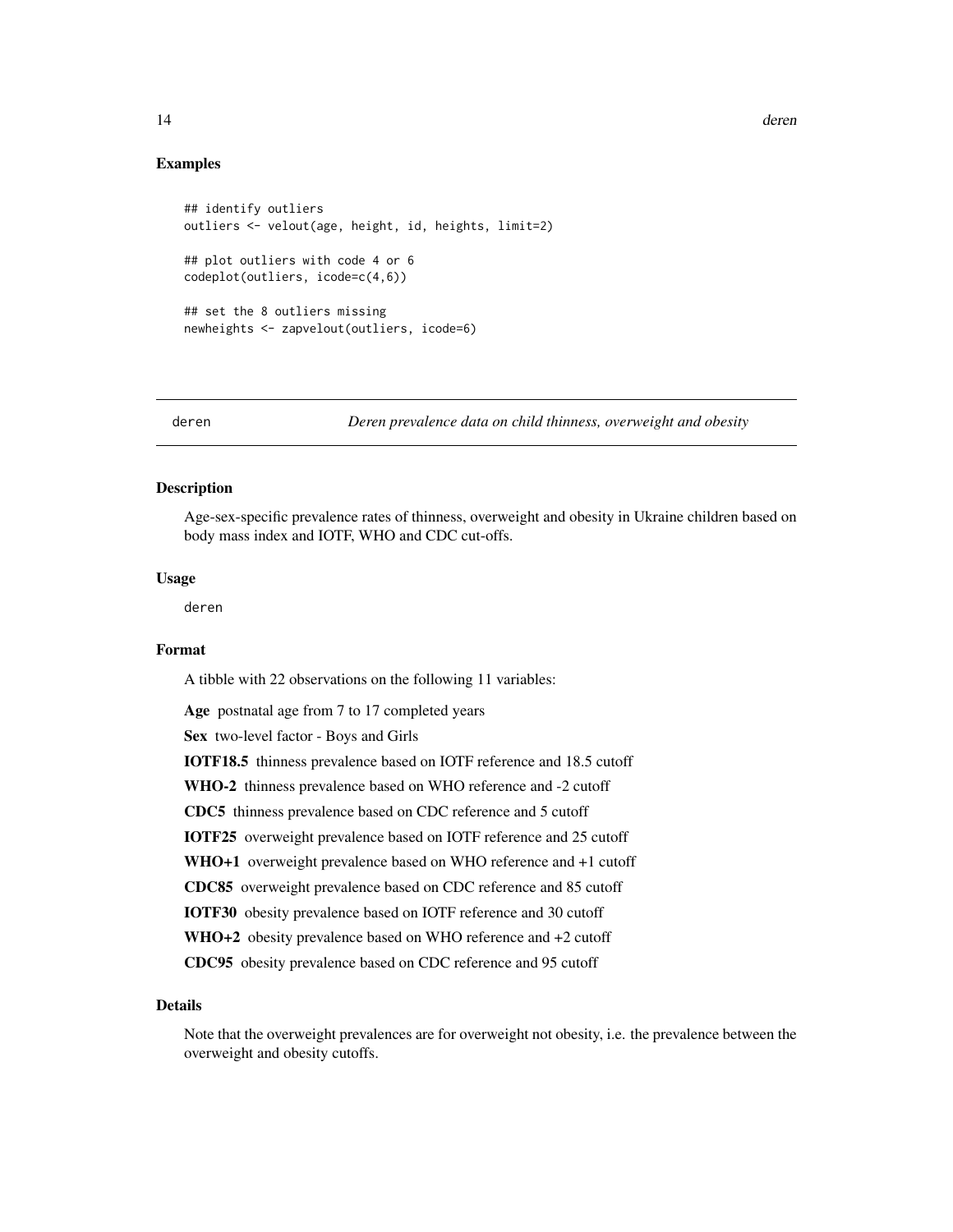#### <span id="page-14-0"></span>dfpower and the state of the state of the state of the state of the state of the state of the state of the state of the state of the state of the state of the state of the state of the state of the state of the state of th

#### Source

The values are obtained from Table 2 of Deren et al (2020). [https://journals.plos.org/](https://journals.plos.org/plosone/article?id=10.1371/journal.pone.0244300) [plosone/article?id=10.1371/journal.pone.0244300](https://journals.plos.org/plosone/article?id=10.1371/journal.pone.0244300).

#### References

Deren K, Wyszynska J, Nyankovskyy S, Nyankovska O, Yatsula M, Luszczki E, Sobolewski M, Mazur A. 2020. Assessment of body mass index in a pediatric population aged 7-17 from Ukraine according to various international criteria-A cross-sectional study. PLoS ONE 15.

The IOTF reference for children aged 2-18 years is: Cole TJ, Bellizzi MC, Flegal KM, Dietz WH. Establishing a standard definition for child overweight and obesity worldwide: international survey. BMJ 2000; 320: 1240-5. Available at doi: [10.1136/bmj.320.7244.1240](https://doi.org/10.1136/bmj.320.7244.1240)

The WHO reference for children aged 0-5 years is: WHO Child Growth Standards: Length/heightfor-age, weight-for-age, weight-for-length, weight-for-height and body mass index-for-age: Methods and development. Geneva: World Health Organization, 2006. Available at: [https://www.](https://www.who.int/toolkits/child-growth-standards/standards) [who.int/toolkits/child-growth-standards/standards](https://www.who.int/toolkits/child-growth-standards/standards)

The WHO reference for children aged 5-19 years is: de Onis M, Onyango AW, Borghi E, Siyam A, Nishida C, Siekmann J. Development of a WHO growth reference for school-aged children and adolescents. Bulletin of the World Health Organization 2007; 85: 660-7. Available at: [https:](https://www.who.int/growthref/growthref_who_bull/en/) [//www.who.int/growthref/growthref\\_who\\_bull/en/](https://www.who.int/growthref/growthref_who_bull/en/)

The CDC reference for children aged 2-20 years is: Must A, Dallal GE, Dietz WH. Reference data for obesity: 85th and 95th percentiles of body mass index (wt/ht2) and triceps skinfold thickness. American Journal of Clinical Nutrition 1991; 53: 839-46. Available at: [https://academic.oup.](https://academic.oup.com/ajcn/article/53/4/839/4715058) [com/ajcn/article/53/4/839/4715058](https://academic.oup.com/ajcn/article/53/4/839/4715058)

### Examples

```
## convert IOTF obesity prevalence to WHO obesity prevalence
## and compare with true WHO obesity prevalence - boys and girls age 7-17
data(deren)
 ob_{\text{convertr}}(prev = IOTF30, age = Age, sex = Sex, from = 'IOTF30',to = 'WHO+2', prev\_true = 'WHO+2', data = deren, plot = 'compare')
```
dfpower *Tabulate BIC of SITAR models by degrees of freedom, fixed effects and xy power transformations*

#### Description

dfpower fits a series of **sitar** models tabulated by combinations of a) specified degrees of freedom for the spline curve, b) specified fixed effects a, b, c, d, c) specified power transformations of x, and d) specified power transformations of y, returning a four-way array of function values (e.g. BIC) applied to each model. The function provides a convenient way to optimise the model.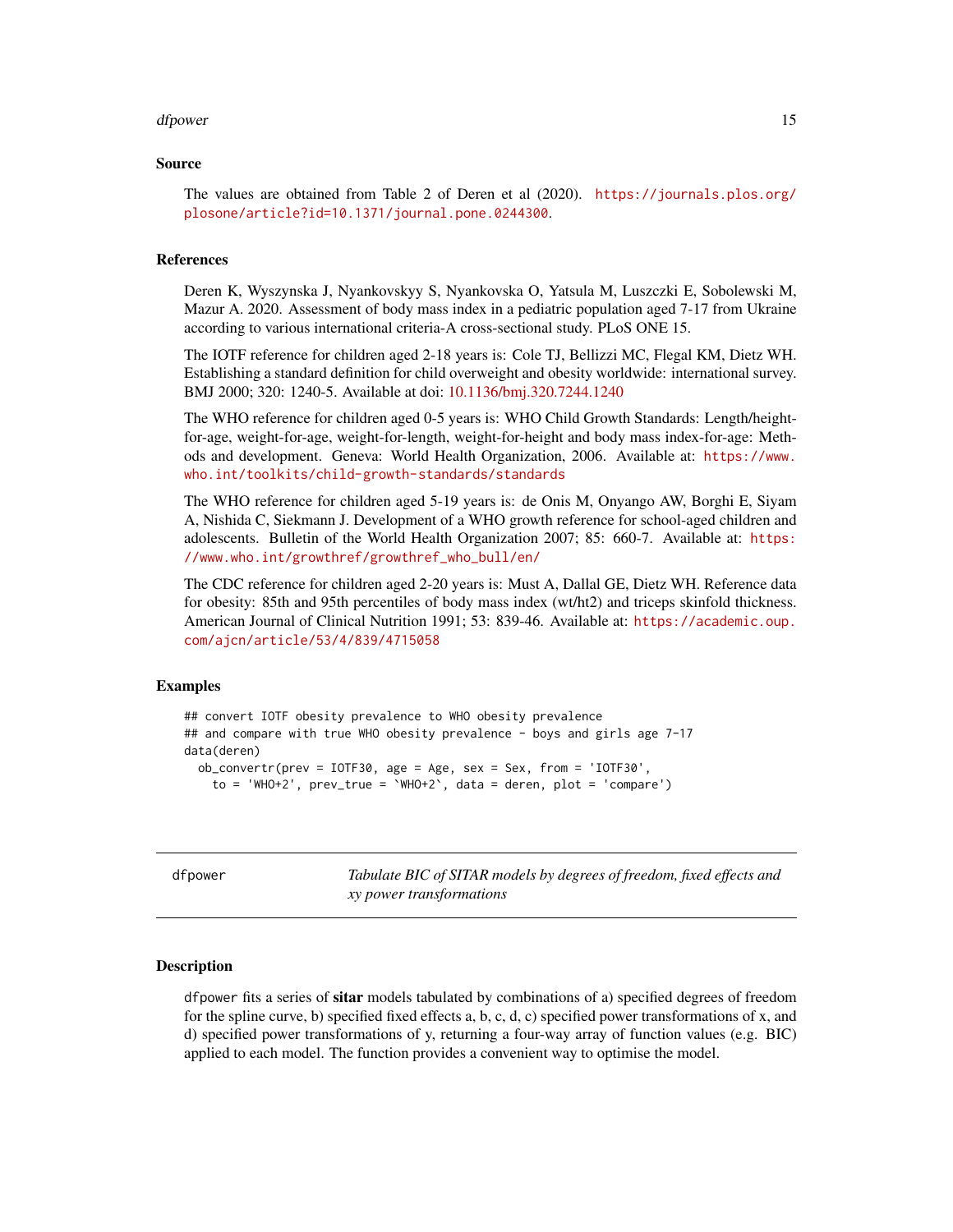#### 16 dfpower

### Usage

```
dfpower(
  object,
  df,
  fixed,
  xpowers,
  ypowers,
 FUN = BICadj,maxIter = 50,
 drop = TRUE,verbose = FALSE
)
```
### **Arguments**

| object     | fitted sitar model to be updated.                                                                          |
|------------|------------------------------------------------------------------------------------------------------------|
| df         | vector of integer spline degrees of freedom to be fitted (defaults to df in object).                       |
| fixed      | character vector of fixed effects to be included (defaults to fixed in object,<br>typically $a + b + c$ ). |
| xpowers    | vector of powers to apply to x (defaults to the power of x in object).                                     |
| ypowers    | vector of powers to apply to y (defaults to the power of y in object).                                     |
| <b>FUN</b> | function to be tabulated (default BICadj).                                                                 |
| maxIter    | maximum number of iterations per fit (default nlmeControl()\$maxIter).                                     |
| drop       | logical which if TRUE (default) drops redundant dimensions and labels from<br>the returned array.          |
| verbose    | logical controlling monitoring, which gives numIter for each model.                                        |

### Details

xpowers and ypowers treat power  $0$  as log. The formula for  $x$  in object must be of the form x^power or fun(x), e.g. x,  $x^0.5$  or log(x). More complex formulae e.g. log(x + 1) will fail. In this case fit the model with the variable  $x1 = x + 1$  instead.

FUN can be any function returning a single numerical value, e.g. BICadj, BIC, AIC, varexp or sigma.

Other fixed effects in object for covariates in a.formula, b.formula, c.formula or d.formula are propagated through all the models. This also applies to the control argument if set in object.

The run-time can be shortened by reducing maxIter, as models often converge quickly or not at all.

#### Value

Four-way array of returned values, ranked with the largest dimensions first, and by default with single-level dimensions dropped.

Values are returned with changed sign if the model fit generates a warning, or as NA if there is an error.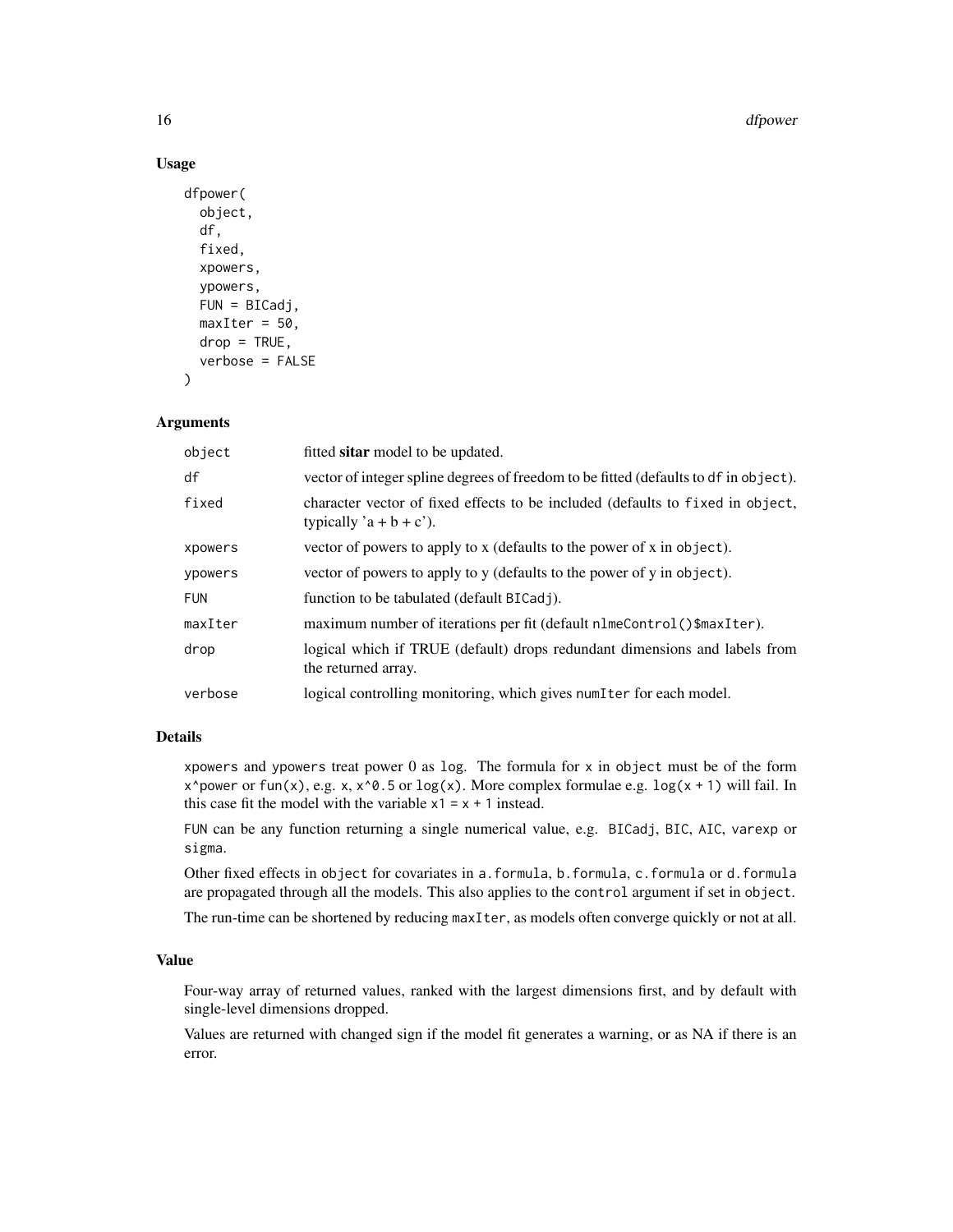<span id="page-16-0"></span>dfset 17

### Author(s)

Tim Cole <tim.cole@ucl.ac.uk>

### See Also

[aperm](#page-0-0) transposes the returned array; [addmargins](#page-0-0) adds margins.

### Examples

```
data(heights)
m1 \le sitar(x = age, y = height, id = id, data = heights, df = 4)
dfpower(m1, df = 4:6, fixed = c('a', 'a+b', 'a+c', 'a+b+c'),
  xpowers = 0:1, ypowers = 0:1, maxIter = 8)
```

| . .<br>×<br>×<br>٧<br>× |
|-------------------------|
|-------------------------|

Find degrees of freedom for a natural spline curve to minimise BIC or *AIC*

### Description

dfset fits a natural cubic spline for a range of degrees of freedom, and returns the df minimising the BIC or AIC.

### Usage

```
dfset(x, y, data = parent.frame(), FUN = BIC, df = 1:15, plot = FALSE, ...)
```
### Arguments

| x          | vector of x coordinates.                       |
|------------|------------------------------------------------|
|            | vector of y coordinates.                       |
| data       | environment containing x and y.                |
| <b>FUN</b> | function to be minimised (e.g. BIC or AIC).    |
| df         | vector of degrees of freedom to be searched.   |
| plot       | logical controlling plotting of FUN versus df. |
|            | parameters to pass to plot.                    |

### Value

degrees of freedom and value of FUN at minimum.

### Author(s)

Tim Cole <tim.cole@ucl.ac.uk>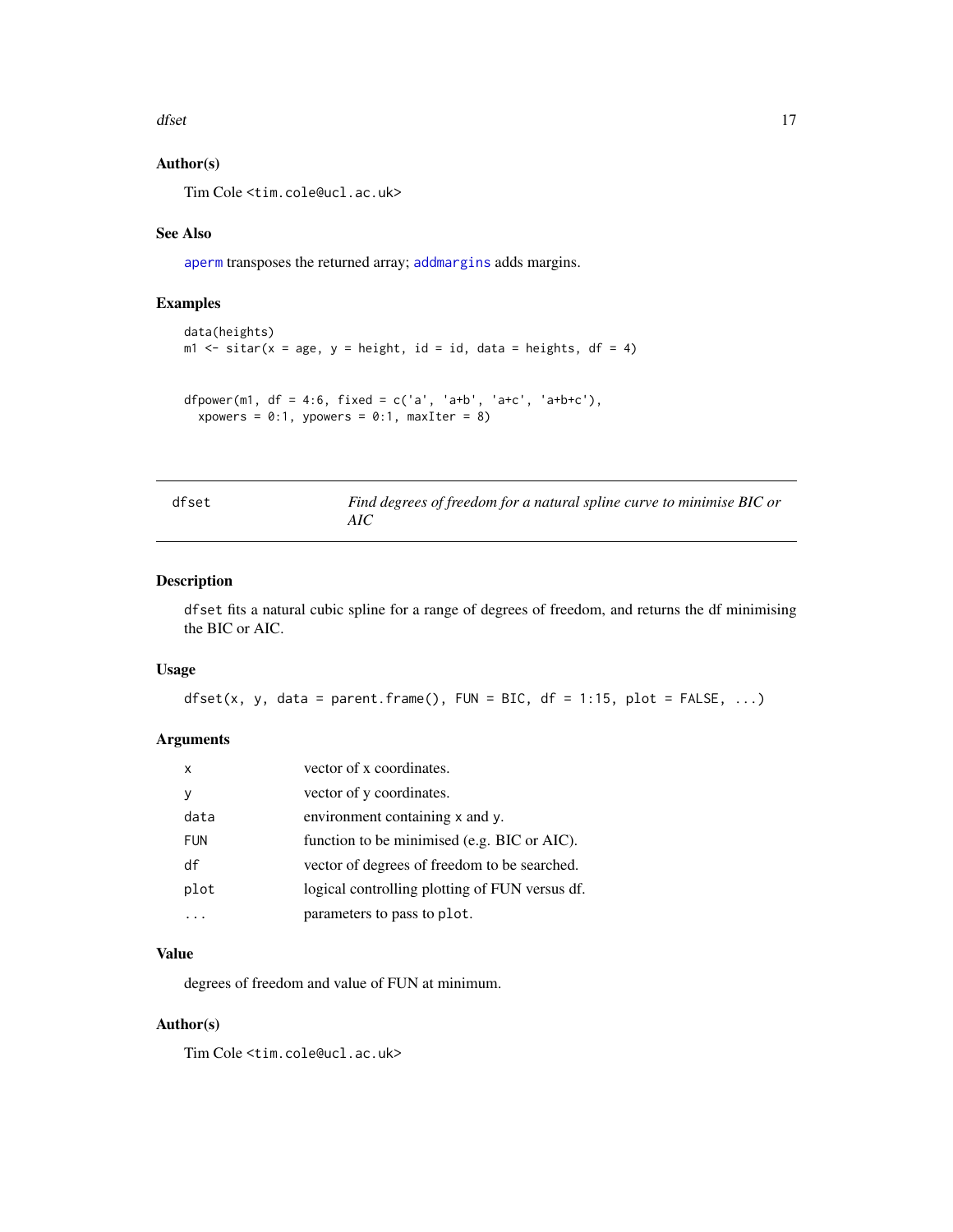<span id="page-17-0"></span>18 funcall and the set of the set of the set of the set of the set of the set of the set of the set of the set of the set of the set of the set of the set of the set of the set of the set of the set of the set of the set o

### Examples

```
data(heights)
dfset(age, height, heights, FUN=BIC, plot=TRUE)
dfset(age, height, heights, FUN=function(a) AIC(a, k=1))
```
funcall *Function call with optional inverse*

### Description

Applies an expression to vector v, optionally inverting the expression first. For example if the expression is log, funcall returns  $log(v)$  if inverse is FALSE, and  $exp(v)$  if inverse is TRUE.

### Usage

 $funcall(v, vcall, inverse = FALSE)$ 

### Arguments

|         | vector     |
|---------|------------|
| vcall   | expression |
| inverse | logical    |

### Details

Inverse covers functions log, exp, sqrt,  $\land$ ,  $*, \land$ ,  $+,$ ...

### Value

Returns a vector of length v.

### Author(s)

Tim Cole <tim.cole@ucl.ac.uk>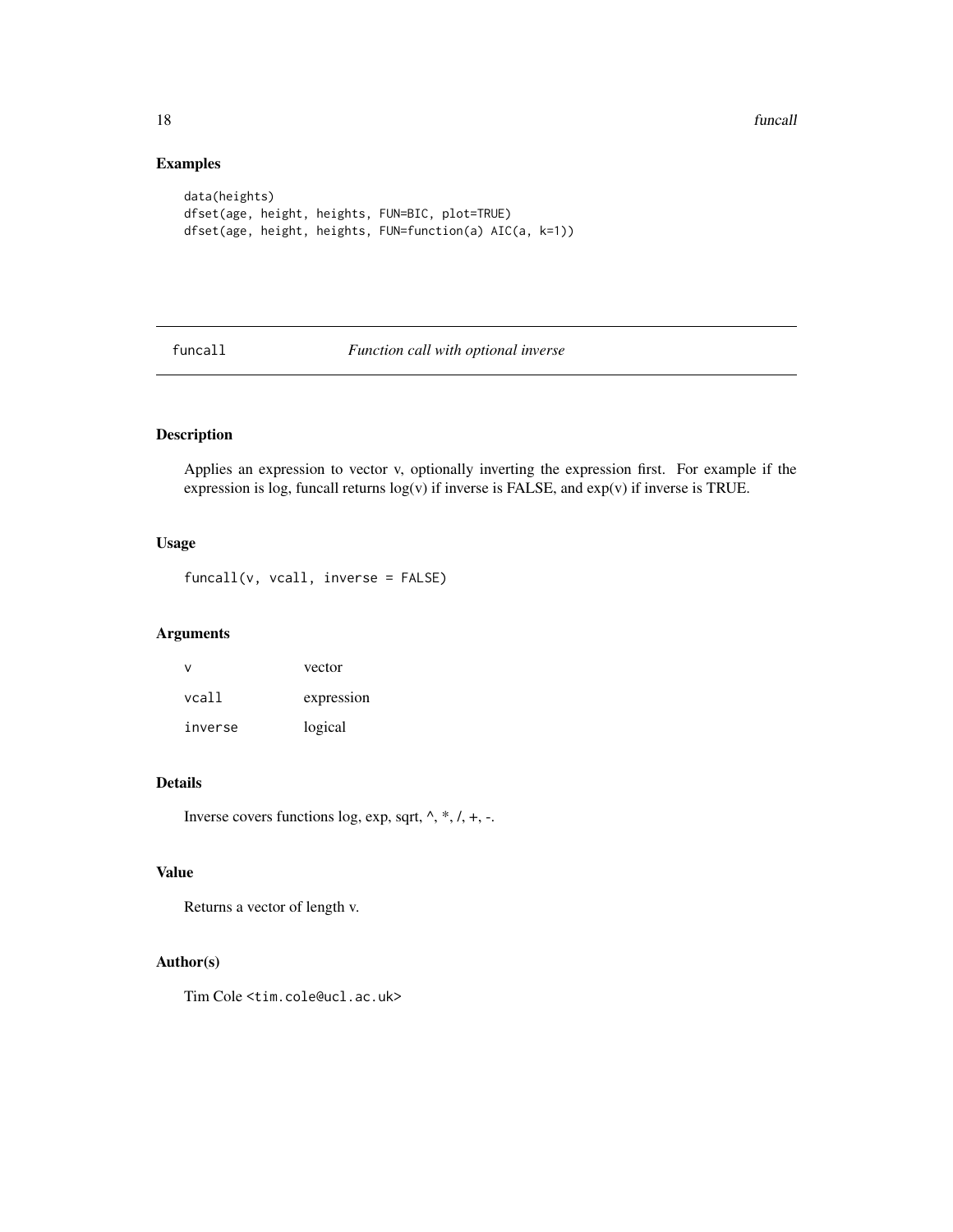<span id="page-18-0"></span>

### Description

getData, getCovariate and getVarCov methods for sitar objects, based on lme.

### Usage

```
## S3 method for class 'sitar'
getData(object)
## S3 method for class 'sitar'
getCovariate(object, ...)
## S3 method for class 'sitar'
getVarCov(obj, ...)
```
### Arguments

| object, obj | an object inheriting from class sitar. |
|-------------|----------------------------------------|
| $\cdots$    | other optional arguments.              |

#### Value

Respectively the data frame and x variable used in the fit, and the returned variance-covariance matrix.

### Author(s)

Tim Cole <tim.cole@ucl.ac.uk>

getPeakTrough *Identify peak or trough on curve*

### Description

Given vectors x and y, returns their values at the peak or trough of the smooth (e.g. cubic spline) curve  $y \sim x$ .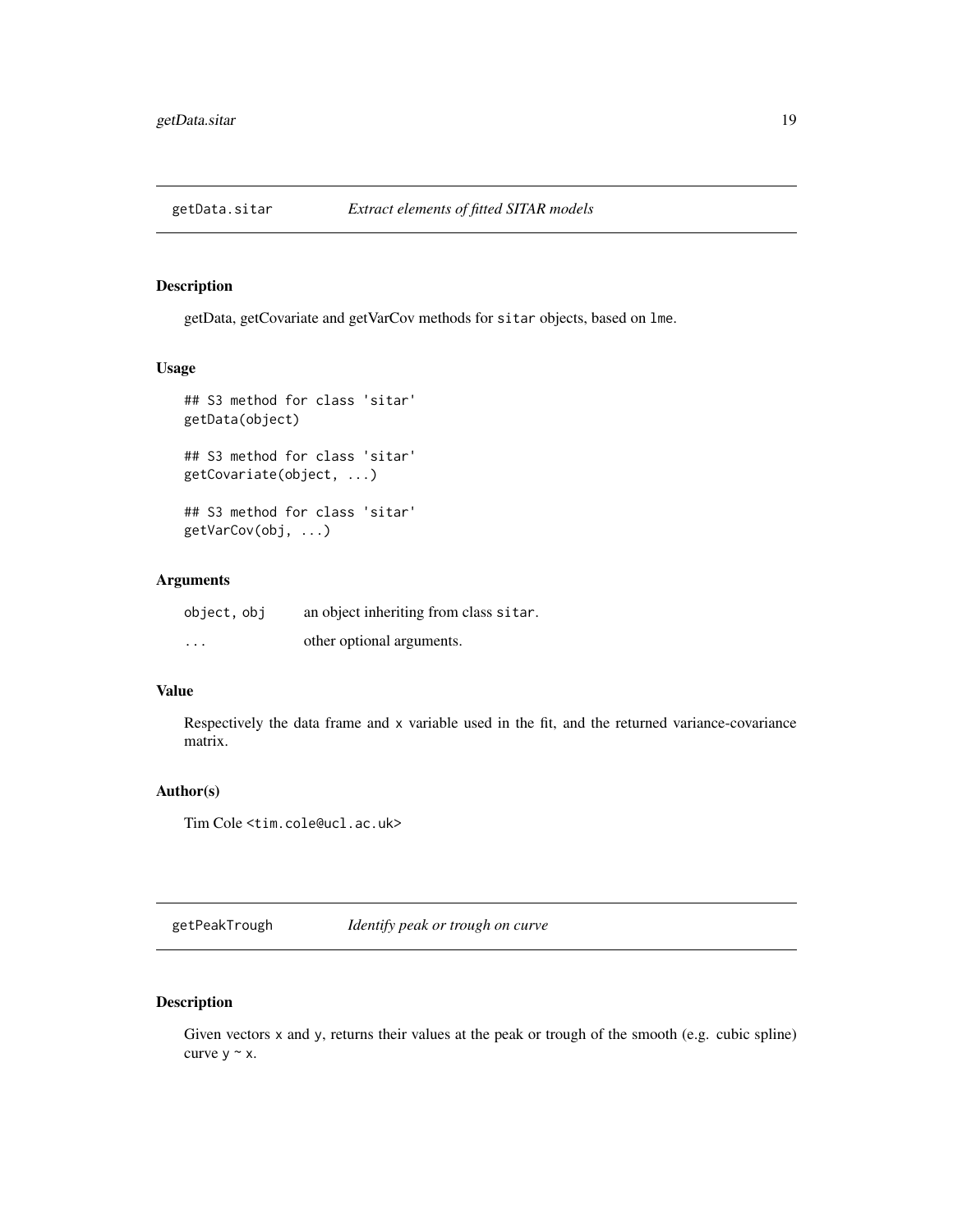#### Usage

```
getPeakTrough(x, y = NULL, peak = TRUE, takeoff = FALSE)getPeak(x, y = NULL, peak = TRUE, takeoff = FALSE)getTrough(x, y = NULL, peak = FALSE, takeoff = FALSE)getTakeoff(x, y = NULL, peak = FALSE, takeoff = TRUE)
```
### **Arguments**

| X       | vector.                                                               |
|---------|-----------------------------------------------------------------------|
| y       | vector.                                                               |
| peak    | logical determining whether peak or trough is returned.               |
| takeoff | logical determining whether, if peak is FALSE, the trough is takeoff. |

### Details

Optionally the trough can be specified as takeoff, which is defined for a growth velocity curve as the lowest velocity before the pubertal peak, and if there is no peak then there is by definition no takeoff.

### Value

A length-2 vector containing the values of x and y at the peak or trough. If none are identified NA's are returned.

### Author(s)

Tim Cole <tim.cole@ucl.ac.uk>

#### Examples

```
## create mean height velocity curve
data(heights)
m1 <- sitar(age, height, id, heights, 4)
## plot velocity curve
plot(m1, 'v')
## mark peak, trough and takeoff
xy \leftarrow plot_v(m1)points(t(getPeak(xy)), pch=17)
points(t(getTrough(xy)), pch=25, col=2, bg=2)
points(t(getTakeoff(xy)), pch=25, col=3, bg=3)
```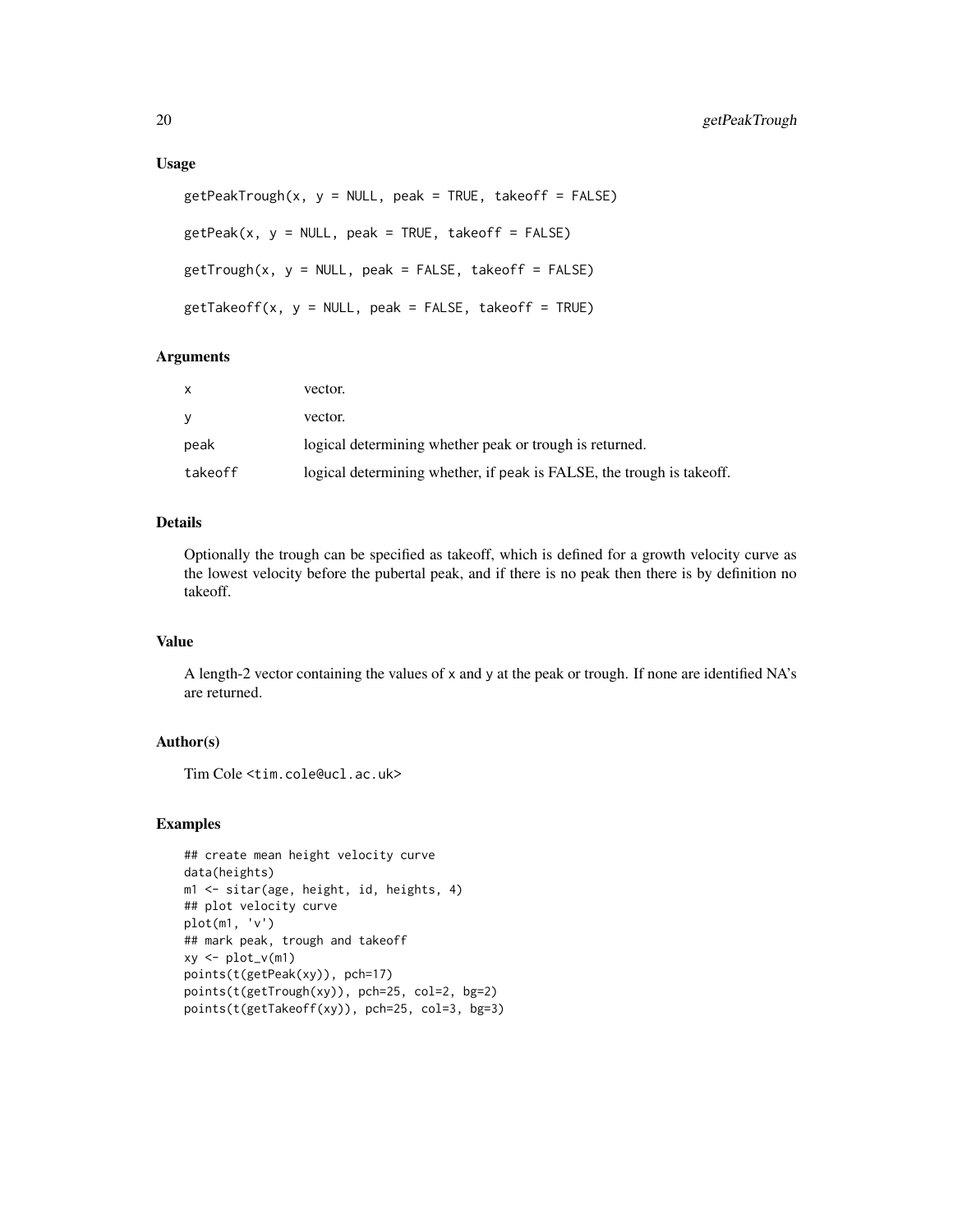<span id="page-20-0"></span>

### Description

Heights of 12 girls from the Chard Growth Study measured twice a year between 8 and 16 years of age.

### Usage

heights

#### Format

A data frame with 124 observations on the following 4 variables:

id factor of subject ids (levels 1:12).

age vector of ages (years).

height vector of heights (cm).

men vector of ages at menarche (years), where negative values are right censored.

#### Examples

```
require(graphics)
data(heights)
\text{coplot}(\text{height} \sim \text{age} \mid \text{id}, \text{data} = \text{heights}, \text{panel} = \text{panel}.\text{smooth},show.given=FALSE, xlab='age (years)', ylab='height (cm)', pch=19)
```
<span id="page-20-1"></span>ifun *Invert an expression defining a data transformation*

### Description

Given a transformed variable and the expression used to transform it, ifun creates a function containing the inverse expression that will back-transform the variable.

#### Usage

ifun(expr, verbose = FALSE)

#### Arguments

| expr    | a single-variable call or quoted expression to be inverted. The variable's name                               |
|---------|---------------------------------------------------------------------------------------------------------------|
|         | in expr is referred to here as varname.                                                                       |
| verbose | a logical controlling printing of the intermediate functions $f(.)$ , $g(.)$ , $h(.)$ etc<br>(see 'Details'). |
|         |                                                                                                               |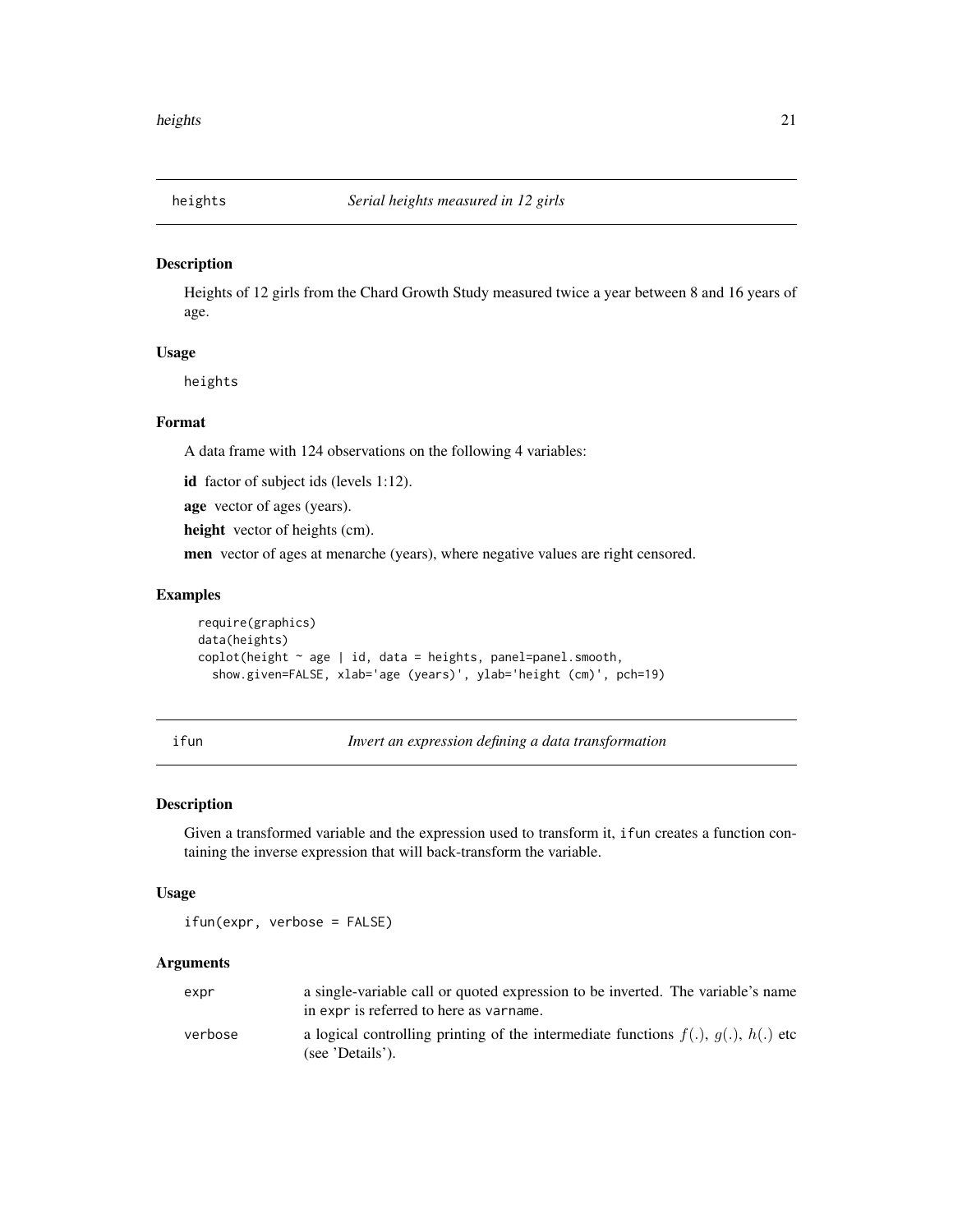#### Details

ifun returns the inverting function such that ifun(expr)(eval(expr)) = varname, where expr can include any of the invertible functions in the 'Math' and 'Ops' groups.

To illustrate its use, consider variants of the sitar model height  $\sim$  age where age and/or height are transformed, e.g. height ~ log(age) or log(height) ~ sqrt(age). Each model is of the form  $y \sim x$  but the units of x and y vary.

The models are compared by plotting the fitted curves in their original units, by first applying suitable functions to back-transform x and y. For example with  $log(age)$ , where  $exp = quote(log(age))$ , the function if  $\text{un} = \text{function}(x) \exp(x)$  back-transforms eval(expr) to give age. See the first example.

ifun generalises this process for increasingly complex expr, as the next two examples show.

The final example shows if un in action with plot. sitar, which uses if un as the default function for arguments xfun and yfun - they are used to back-transform x and y using the values of expr for x and y extracted from the model's sitar call.

Structuring expr suitably ensures it can be inverted - it should contain a single mention of a single variable (varname here), and possibly functions such as  $f(.)$ ,  $g(.)$ ,  $h(.)$  etc such that expr  $= f(g(h((varname)))$ . The number of such functions is in principle unlimited. if un returns function(x)  $h^{-1}(g^{-1}(f^{-1}((x))))$ , which ensures that expr is invertible so long as the individual functions are invertible.

#### Value

The required inverting function, with single argument x. Its "varname" attribute contains varname as a character string.

#### Author(s)

Tim Cole <tim.cole@ucl.ac.uk>

#### See Also

[plot.sitar](#page-33-1)

#### Examples

## for best effect run all the code

```
## define varname variable
(age < -1:9)
```

```
## simple case - age transformed to log(age)
(expr <- quote(log(age)))
## transformed age
eval(expr)
## inverting function, with "varname" attribute set to "age"
ifun(expr)
## inverted transformed age identical to age
all.equal(age, ifun(expr)(eval(expr)))
```
<span id="page-21-0"></span>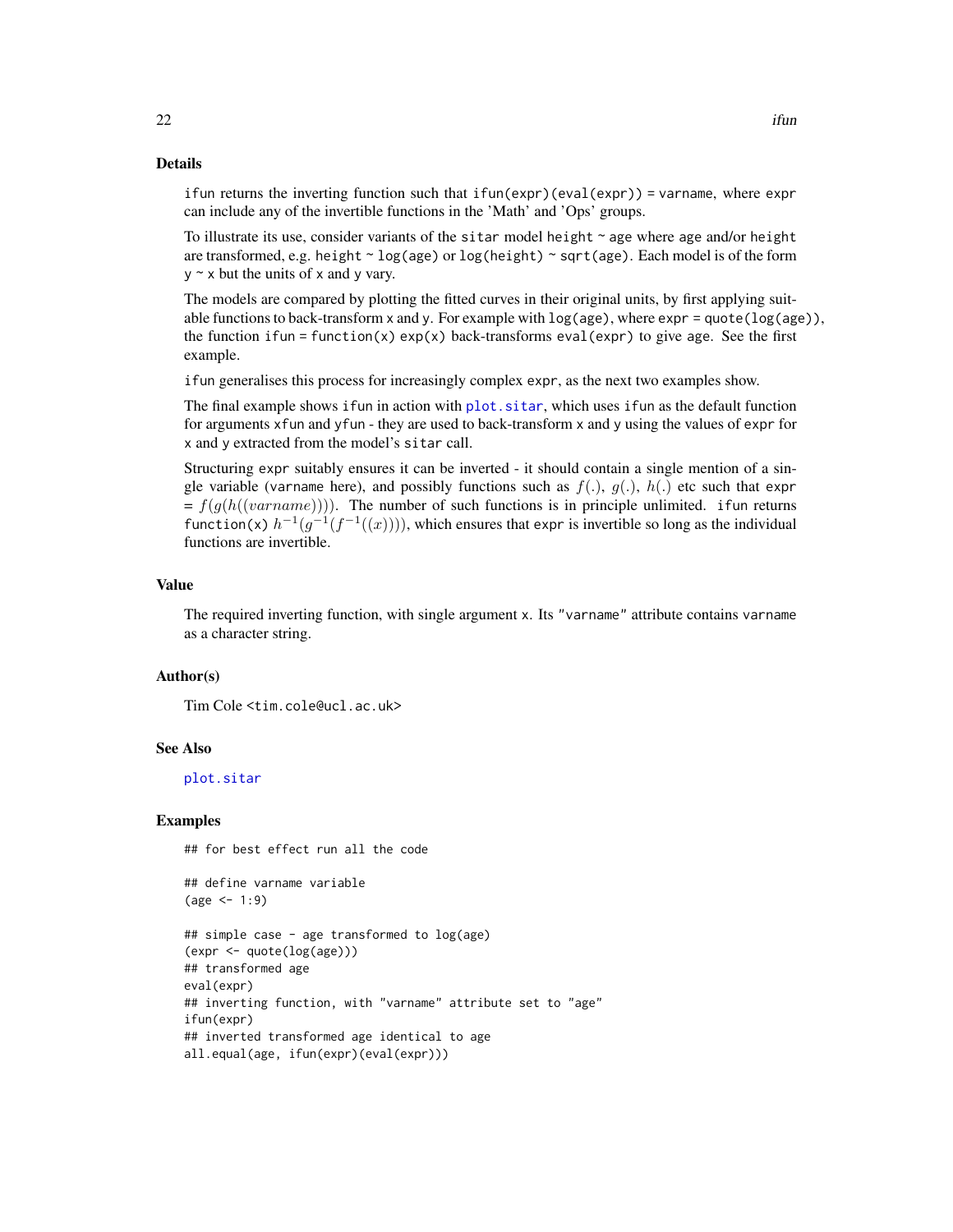```
## more complex case - age transformed to log age since conception
(expr <- quote(log(age + 0.75)))
## inverting function
ifun(expr)
## inverted transformed age identical to age
all.equal(age, ifun(expr)(eval(expr)))
## ludicrously complex case involving exp, log10, ^, pi and trigonometry
(exp < -quote((exp(sin(pi * log10(age + 0.75)/2) - 1)^4)))## inverting function, showing intermediate stages
ifun(expr, verbose=TRUE)
## identical to original
all.equal(age, ifun(expr)(eval(expr)))
## example of plot.sitar back-transforming transformed x and y in sitar models
## fit sitar models
m1 <- sitar(x=age, y=height^2, id=id, data=heights, df=6)
m2 <- update(m1, x=log(age+0.75), y=height)
## default plot options for xfun & yfun back-transform x & y to original scales
## xfun=ifun(x$call.sitar$x)
## yfun=ifun(x$call.sitar$y)
## compare mean curves for the two models where x & y are on the original scales
plot(m1, 'd', las=1)
lines(m2, 'd', col=2)
```
#### iotf *IOTF international body mass index reference*

### Description

The IOTF (International Obesity TaskForce) BMI growth reference (Cole and Lobstein 2012), fitted by the LMS method and summarised by values of L, M and S by sex and postnatal age from 2 to 18 years.

#### Usage

iotf

### Format

A tibble with 66 observations on the following 5 variables:

years numeric vector - postnatal age in years

L.bmi numeric vector

M.bmi numeric vector

S.bmi numeric vector

sex two-level factor with level 1 male and level 2 female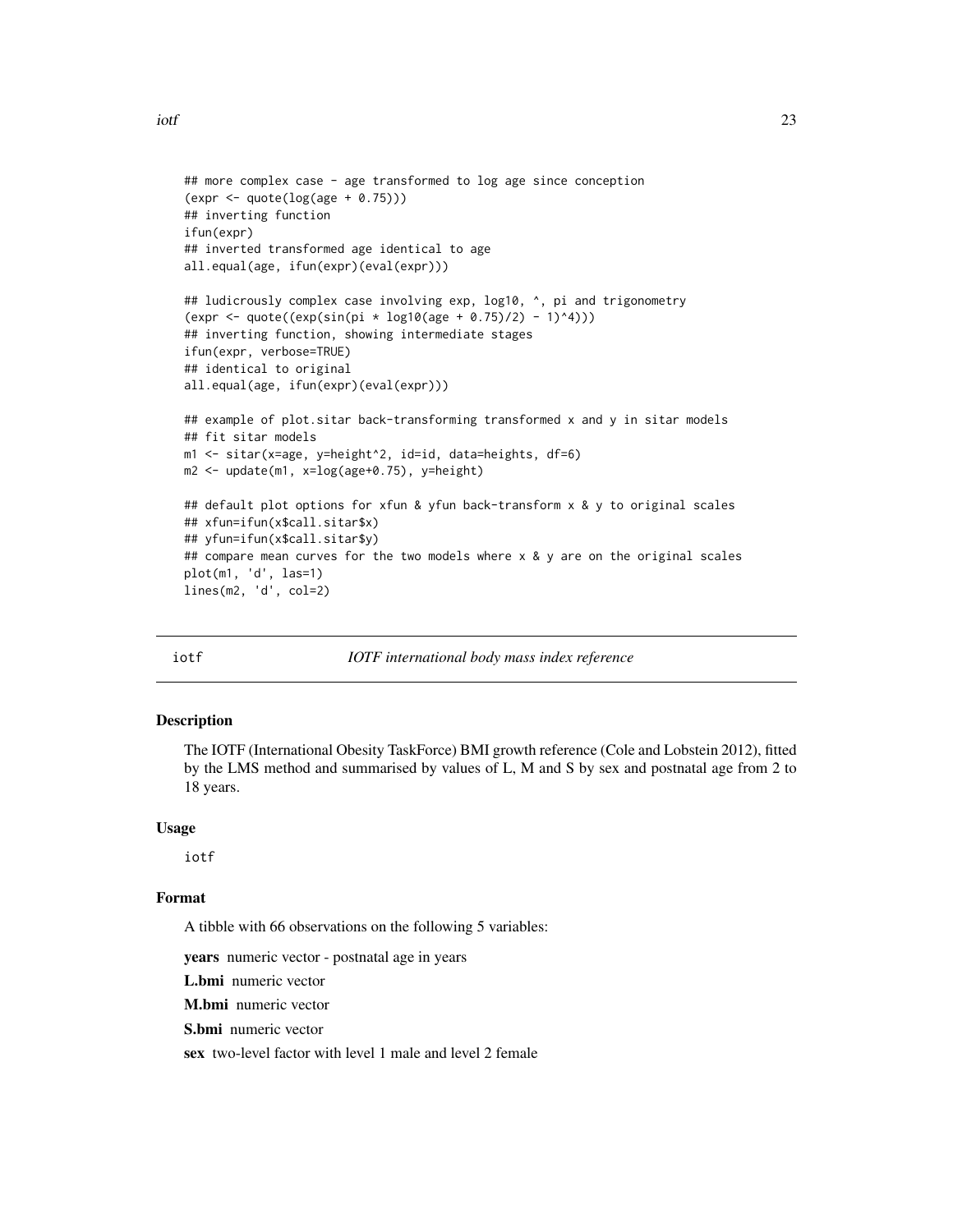#### <span id="page-23-0"></span>Details

The IOTF cutoffs for overweight and obesity (and also thinness) (see Cole et al 2000, 2007) can be obtained from this BMI reference. See the example for how to convert between cutoffs and z-scores.

The L, M and S values for each measurement correspond respectively to the Box-Cox power, median and coefficient of variation of the distribution by age and sex (Cole & Green 1992). The measurement short name and units for [LMS2z](#page-23-1) are bmi (kg/m2).

### Source

The values are tabulated in the Excel spreadsheet IOTF\_LMS.xls provided with the Excel add-in LMSgrowth from <https://www.healthforallchildren.com/shop-base/software/lmsgrowth/>.

#### References

Cole TJ, Green PJ. Smoothing reference centile curves: the LMS method and penalized likelihood. Stat Med 1992;11:1305-19.

Cole TJ, Bellizzi MC, Flegal KM, Dietz WH. Establishing a standard definition for child overweight and obesity worldwide: international survey. BMJ 2000;320:1240-3.

Cole TJ, Flegal KM, Nicholls D, Jackson AA. Body mass index cut offs to define thinness in children and adolescents: international survey. BMJ 2007;335:194-7.

Cole TJ, Lobstein T. Extended international (IOTF) body mass index cut-offs for thinness, overweight and obesity. Ped Obes 2012;7:284-94.

#### Examples

```
data(iotf)
## calculate z-scores by sex corresponding to IOTF cutoffs for thinness,
## overweight and obesity
co <- data.frame(cutoff = c(16, 17, 18.5, 25, 30),
 grade = c('thinness 3', 'thinness 2', 'thinness 1',
    'overweight', 'obesity'))
sexes <- c('boys', 'girls')
with(co,
 cbind(co, lapply(setNames(sexes, sexes), function(x)
    LMS2z(x = 18, y = cutoff, sex = x,
          measure = 'bmi', ref = 'iotf'))()
```
<span id="page-23-1"></span>LMS2z *Convert to/from measurement from/to z-score with growth reference*

#### **Description**

A function to convert between measurements and z-scores using a growth reference previously fitted by the LMS method.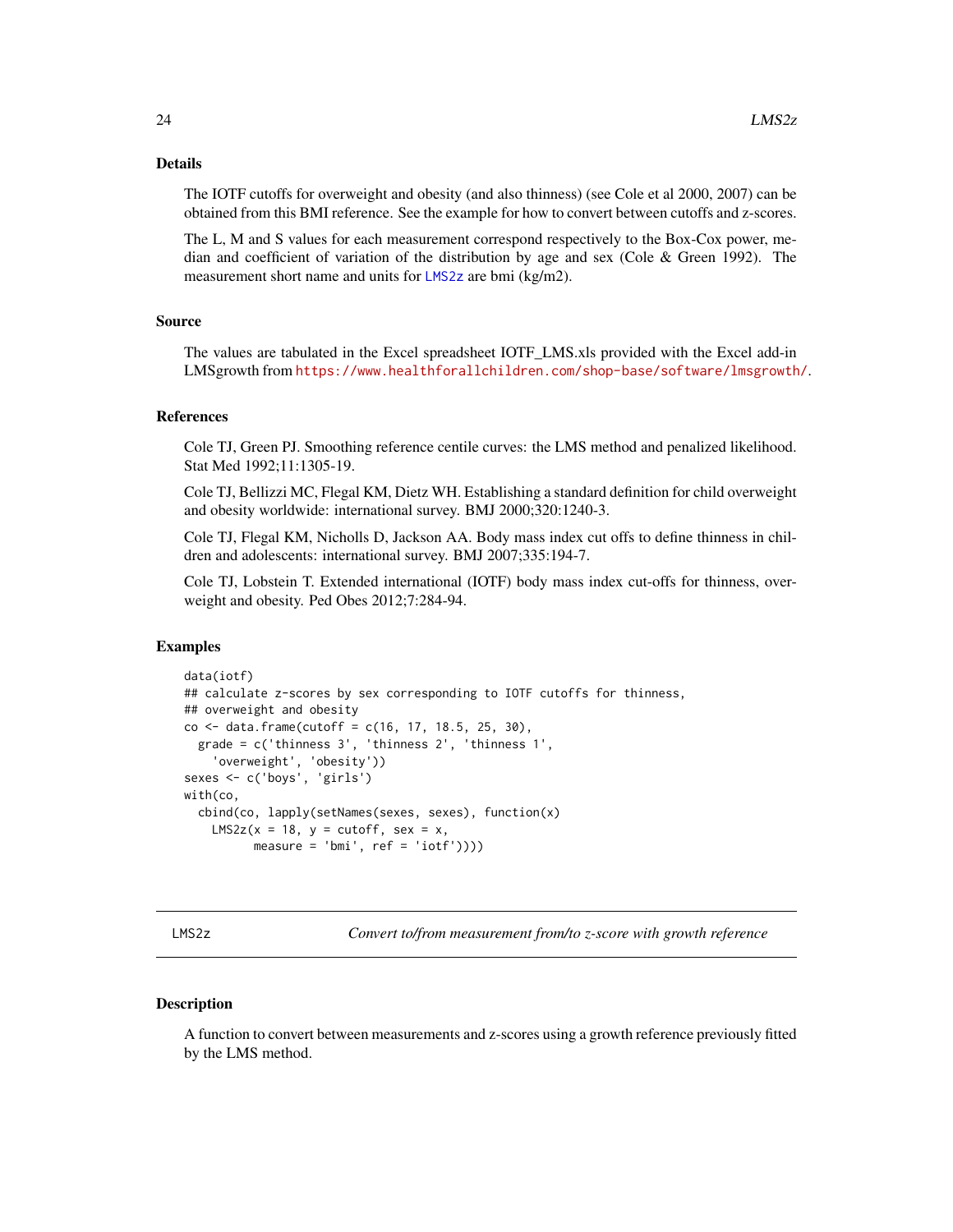#### <span id="page-24-0"></span> $LMS2z$  25

### Usage

 $LMS2z(x, y, sex, measure, ref, toz = TRUE, LMStable = FALSE)$ 

#### Arguments

| $\mathsf{x}$ | vector of ages in units of years.                                                                                                         |
|--------------|-------------------------------------------------------------------------------------------------------------------------------------------|
| y            | vector or one-column matrix of either measurements or z-scores, depending on<br>the value of toz.                                         |
| sex          | vector where $1/2$ = males/females = boys/girls = TRUE/FALSE, based on the<br>uppercased first character of the string.                   |
| measure      | unique measurement name, as character string, the choice depending on the<br>choice of ref (see e.g. references uk90, who06 and ukwhopt). |
| ref          | unique growth reference, either as name or character string, available as a data<br>object or data frame (e.g. uk90, who06 or ukwhopt).   |
| toz          | logical set to TRUE for conversion from measurement to z-score, or FALSE for<br>the reverse.                                              |
| LMStable     | logical set to TRUE to return the associated LMS table as a data frame in at-<br>tribute LMStable.                                        |

#### Details

Growth references fitted by the LMS method consist of a table of L, M and S values by age and sex. Vectors of L, M and S corresponding to x and sex are extracted using cubic interpolation and passed to either [cLMS](#page-10-1) or [zLMS](#page-10-2), depending on toz.

Disjunct references are supported, where there is a disjunction in the centiles at a particular age. This may be because the measurement changes, e.g. from length to height, or because two different references have been joined together. The disjunction is flagged by including two rows at the common age, but with different L, M and S values, and measurements at this age are ascribed to the older reference. For example the who06 reference has a disjunction at 2 years reflecting the switch from length to height. As a result height at just below and just above 2 years returns a different z-score.

#### Value

A vector or matrix containing the transformed values. If y is a vector then a vector of length $(x)$ is returned, else if y is a one-column matrix then a matrix is returned, with  $length(x)$  rows and length(y) columns. The matrix row names are set to x, and the column names to either y or if toz is FALSE, z2cent(y). If LMStable is TRUE the associated LMS table is returned as a data frame in attribute LMStable.

### Author(s)

Tim Cole <tim.cole@ucl.ac.uk>

#### See Also

[z2cent](#page-60-1). The LMS method can be fitted to data using the package gamlss with the BCCG or BCCGo family, where nu (originally lambda), mu and sigma correspond to L, M and S respectively.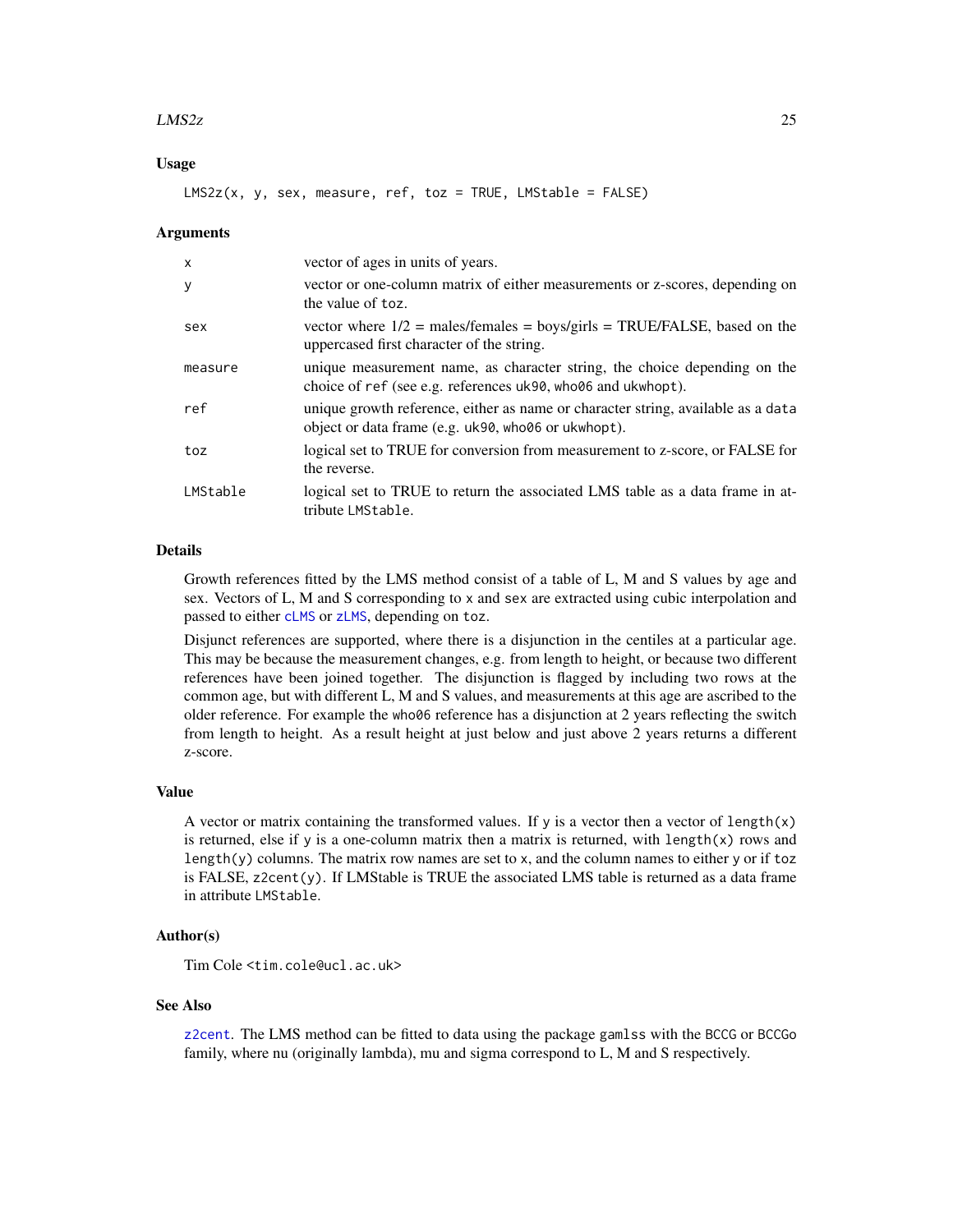### Examples

```
## convert girls' heights data to UK 90 z-scores
data(heights)
data(uk90)
with(heights, LMS2z(age, height, sex = 2, measure = 'ht', ref = 'uk90'))
## construct table of boys' weight centiles by age for WHO standard
data(who06)
zs <-4:4*2/3 # z-scores for 9 centiles
ages <- 0:20/4 # 3-month ages to 5 years
LMS2z(ages, as_matrix(zs), sex = 'm', measure = 'wt', ref = who06,toz = FALSE, LMStable = TRUE)
```
LMSfit *Estimate LMS curves from tabulated growth reference centiles*

### Description

A function to summarise an existing set of growth reference centiles as the L, M and S curves of the LMS method.

#### Usage

```
LMSfit(
  x,
  y,
  sex,
  data = parent.frame(),
  centiles = c(3, 10, 25, 50, 75, 90, 97),
  df = c(6, 10, 8),L1 = FALSE,
  plot = TRUE,
  ...
\mathcal{L}
```
### Arguments

| X        | vector of tabulated ages.                                                                                                             |
|----------|---------------------------------------------------------------------------------------------------------------------------------------|
| y        | matrix of corresponding measurement centiles, e.g. of height or weight, with<br>$nrows = length(x)$ and $ncols = length(centities)$ . |
| sex      | two-level factor where level 1 corresponds to male and level 2 to female.                                                             |
| data     | optional data frame containing x, y and sex.                                                                                          |
| centiles | vector of centiles corresponding to the columns of y, default $c(3, 10, 25, 50, 75,$<br>$90, 97$ ).                                   |

<span id="page-25-0"></span>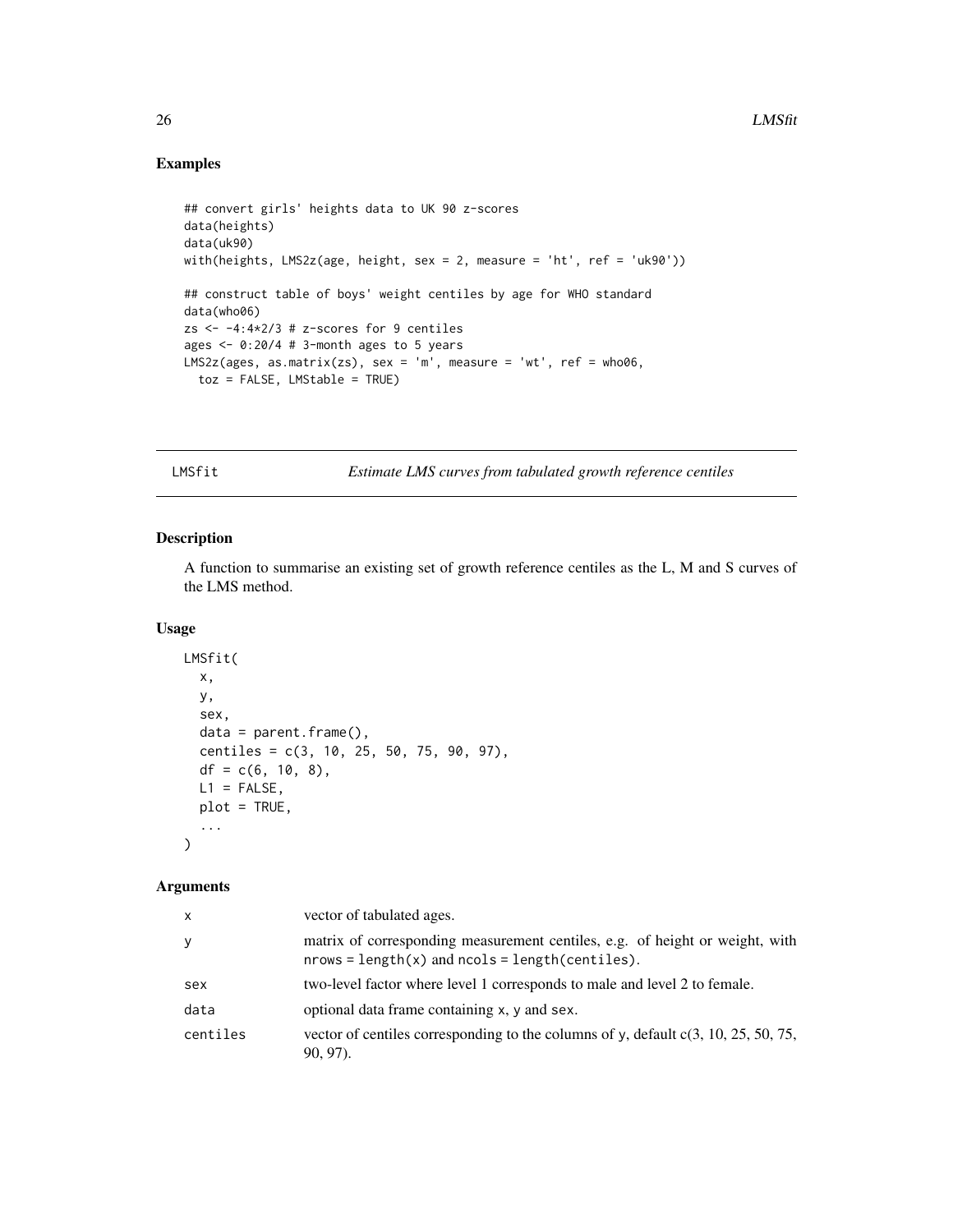<span id="page-26-0"></span>

| df   | length-3 vector with the cubic smoothing spline equivalent degrees of freedom<br>(edf) for the L, M and S curves, default $c(6, 10, 8)$ . |
|------|-------------------------------------------------------------------------------------------------------------------------------------------|
| L1   | logical constraining the L curve to 1, <i>i.e.</i> a Normal distribution, default FALSE.                                                  |
| plot | logical to plot the estimated L, M and S curves, default TRUE.                                                                            |
| .    | optional graphical parameters for the plots.                                                                                              |

### Details

At each age the optimal Box-Cox power Lopt is estimated to render the centiles closest to Normal, and the corresponding median Mopt and coefficient of variation Sopt are derived. The three sets of values are then smoothed across age to give L, M and S.

### Value

A list with the results:

list("LMS") data frame of sex, x, L, M, S, Lopt, Mopt, Sopt.

list("ey") matrix of predicted values of y.

list("ez") matrix of predicted values of z.

list("fit") matrix of summary statistics for ey, giving for each column cmean the mean centile, zmean the mean z-score, zSD the SD of the z-score, and zmin and zmax the minimum and maximum z-scores.

#### Author(s)

Tim Cole <tim.cole@ucl.ac.uk>

### See Also

[LMS2z](#page-23-1), [z2cent](#page-60-1). The LMS method can be fitted to data using the package gamlss with the BCCG family, where nu (originally lambda), mu and sigma correspond to L, M and S respectively.

### Examples

```
## first construct table of boys weight centiles by age for WHO standard
data(who06)
zs <- -4:4*2/3 # z-scores for centiles
ages \leq -0.12/4 # ages 0-3 years by 3 months
v <- vapply(as.list(zs), function(z)
LMS2z(ages, z, sex = 1, measure = 'wt', ref = 'who06', toz = FALSE),
 rep(0, length(ages)))
round(v, 2)
```
## then back-calculate the original LMS curves and display summary statistics LMSfit(x=ages, y=v, sex=1, centiles=pnorm(zs)\*100, plot=FALSE)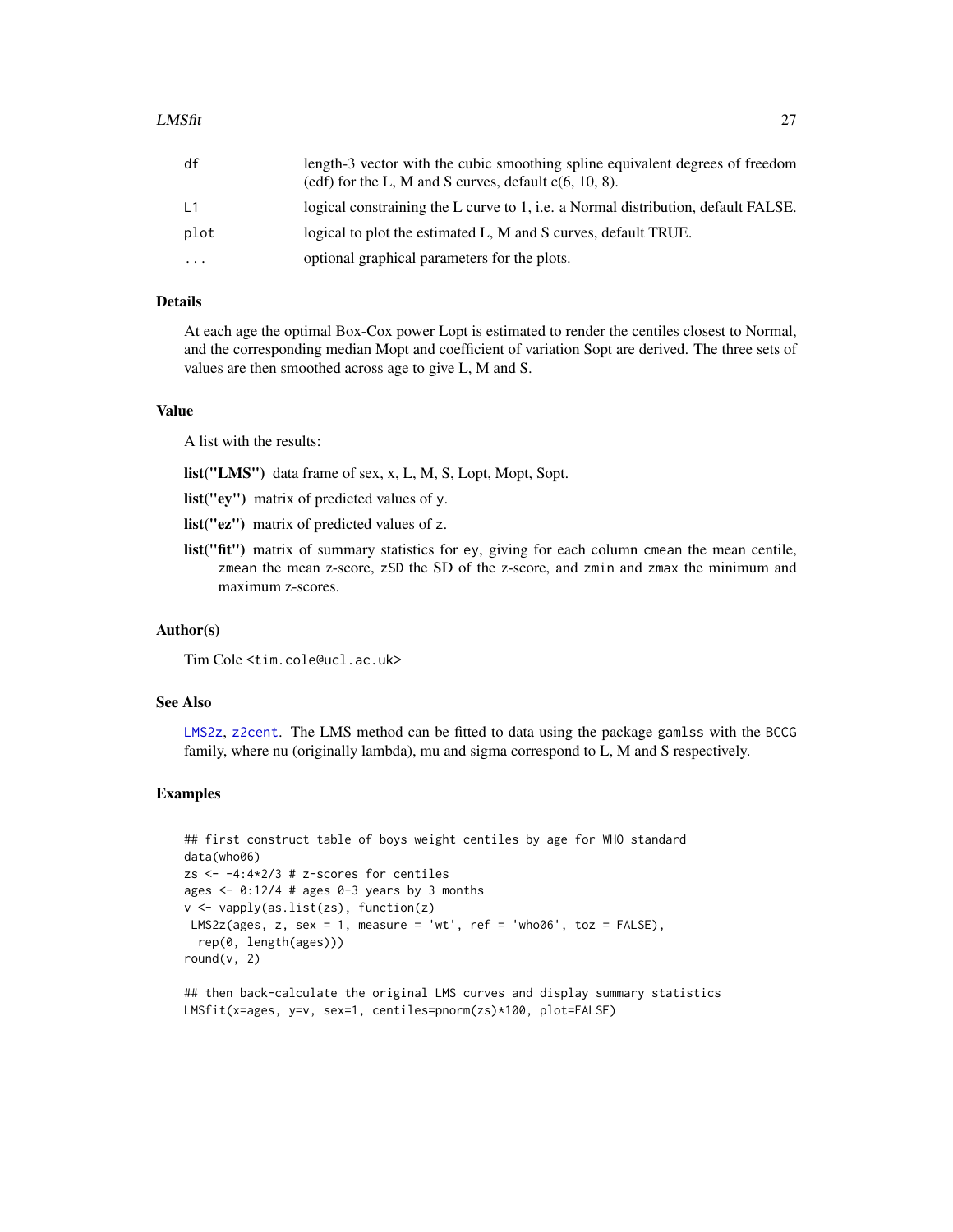<span id="page-27-1"></span><span id="page-27-0"></span>

### Description

Function to plot multiple growth curves indexed by subject id.

### Usage

```
mplot(x, y, id, data = parent-frame(), subset = NULL, add = FALSE, ...)
```
## Arguments

| X                       | vector of x coordinates.                                                                                                                                                                                   |
|-------------------------|------------------------------------------------------------------------------------------------------------------------------------------------------------------------------------------------------------|
| У                       | vector of y coordinates.                                                                                                                                                                                   |
| id                      | factor denoting subject levels.                                                                                                                                                                            |
| data                    | optional dataframe containing x, y and id.                                                                                                                                                                 |
| subset                  | optional logical defining a subset of rows in data.                                                                                                                                                        |
| add                     | optional logical defining whether the plot is pre-existing (TRUE) or new (FALSE).                                                                                                                          |
| $\cdot$ $\cdot$ $\cdot$ | Further graphical parameters (see par) may also be supplied as arguments, par-<br>ticularly background colour bg, character expansion cex, colour col, line type<br>Ity, line width lwd and character pch. |

### Details

The arguments x, y and id can be given as character strings. The [par](#page-0-0) parameters can be functions of vector variables in data, e.g. to colour curves separately by  $id$  use:  $col = id$ .

### Author(s)

Tim Cole <tim.cole@ucl.ac.uk>

### Examples

mplot(age, height, id, heights, col=id)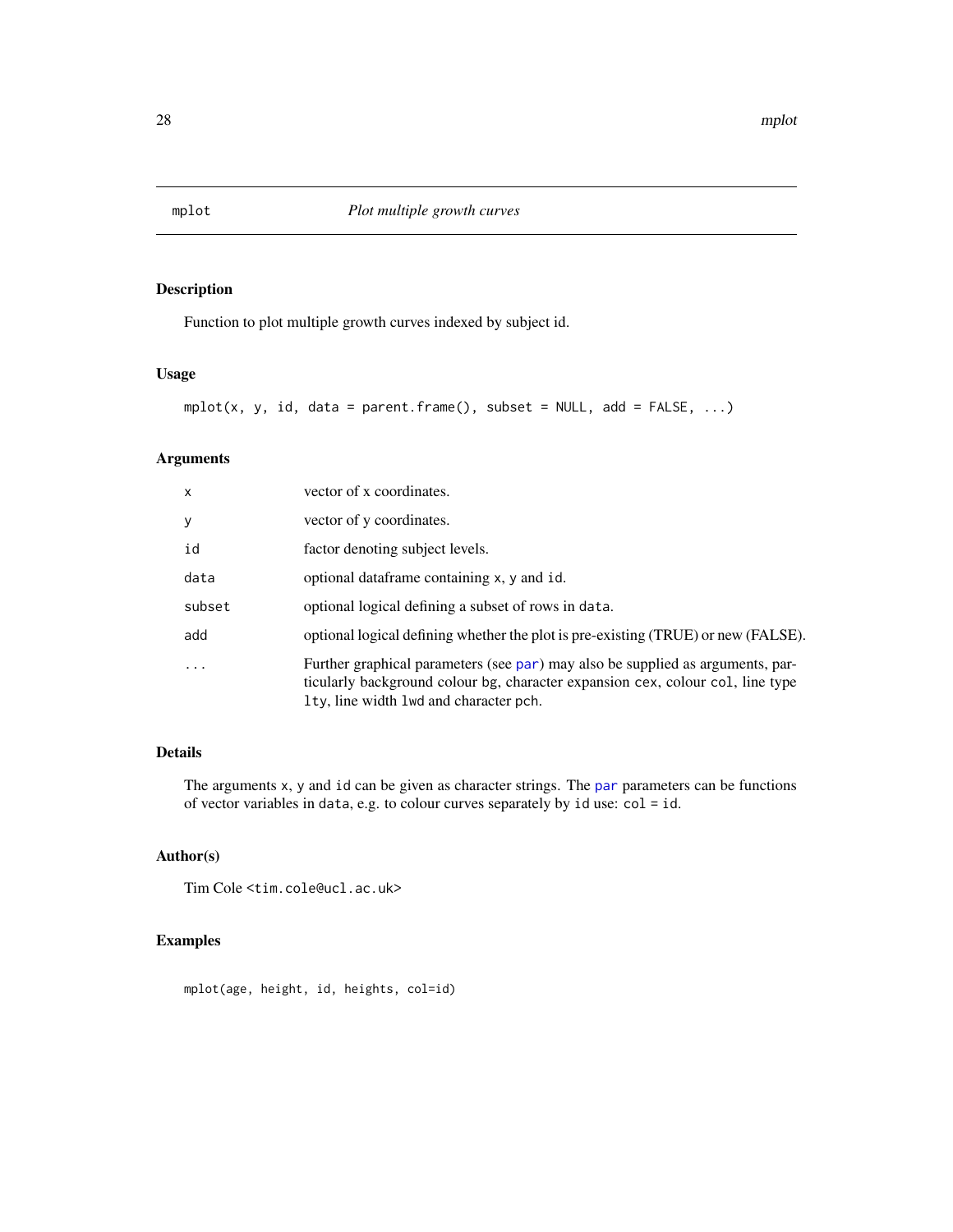<span id="page-28-0"></span>ob\_convertr *Convert between IOTF, WHO and CDC prevalence rates for child thinness, overweight and obesity*

### Description

Child thinness, overweight and obesity are defined as the child's body mass index (BMI) lying beyond a pre-specified reference cutoff. Three references are compared here: IOTF (International Obesity Task Force), WHO (World Health Organization) and CDC (US Centers for Disease Control and Prevention), each of which have their own cutoffs. ob\_convertr takes age-sex-specific prevalence rates of thinness, overweight and obesity based on one cutoff, and converts them to rates based on a different cutoff, using a novel estimation algorithm.

### Usage

```
ob_convertr(
  prev = 50,age,
  sex,
  from,
  to,
  prev_true = NA,
  report = c("vector", "wider", "longer"),
  plot = c("no", "density", "compare"),
  data = parent.frame())
```
### Arguments

| prev      | vector of age-sex-specific percentage prevalence rates.                                                                                                                                                                                                                                             |
|-----------|-----------------------------------------------------------------------------------------------------------------------------------------------------------------------------------------------------------------------------------------------------------------------------------------------------|
| age       | vector of ages between 2 and 18 years corresponding to each rate.                                                                                                                                                                                                                                   |
| sex       | vector of the sexes corresponding to each rate, coded as either 'boys/girls' or<br>'male/female' or '1/2' (upper or lower case, and only the first character consid-<br>ered).                                                                                                                      |
| from      | the BMI cutoff (see Details) on which the prevalence is based.                                                                                                                                                                                                                                      |
| to        | the BMI cutoff (see Details) on which to base the converted prevalence.                                                                                                                                                                                                                             |
| prev_true | optional vector of known percentage prevalence rates corresponding to to, for<br>validation purposes.                                                                                                                                                                                               |
| report    | character controlling the format of the returned data: 'vector' for the estimated<br>prevalence rates, 'wider' for the working tibble in wide format, i.e. the from and<br>to data side by side, or 'longer' for the tibble in long format, i.e. two rows per<br>rate, one for from and one for to. |
| plot      | character controlling what if anything is plotted: 'no' for no plot, 'density' to<br>display the BMI density distributions and cutoffs corresponding to from and<br>to, or 'compare' to display the predicted prevalence rates plotted against the<br>observed rates in prev_true.                  |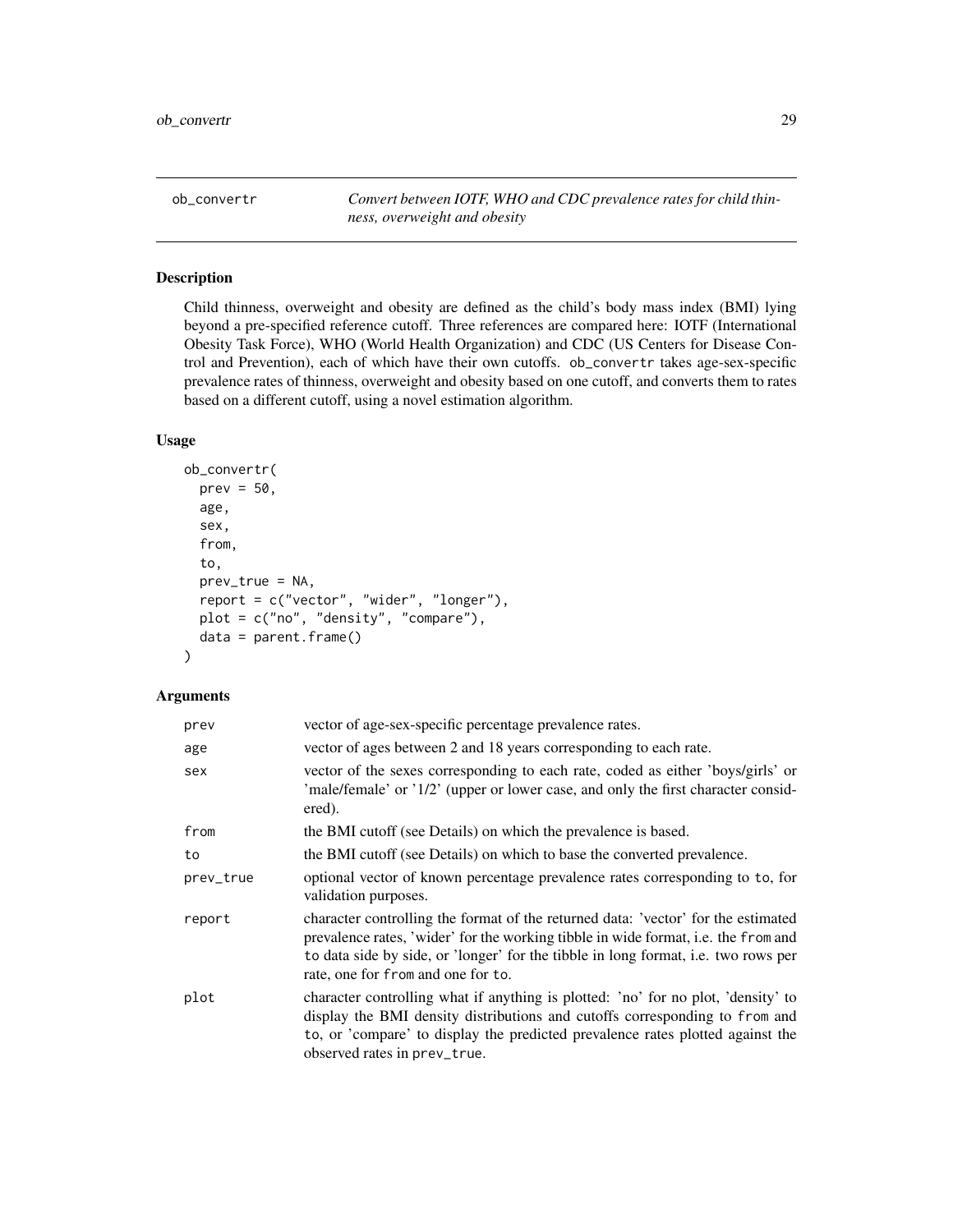data data frame containing prev, age, sex and prev\_true.

#### Details

The IOTF cutoffs correspond to the value of BMI (kg/m<sup> $\lambda$ </sup>) at age 18: IOTF35 (morbid obesity), IOTF30 (obesity), IOTF25 (overweight), IOTF18.5 (grade 1 thinness), IOTF17 (grade 2 thinness) and IOTF16 (grade 3 thinness).

The WHO cutoffs correspond to BMI z\_scores. Age  $5-19$  years, WHO+2 (obesity), WHO+1 (overweight) and WHO-2 (thinness). Age 0-5 years, WHO+3 (obesity), WHO+2 (overweight) and WHO-2 (thinness).

The CDC cutoffs correspond to BMI centiles: CDC95 (obesity), CDC85 (overweight) and CDC5 (thinness).

Note 1: the overweight category needs to be analysed as overweight plus obesity. To predict overweight excluding obesity, first calculate predicted overweight plus obesity then subtract predicted obesity.

Note 2: the category labels are harmonised and not necessarily as originally defined.

The conversion algorithm exploits the fact that all three references are based on the LMS method, which allows prevalence to be converted to a common BMI centile and z-score scale.

The algorithm is commutative, which means that converting a prevalence rate from cutoff A to cutoff B and then from B to A returns the original value.

#### Value

Either the converted prevalence rates or a plot visualizing the findings, depending on the report and plot settings.

#### Author(s)

Tim Cole <tim.cole@ucl.ac.uk>

#### Examples

```
## convert 10% IOTF overweight prevalence (cutoff IOTF25) in 8-year-old boys
## to the overweight prevalence based on WHO, i.e. cutoff WHO+1
ob\_convertr(prev = 10, age = 8, sex = 'boys', from = 'IOTF25', to = 'WHO+1')## compare the BMI density functions and cutoffs for IOTF25 and WHO+1
ob_convertr(prev = 10, age = 8, sex = 'boys', from = 'IOTF25', to = 'WHO+1', plot = 'density')
#' ## convert IOTF overweight prevalence to WHO overweight prevalence
## and compare with true value - boys and girls age 7-17
## note the need to first add obesity prevalence to overweight prevalence
data(deren)
deren <- within(deren, {
 IOTF25 = IOTF25 + IOTF30
  \text{WHO+1'} = \text{WHO+1'} + \text{WHO+2'}ob_convertr(prev = IOTF25, age = Age, sex = Sex, from = 'IOTF25', to = 'WHO+1',
  prev_true = `WHO+1`, data = deren, plot = 'compare')
```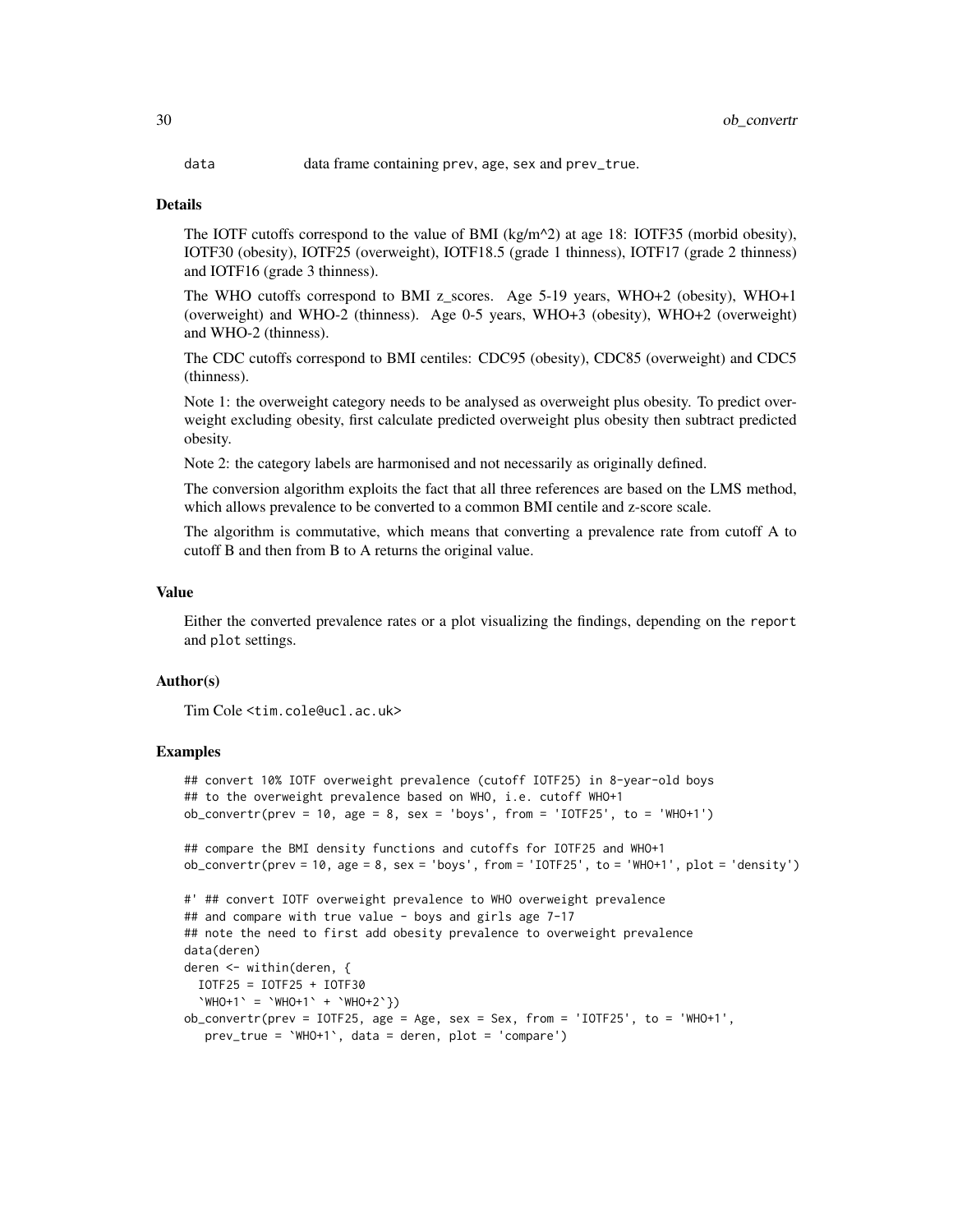<span id="page-30-0"></span>

### Description

Two functions for estimating optimal sample size and sample composition when constructing growth reference centiles.

### Usage

```
optimal_design(z = -2, lambda = NA, N = NA, SEz = NA, age = 10)
```

```
n_agegp(
 z = -2,
 lambda = NA,
 N = NA,
  SEz = NA,
 minage = 0,
 maxage = 20,
  n_groups = 20
)
```
#### Arguments

| z          | z-score on which to base the design, with default -2 which equates to the 2nd<br>centile. If NA, optimal z is calculated from lambda. |
|------------|---------------------------------------------------------------------------------------------------------------------------------------|
| lambda     | power of age that defines the sample composition. The default NA means cal-<br>culate optimal lambda from z.                          |
| N          | total sample size per sex. The default NA means calculate from z or lambda,<br>and SEz if provided.                                   |
| <b>SEz</b> | target z-score standard error. The default NA means calculate from z or lambda,<br>and N if provided.                                 |
| age        | age at which to calculate SEz. The default 10 returns mean SEz, and if z or<br>lambda are optimal SEz is independent of age.          |
| minage     | youngest age (default 0).                                                                                                             |
| maxage     | oldest age (default 20).                                                                                                              |
| n_groups   | number of age groups (default 20).                                                                                                    |

### Details

Studies to construct growth reference centiles using GAMLSS need to be of optimal size. Cole (SMMR, 2020) has shown that the sample composition, i.e. the age distribution of the measurements, needs to be optimised as well as the sample size. Sample composition is defined in terms of the age power lambda which determines the degree of infant oversampling.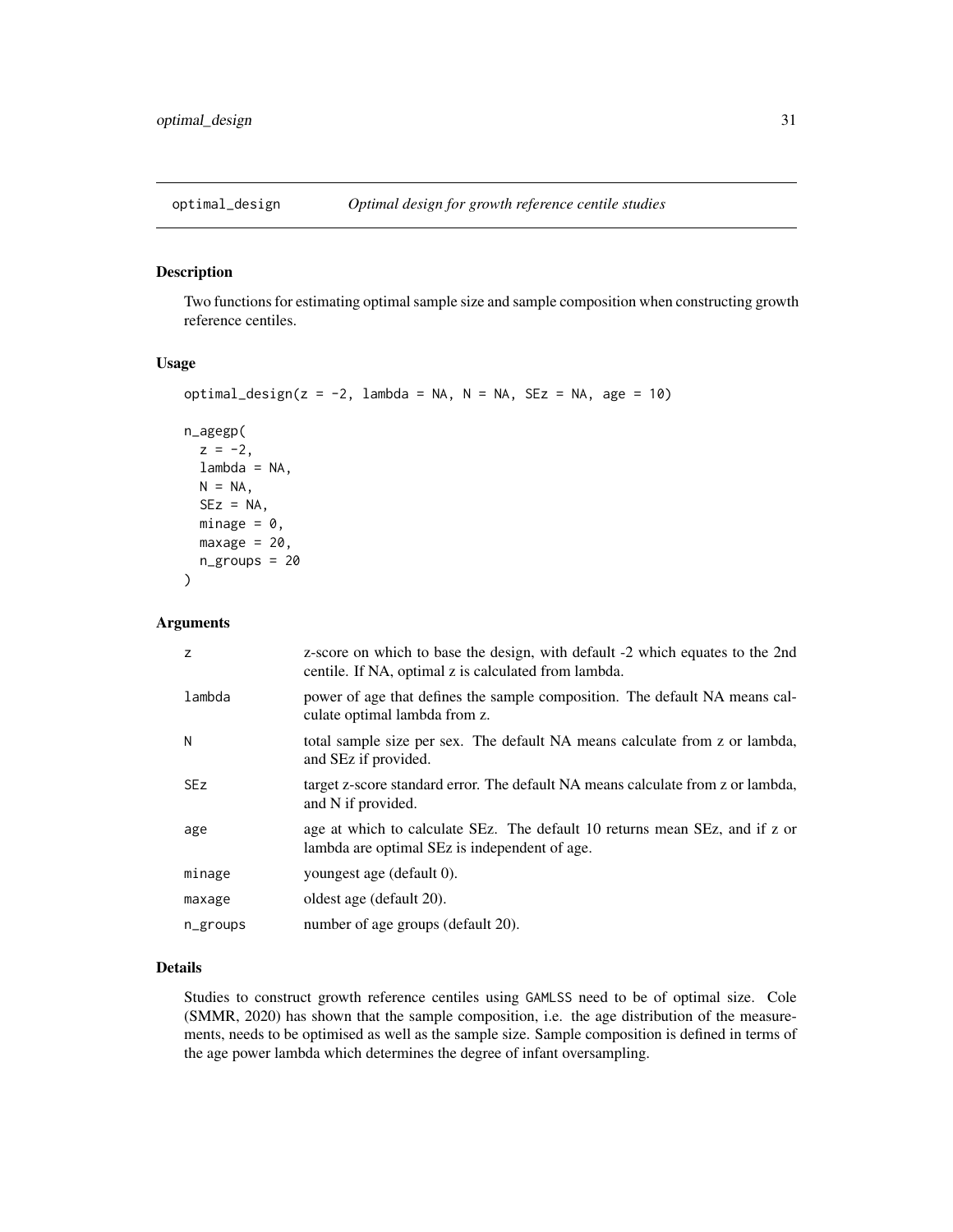There are two criteria that determine the optimal sample size and sample composition: the centile of interest (as z-score z) and the required level of precision for that centile (as the z-score standard error SEz).

### Value

For optimal\_design, a tibble with columns:

| z          | as above.                            |
|------------|--------------------------------------|
| lambda     | as above.                            |
| N          | as above.                            |
| <b>SEz</b> | as above.                            |
| age        | as above.                            |
| p          | the centile corresponding to z.      |
| plo        | lower 95% confidence interval for p. |
| phi        | upper 95% confidence interval for p. |

For n\_agegp, a tibble giving the numbers of measurements to be collected per equal width age group, with columns:

| n_varving   | numbers for equal width age groups.                                       |
|-------------|---------------------------------------------------------------------------|
| age         | mean ages for equal width age groups.                                     |
| n           | number for each unequal width age group (only for longitudinal studies).  |
| age_varying | target ages for unequal width age groups (only for longitudinal studies). |

### Author(s)

Tim Cole <tim.cole@ucl.ac.uk>

### See Also

gamlss to fit the centiles with the BCCG, BCT or BCPE family.

### Examples

```
## estimate optimal sample composition lambda and precision SEz for 9 centiles
## spaced 2/3 of a z-score apart, based on a sample of 10,000 children
```

```
optimal_design(z = -4:4*2/3, N = 10000)
```

```
## calculate age group sizes optimised for centiles from the 50th to the 99.6th
## (or equivalently from the 50th to the 0.4th)
## with a sample of 10,000 children from 0 to 20 years in one-year groups
```

```
purrr::map_dfc(0:4*2/3, ~{
 n_{\text{e}} = x, N = 10000) %>%
     dplyr::select(!!z2cent(.x) := n_varying)
     }) %>%
       dplyr::bind_cols(tibble::tibble(age = paste(0:19, 1:20, sep='-')), .)
```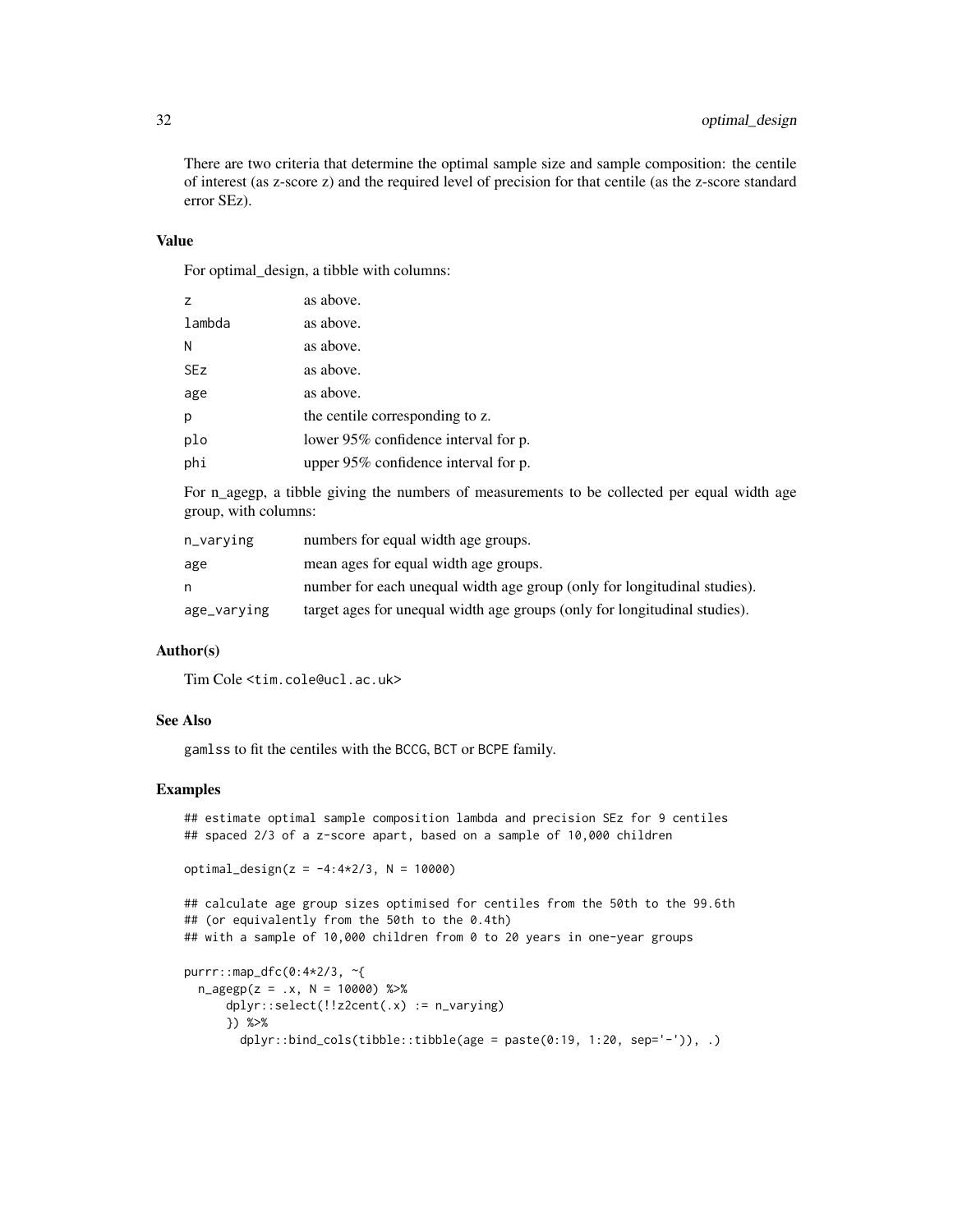<span id="page-32-1"></span><span id="page-32-0"></span>pdLMS *Plot frequency distributions(s) for given L, M and S values in LMS method*

### Description

The LMS method defines frequency distributions in terms of L, M and S parameters. pdLMS plots one or more LMS distributions and optionally returns specified centiles on each distribution.

### Usage

```
pdLMS(
  L = 1,
  M = 1,
  S = 0.2,
  zcent = NULL,
  zlim = 3.5,
  N = 1000,plot = TRUE,
  ...
```
### Arguments

)

| -L           | vector of Box-Cox transformation (lambda) values, L in the LMS method (de-<br>fault 1 corresponding to the Normal distribution).                         |
|--------------|----------------------------------------------------------------------------------------------------------------------------------------------------------|
| M            | vector of medians (mu), M in the LMS method (default 1).                                                                                                 |
| <sub>S</sub> | vector of coefficients of variation (sigma), S in the LMS method (default 0.2).                                                                          |
| zcent        | optional vector of z-scores for conversion to the measurement scale under each<br>distribution.                                                          |
| zlim         | scalar defining z-score limits underlying x-axis (default 3.5).                                                                                          |
| N            | number of points per distribution curve (default 1000).                                                                                                  |
| plot         | logical for plotting (default TRUE).                                                                                                                     |
| .            | Further graphical parameters (see par) may also be supplied as arguments, par-<br>ticularly colour col, line type 1ty, line width 1wd and character pch. |

### Details

L, M and S should all be the same length, recycled if necessary.

### Value

An invisible list with the following components:

x vector of x values for plotting.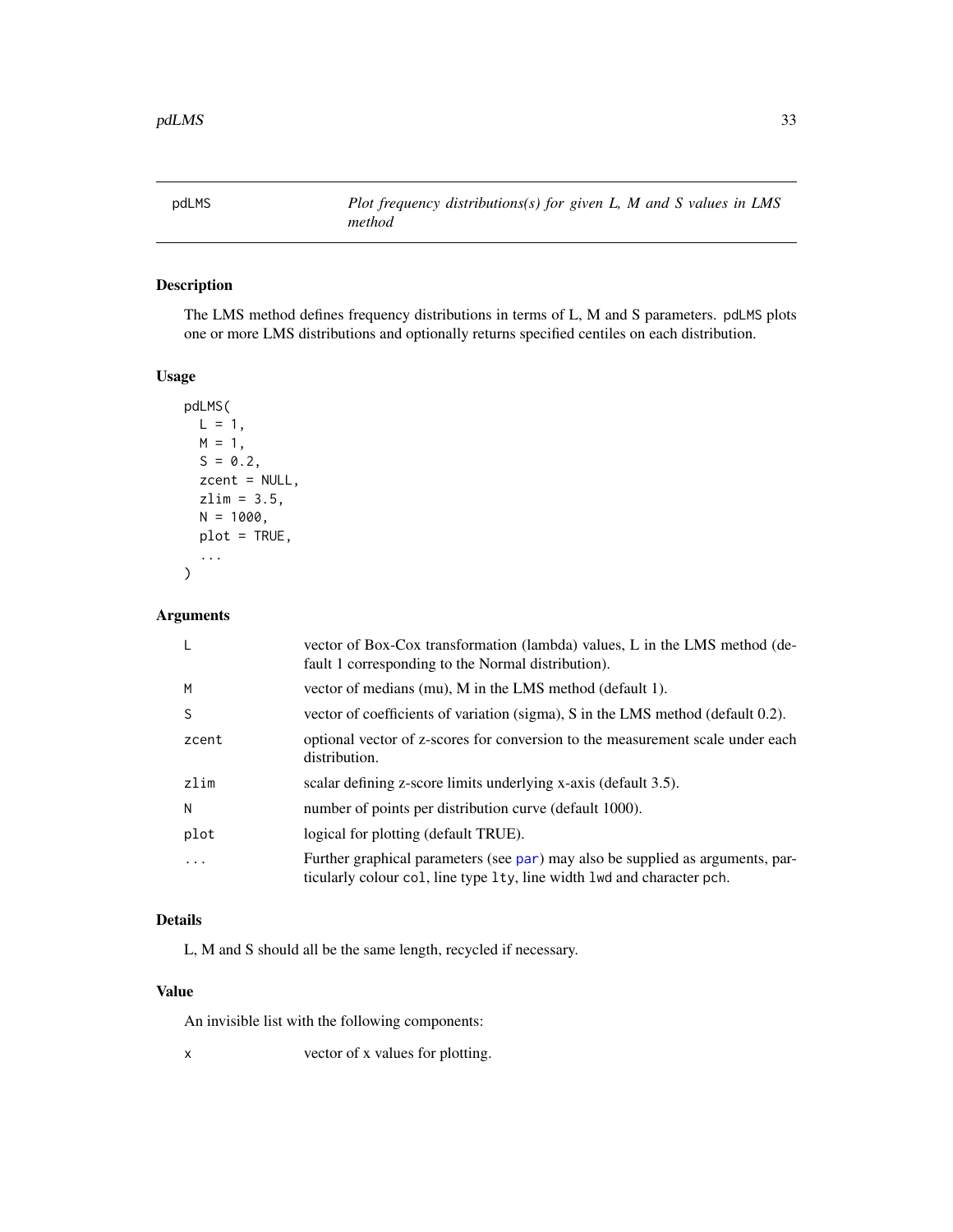<span id="page-33-0"></span>

| density                                                                                            | matrix of densities for each distribution.                                    |  |
|----------------------------------------------------------------------------------------------------|-------------------------------------------------------------------------------|--|
| centile                                                                                            | matrix of measurement centiles corresponding to zero under each distribution. |  |
| The distributions can be plotted with $\mathsf{match}(x, \mathsf{density}, \mathsf{type} = '1')$ . |                                                                               |  |

### Author(s)

Tim Cole <tim.cole@ucl.ac.uk>

### See Also

[z2cent](#page-60-1), [LMS2z](#page-23-1), [cLMS](#page-10-1)

### Examples

```
## plot normal distribution
pdLMS()
## compare variety of distributions
## with centiles corresponding to +3 z-scores
pdLMS(L=-2:3, M=2:3, S=1:3/10, zcent=3, lty=1)
```
<span id="page-33-1"></span>plot.sitar *Plot SITAR model*

### Description

plot and lines methods for objects of class sitar, providing various flavours of plot of the fitted growth curves. Also helper functions to return the data for plotting, e.g. with ggplot2.

### Usage

```
## S3 method for class 'sitar'
plot(
  x,
  opt = "dv",labels,
  apv = FALSE,xfun = I,
 yfun = I,
  subset = NULL,
  ns = 101.
  abc = NULL,trim = \theta,
  add = FALSE,
  nlme = FALSE,
  returndata = FALSE,
```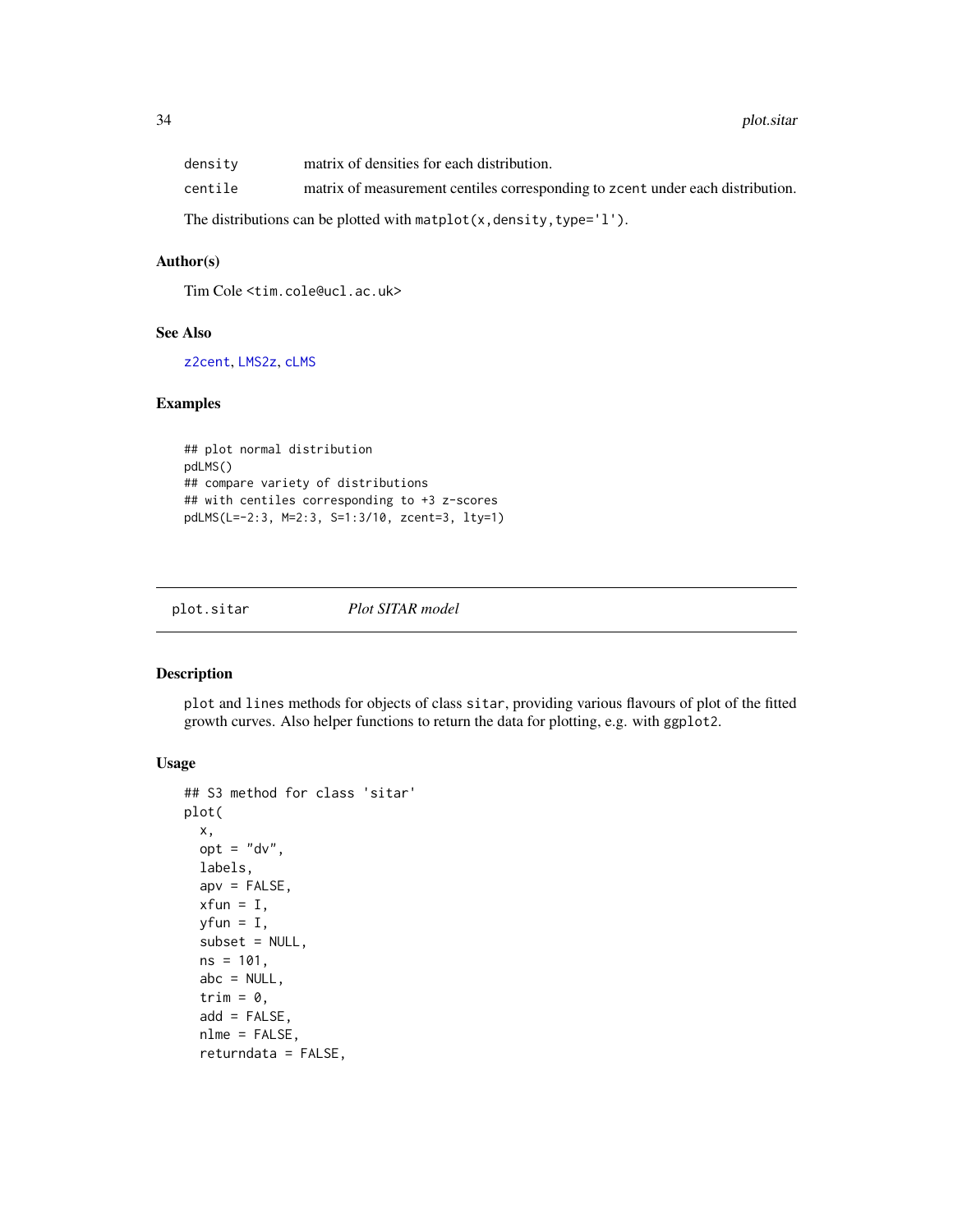plot.sitar 35

```
...,
  xlab = NULL,ylab = NULL,
  vlab = NULL,xlim = c(NA, NA),
  ylim = c(NA, NA),
  vlim = c(NA, NA),
  legend = list(x = "topleft", inset = 0.04, bty = "o"))
## S3 method for class 'sitar'
lines(x, ...)plot_d(x, \ldots)plot_v(x, \ldots)plot_D(x, \ldots)plot_V(x, \ldots)plot_u(x, \ldots)plot_a(x, \ldots)plot_c(x, \ldots)
```
### Arguments

| x      | object of class sitar.                                                                                                                                                                                                                                                                                                                                                                                                                                                                                                                                                                                                                                                                              |
|--------|-----------------------------------------------------------------------------------------------------------------------------------------------------------------------------------------------------------------------------------------------------------------------------------------------------------------------------------------------------------------------------------------------------------------------------------------------------------------------------------------------------------------------------------------------------------------------------------------------------------------------------------------------------------------------------------------------------|
| opt    | character string containing a subset of letters corresponding to the options: 'd'<br>for fitted Distance curve, 'v' for fitted Velocity curve, 'c' for fitted Crosssectional<br>distance curve, 'D' for individual fitted Distance curves, 'V' for individual fitted<br>Velocity curves, 'u' for Unadjusted individual growth curves, and 'a' for Ad-<br>justed individual growth curves. Options 'dvcDV' give spline curves, while 'ua'<br>give data curves made up as line segments. If both distance and velocity curves<br>are specified, the axis for the velocity curve appears on the right side of the plot<br>(y2), and a legend identifying the distance and velocity curves is provided. |
| labels | optional character vector containing plot labels for x, y and y velocity from the<br>original SITAR model. The three elements can alternatively be provided via<br>parameters x1ab, y1ab and v1ab. The latter take precedence. Default labels are<br>the names of x and y, and "y velocity", suitably adjusted to reflect any back-<br>transformation via x fun and y fun.                                                                                                                                                                                                                                                                                                                          |
| apv    | optional logical specifying whether or not to calculate the age at peak velocity<br>from the velocity curve. If TRUE, age at peak velocity is calculated as the age<br>when the second derivative of the fitted curve changes sign (after applying xfun<br>and/or yfun). Age at peak velocity is marked in the plot with a vertical dotted                                                                                                                                                                                                                                                                                                                                                          |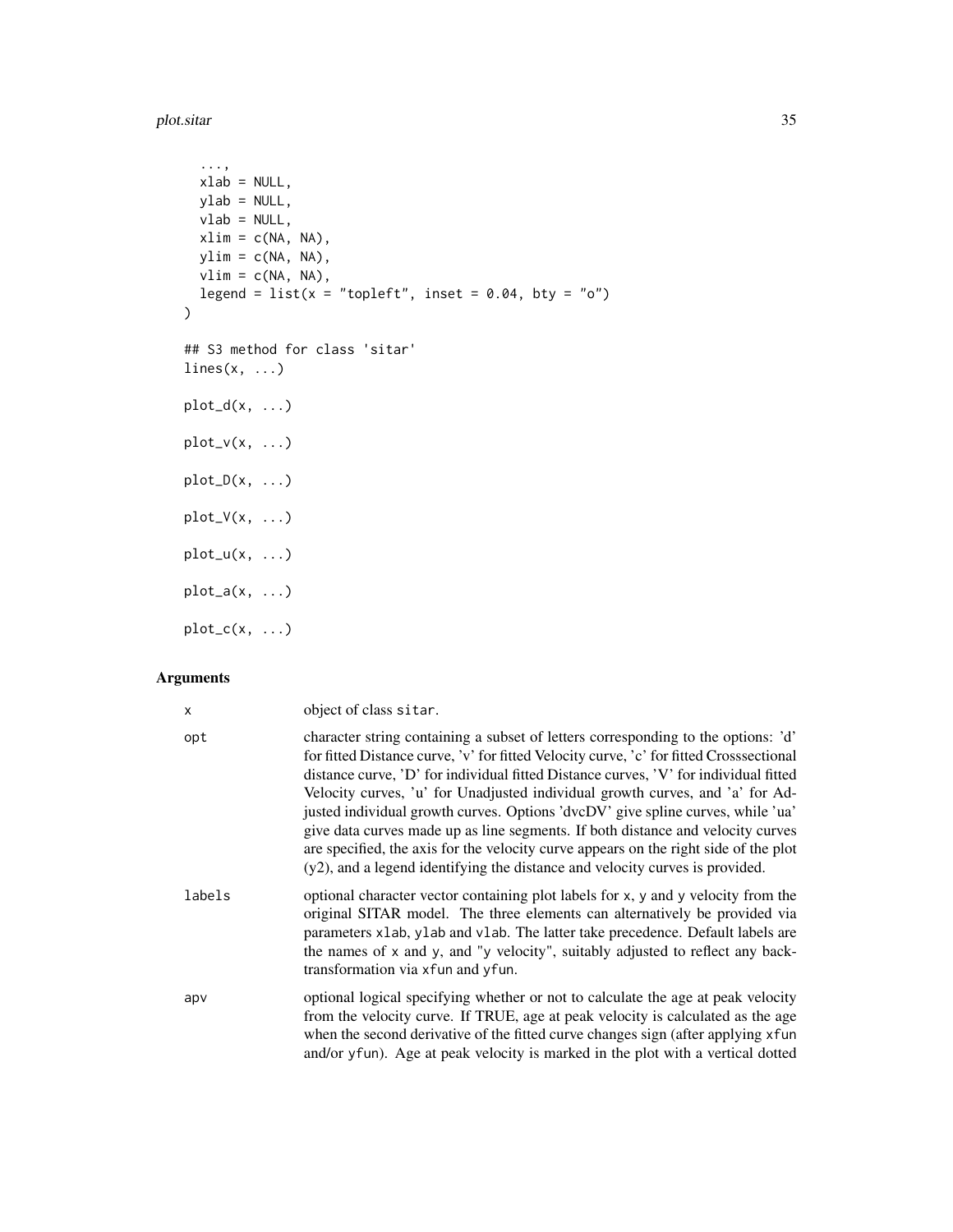|            | line, and its value, along with peak velocity, is printed and returned. NB their<br>standard errors can be obtained using the bootstrap with the function apv_se.                                                                                                                                                                                                     |
|------------|-----------------------------------------------------------------------------------------------------------------------------------------------------------------------------------------------------------------------------------------------------------------------------------------------------------------------------------------------------------------------|
| xfun       | optional function to be applied to the x variable prior to plotting (default I, see<br>Details).                                                                                                                                                                                                                                                                      |
| yfun       | optional function to be applied to the y variable prior to plotting (default I, see<br>Details).                                                                                                                                                                                                                                                                      |
| subset     | optional logical vector of length x defining a subset of data rows to be plotted,<br>for x and data in the original sitar call.                                                                                                                                                                                                                                       |
| ns         | scalar defining the number of points for spline curves (default 101).                                                                                                                                                                                                                                                                                                 |
| abc        | vector of named values of random effects a, b and c used to define an individual<br>growth curve, e.g. $abc = c(a=1, c=-0.1)$ . Alternatively a single character string<br>defining an id level whose random effect values are used. If abc is set, level<br>is ignored. If abc is NULL (default), or if a, b or c values are missing, values of<br>zero are assumed. |
| trim       | number (default 0) of long line segments to be excluded from plot with option<br>'u' or 'a'. See Details.                                                                                                                                                                                                                                                             |
| add        | optional logical defining if the plot is pre-existing (TRUE) or new (FALSE).<br>TRUE is equivalent to using lines.                                                                                                                                                                                                                                                    |
| nlme       | optional logical which set TRUE plots the model as an n1me object, using p1ot.n1me<br>arguments.                                                                                                                                                                                                                                                                      |
| returndata | logical defining whether to plot the data (default FALSE) or just return the data<br>for plotting (TRUE). See Value.                                                                                                                                                                                                                                                  |
| $\cdots$   | Further graphical parameters (see par) may also be supplied as arguments, e.g.<br>line type $l$ ty, line width $l$ wd, and colour col. For the velocity $(y2)$ plot y2par<br>can be used (see Details).                                                                                                                                                               |
| xlab       | optional label for x axis                                                                                                                                                                                                                                                                                                                                             |
| ylab       | optional label for y axis                                                                                                                                                                                                                                                                                                                                             |
| vlab       | optional label for v axis (velocity)                                                                                                                                                                                                                                                                                                                                  |
| xlim       | optional x axis limits                                                                                                                                                                                                                                                                                                                                                |
| ylim       | optional y axis limits                                                                                                                                                                                                                                                                                                                                                |
| vlim       | optional v axis limits                                                                                                                                                                                                                                                                                                                                                |
| legend     | optional list of arguments for legend with distance-velocity plots                                                                                                                                                                                                                                                                                                    |

#### Details

For options involving both distance curves (options 'dcDua') and velocity curves (options 'vV') the velocity curve plot (with right axis) can be annotated with par parameters given as a named list called y2par. To suppress the legend that comes with it set legend = NULL.

The transformations xfun and yfun are applied to the x and y variables after inverting any transformations applied in the original SITAR call. So for example if  $y = log(height)$  in the SITAR call, then yfun is applied to height. Thus the default yfun = I has the effect of inverting the transformation. This is achieved by setting yfun = yfun(ifun(x\$call.sitar\$y)). For no transformation set yfun = NULL.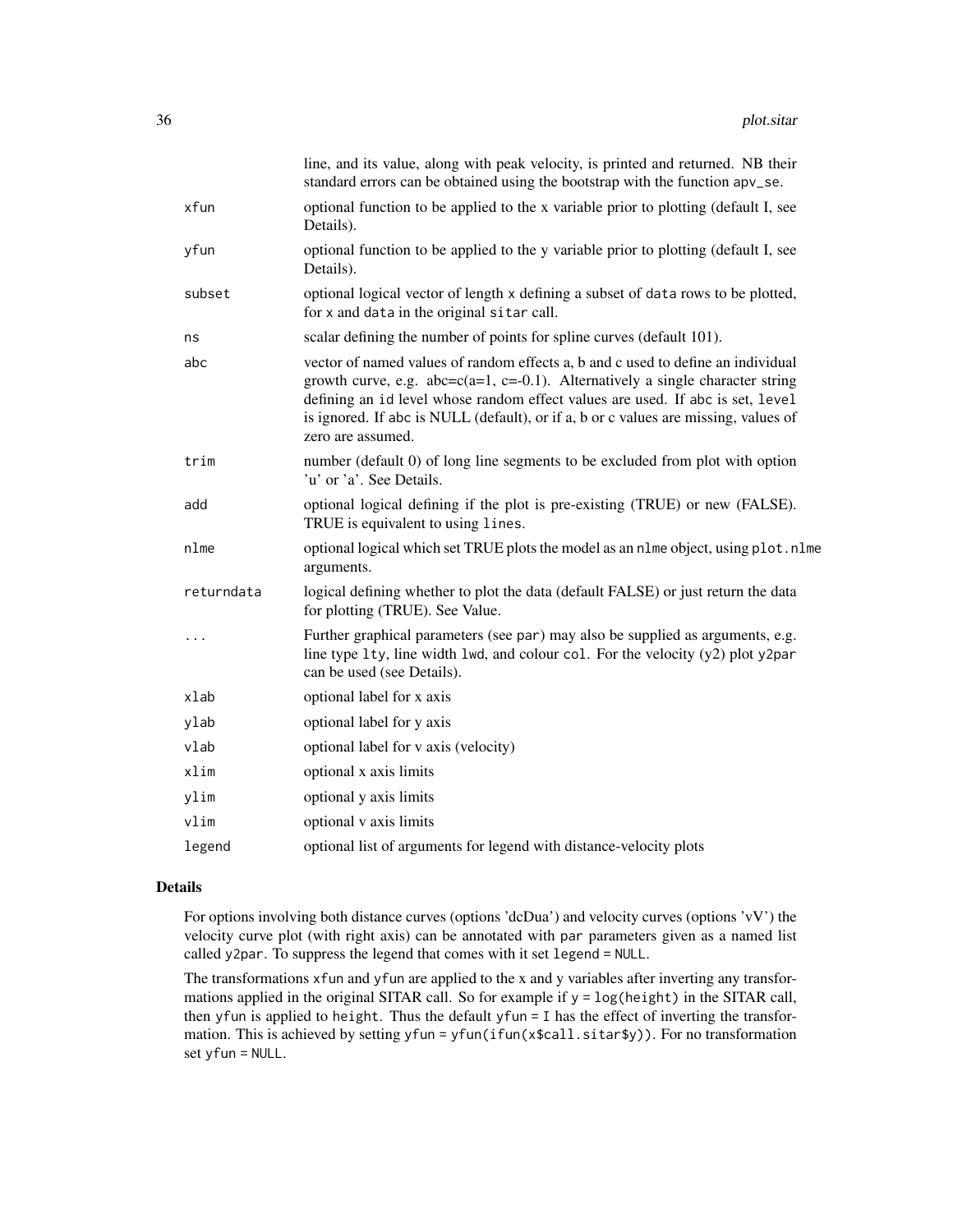#### <span id="page-36-0"></span>plot.sitar 37

The helper functions plot\_d, plot\_v, plot\_D, plot\_V, plot\_u, plot\_a and plot\_c correspond to the seven plot options defined by their last letter, and return the data for plotting as a tibble, e.g. for use with ggplot2.

The trim option allows unsightly long line segments to be omitted from plots with options 'a' or 'u'. It ranks the line segments on the basis of the age gap (dx) and the distance of the midpoint of the line from the mean curve (dy) using the formula  $abs(dx)/mod(dx) + abs(dy)/mod(dy)$  and omits those with the largest values.

#### Value

If returndata is FALSE returns invisibly a list of (up to) three objects:

| usr  | value of par ('usr') for the main plot.                                                                                                                                                                      |
|------|--------------------------------------------------------------------------------------------------------------------------------------------------------------------------------------------------------------|
| usr2 | the value of par ('usr') for the velocity $(y2)$ plot.                                                                                                                                                       |
| apv  | if argument apv is TRUE a named list giving the age at peak velocity (apv) and<br>peak velocity (pv) from the fitted velocity curve, either overall or (with options<br>D or V, invisibly) for all subjects. |

If returndata is TRUE (which it is with the helper functions) returns invisibly either a tibble or named list of tibbles, containing the data to be plotted. The helper functions each return a tibble. The variable names are '.x', '.y' and (for curves grouped by subject) '.id'. Note that '.x' and '.y' are returned after applying xfun and yfun. Hence if for example  $x = log(age)$  in the SITAR call then '.x' corresponds by default to age.

### Author(s)

Tim Cole <tim.cole@ucl.ac.uk>

### See Also

[mplot](#page-27-1), [plotclean](#page-37-1), [ifun](#page-20-1), [apv\\_se](#page-4-1)

#### Examples

```
## fit sitar model
m1 <- sitar(x=age, y=height, id=id, data=heights, df=4)
## draw fitted distance and velocity curves
## with velocity curve in blue
## adding age at peak velocity (apv)
plot(m1, y2par=list(col='blue'), apv=TRUE)
## bootstrap standard errors for apv and pv
## Not run:
res <- apv_se(m1, nboot=20, plot=TRUE)
## End(Not run)
## draw individually coloured growth curves adjusted for random effects
## using same x-axis limits as for previous plot
plot(m1, opt='a', col=id, xlim=xaxsd())
```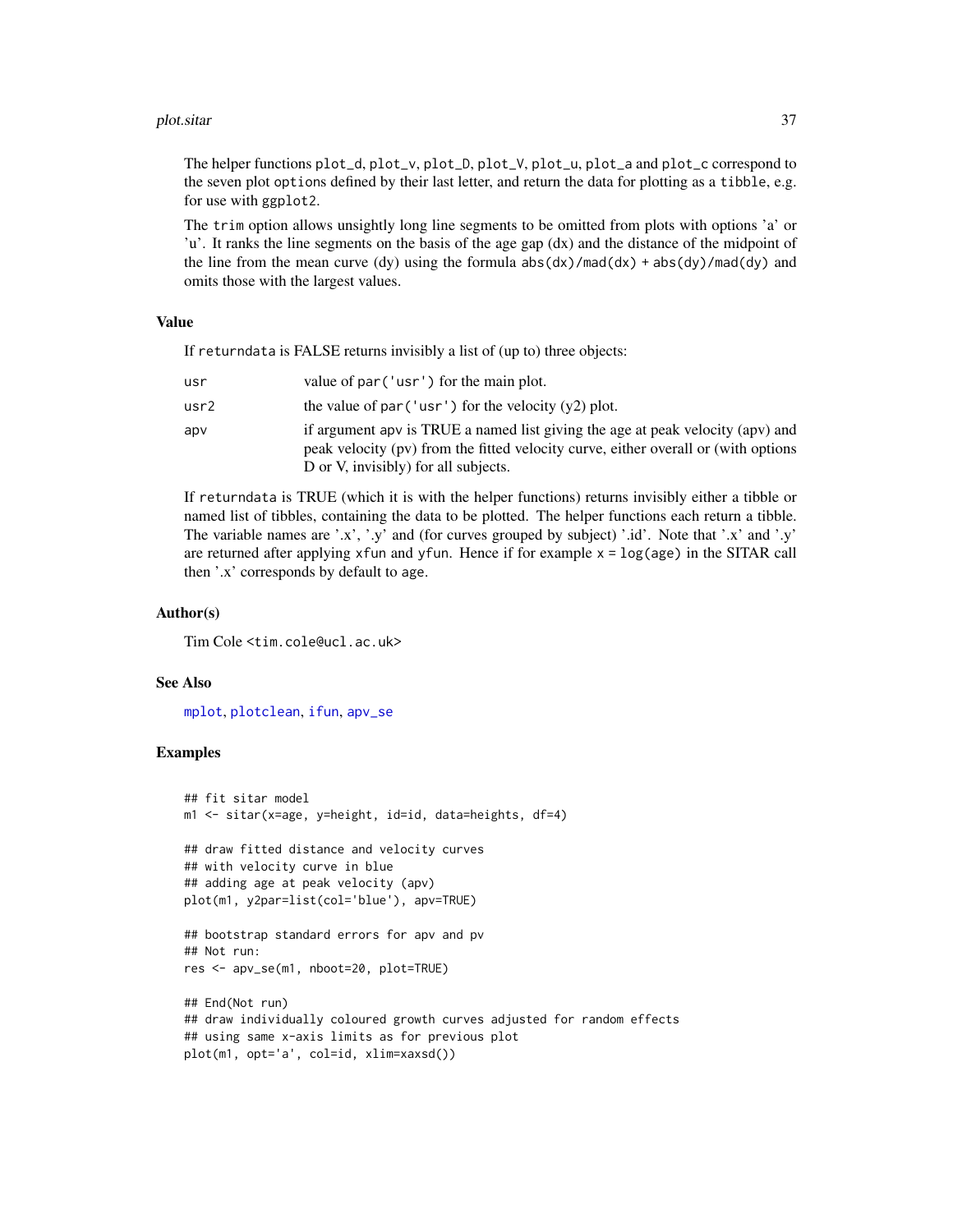```
## add mean curve in red
lines(m1, opt='d', col='red', lwd=2)
## add mean curve for a, b, c = -1 SD
lines(m1, opt='d', lwd=2, abc=-sqrt(diag(getVarCov(m1))))
## draw fitted height distance curves coloured by subject, using ggplot
## Not run:
require(ggplot2)
ggplot(plot_D(m1), aes(.x, .y, colour=.id)) +
labs(x='age', y='height') +
geom_line(show.legend=FALSE)
## End(Not run)
```
<span id="page-37-1"></span>plotclean *Plot multiple growth curves to identify outliers*

#### Description

A version of mplot to plot growth curves and identify outliers. When outliers are clicked on, and if id is specified, the corresponding growth curve is highlighted. If id is not specified the selected point is highlighted. Use right-click to exit.

#### Usage

```
plotclean(
 x,
 y,
 id = NULL,data = parent.frame(),
 n = length(x),
 par.out = list(pch = 20),
  ...
)
```
#### Arguments

| $\mathsf{x}$ | vector of x coordinates.                                                                                                                                       |
|--------------|----------------------------------------------------------------------------------------------------------------------------------------------------------------|
| У            | vector of y coordinates.                                                                                                                                       |
| id           | factor of subject levels indexing each growth curve.                                                                                                           |
| data         | optional dataframe containing x, y and id.                                                                                                                     |
| n            | maximum number of points to be identified.                                                                                                                     |
| par.out      | list of optional graphical parameters to control appearance of selected outlying<br>points and lines.                                                          |
|              | Further graphical parameters (see par) may also be supplied as arguments for<br>lines and points, particularly line type, lty, line width, lwd and color, col. |

<span id="page-37-0"></span>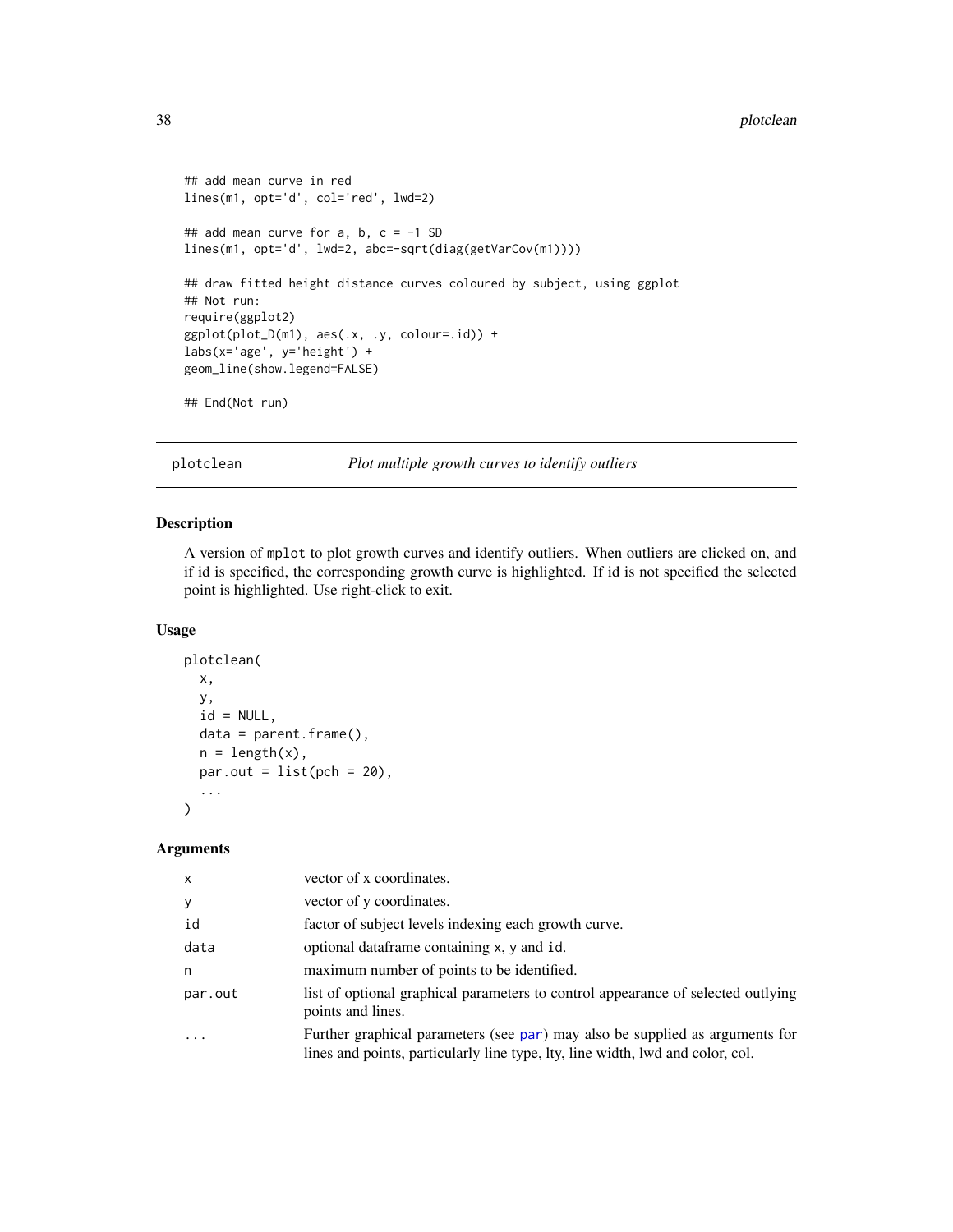### <span id="page-38-0"></span>predict.sitar 39

### Value

plotclean returns either a vector rows (if data is not specified) or a list:

| rows | a vector of row numbers corresponding to the selected points.      |
|------|--------------------------------------------------------------------|
| data | a subset of data consisting of rows rows, and columns id, x and y. |

### Author(s)

Tim Cole <tim.cole@ucl.ac.uk>

### Examples

if (interactive()) plotclean(age, height, id, heights)

predict.sitar *Predict SITAR model*

#### Description

Predict method for sitar objects, based on predict.lme.

#### Usage

```
## S3 method for class 'sitar'
predict(
  object,
  newdata = getData(object),
  level = 1L,...,
  deriv = 0L,
  abc = NULL,xfun = function(x) x,yfun = function(y) y
)
```
#### Arguments

object an object inheriting from class sitar.

newdata an optional data frame to be used for obtaining the predictions, defaulting to the data used to fit object. It requires named columns for x, and for id if level  $= 1$ , matching the names in object. Variables with the reserved names  $x = .x$ or id=.id take precedence over the model x and id variables. Any covariates in a.formula, b.formula or c.formula can also be included. By default their values are set to the mean, so when  $level = 0$  the prediction represents the mean curve.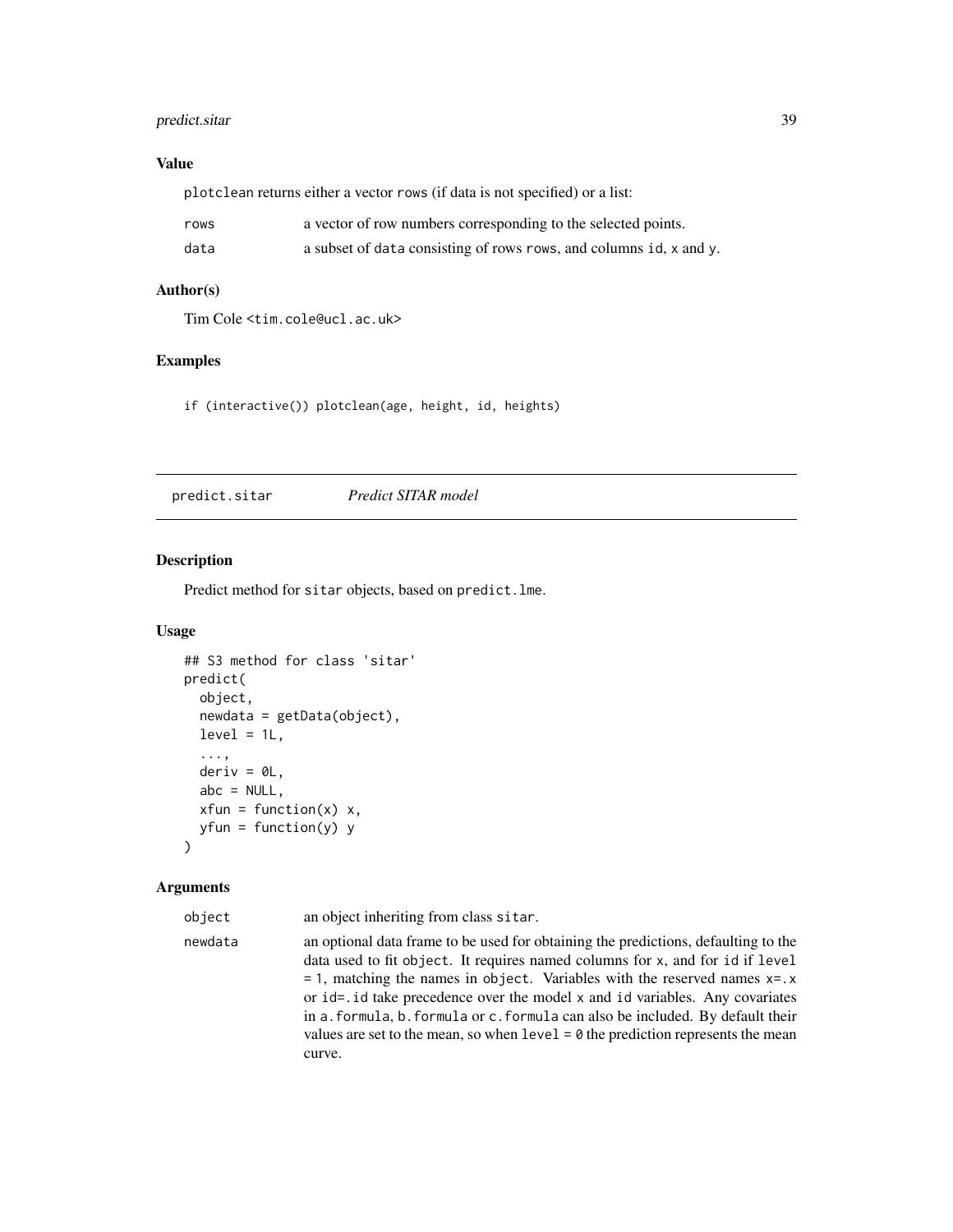<span id="page-39-0"></span>

| level    | an optional integer vector giving the level(s) of grouping to be used in obtaining<br>the predictions, level 0 corresponding to the population predictions. Defaults to<br>level 1, and $level = 0:1$ fits both levels.                                                                              |
|----------|------------------------------------------------------------------------------------------------------------------------------------------------------------------------------------------------------------------------------------------------------------------------------------------------------|
| $\ddots$ | other optional arguments: as List, na. action and naPattern.                                                                                                                                                                                                                                         |
| deriv    | an optional integer specifying predictions corresponding to either the fitted curve<br>or its derivative. $deriv = 0$ (default) specifies the distance curve, deriv = 1 the<br>velocity curve and $deriv = 2$ the acceleration curve.                                                                |
| abc      | an optional named vector containing values of a subset of a, b and c, default<br>NULL. Ignored if $level = 0$ . It gives predictions for a single subject with the<br>specified values of a, b and c, where missing values are set to 0. Alternatively<br>abc can contain the value for a single id. |
| xfun     | an optional function to apply to x to convert it back to the original scale, e.g. if<br>$x = log(age)$ then $xfun = exp$ . Only relevant if deriv > 0 - see Details.                                                                                                                                 |
| yfun     | an optional function to apply to y to convert it back to the original scale, e.g. if<br>$y = sqrt(height)$ then $yfun = function(z) z^2$ .                                                                                                                                                           |
|          |                                                                                                                                                                                                                                                                                                      |

### Details

When deriv = 1 the returned velocity is in units of  $yfun(y)$  per  $xfun(x)$ . So if x and/or y are transformed, velocity in units of y per x can be obtained by specifying xfun and/or yfun to backtransform them appropriately.

### Value

A vector of the predictions, or a list of vectors if as List  $=$  TRUE and level  $== 1$ , or a data frame if length(level) > 1.

### Author(s)

Tim Cole <tim.cole@ucl.ac.uk>

### See Also

[ifun](#page-20-1) for a way to generate the functions xfun and yfun automatically from the sitar model call.

### Examples

```
data(heights)
## fit model
m1 <- sitar(x=age, y=height, id=id, data=heights, df=5)
## predictions at level 0
predict(m1, newdata=data.frame(age=9:16), level=0)
## predictions at level 1 for subject 5
predict(m1, newdata=data.frame(age=9:16, id=5), level=1)
## velocity predictions for subjects with early and late puberty
```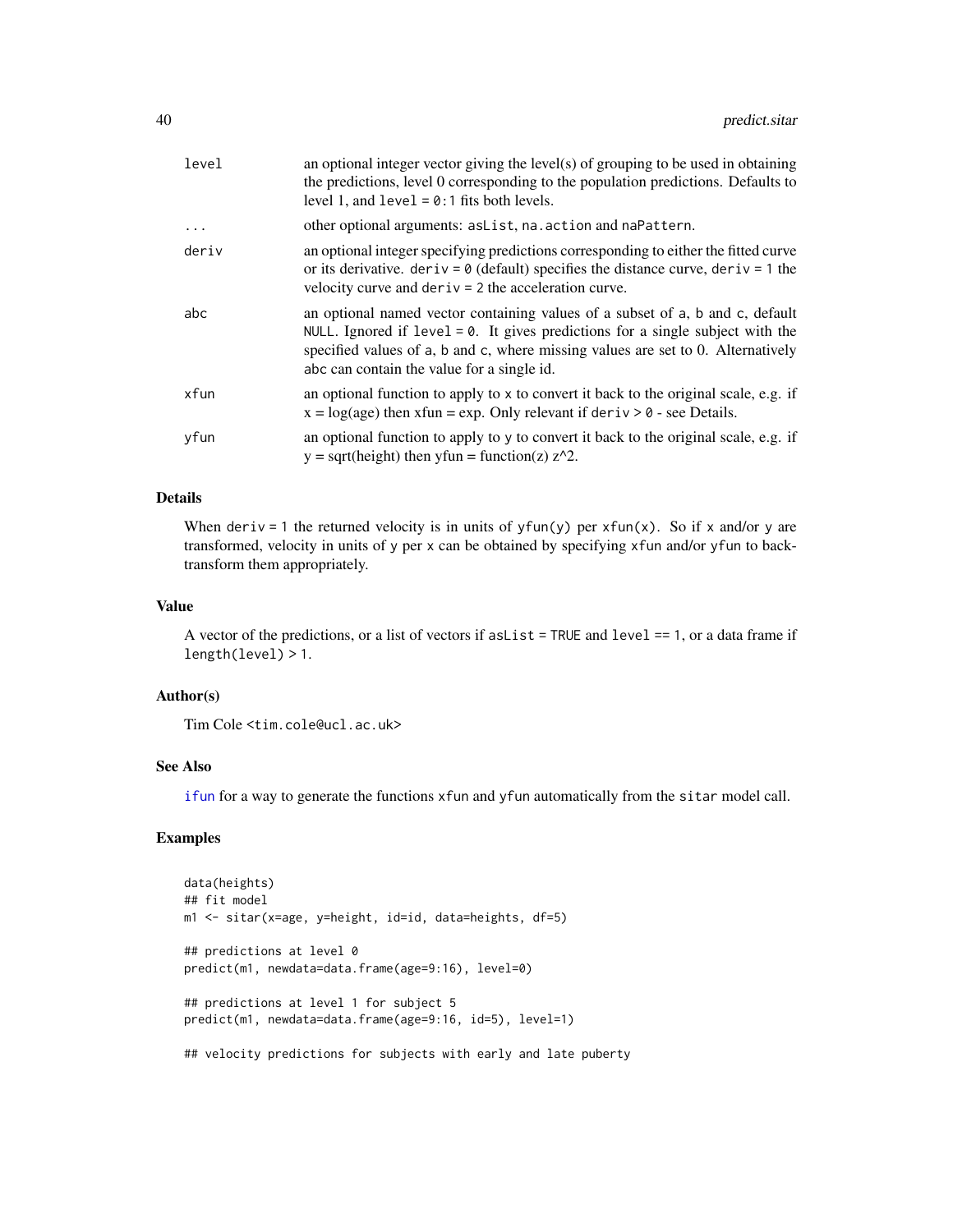#### <span id="page-40-0"></span>print.sitar 41

```
vel1 <- predict(m1, deriv=1, abc=c(b=-1))
mplot(age, vel1, id, heights, col=id)
vel1 <- predict(m1, deriv=1, abc=c(b=1))
mplot(age, vel1, id, heights, col=id, add=TRUE)
```
print.sitar *Print SITAR model*

### Description

Print method for sitar objects, based on print.lme.

### Usage

## S3 method for class 'sitar'  $print(x, \ldots)$ 

### Arguments

|          | an object inheriting class sitar. |
|----------|-----------------------------------|
| $\cdots$ | other optional arguments.         |

### Author(s)

Tim Cole <tim.cole@ucl.ac.uk>

print.summary.sitar *Print summary of SITAR model*

### Description

A print.summary method for sitar objects.

### Usage

```
## S3 method for class 'summary.sitar'
print(x, verbose = FALSE, ...)
```
#### Arguments

| $\mathsf{x}$            | an object inheriting from class summary.sitar. |
|-------------------------|------------------------------------------------|
| verbose                 | a logical to control the amount of output.     |
| $\cdot$ $\cdot$ $\cdot$ | to specify extra arguments.                    |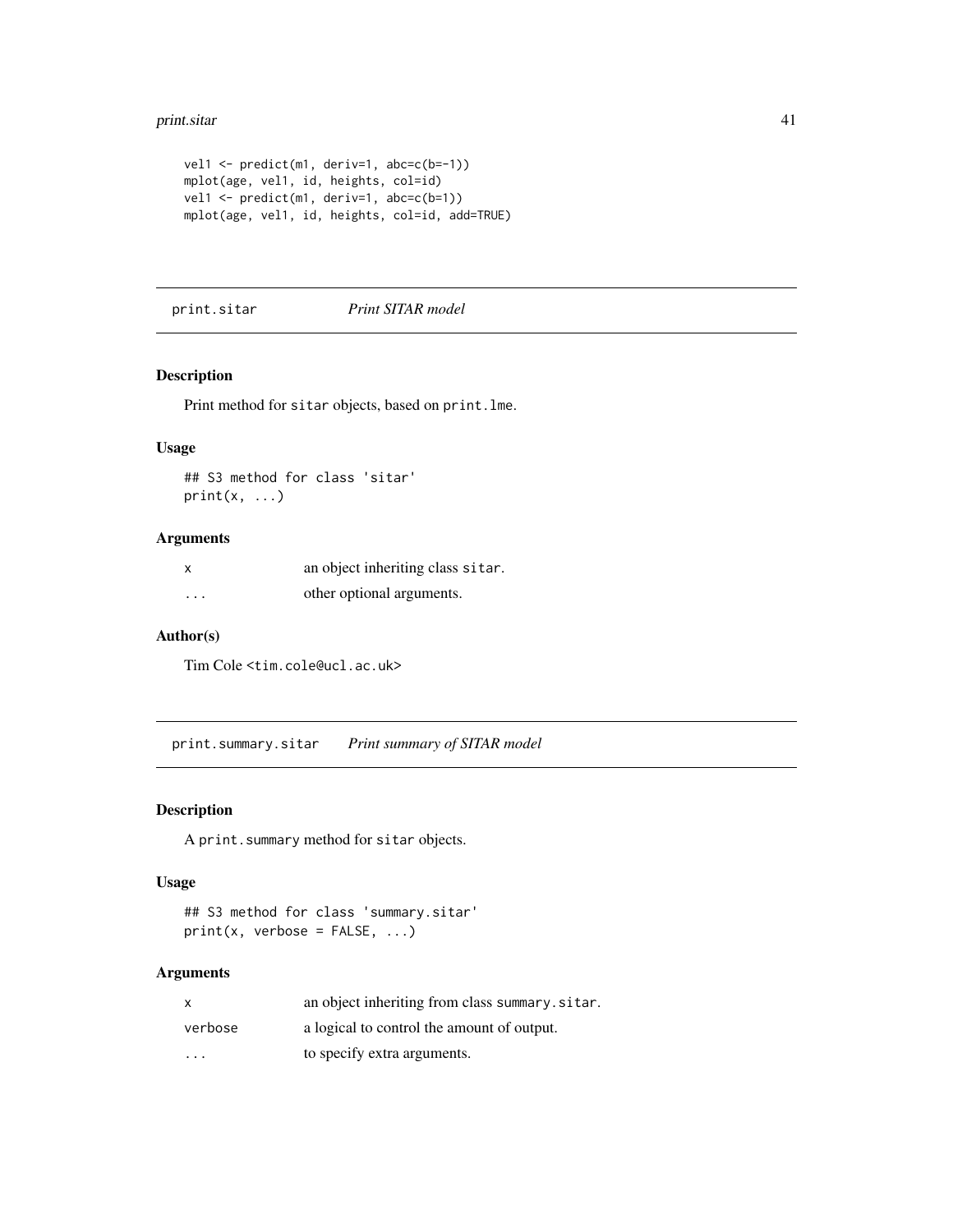### <span id="page-41-0"></span>Value

A formatted summary of the object.

#### Author(s)

Tim Cole <tim.cole@ucl.ac.uk>

recalib *Recalibrate x, y data using SITAR random effects*

### Description

A function to recalibrate x,y data using SITAR random effects

#### Usage

recalib(xc, yc, id = NULL, data, xcnew = NULL, ycnew = NULL, model, from, to)

### Arguments

| XC.   | character vector defining column name(s) of x data to be recalibrated.                    |
|-------|-------------------------------------------------------------------------------------------|
| yс    | character vector defining column name(s) of y data to be recalibrated.                    |
| id    | factor defining from and to rows. If NULL then recalibrate all rows.                      |
| data  | dataframe containing xc, yc and id.                                                       |
| xcnew | column names for replacement columns xc. If default NULL then use names<br>$x$ cnew $1$ . |
| ycnew | column names for replacement columns yc. If default NULL then use names<br>$y$ cnew $1$ . |
| model | sitar model defining the random effects to be used for recalibration.                     |
| from  | level of id defining existing data (must be a single row in coef{model}).                 |
| to    | level of id defining data to be recalibrated (a single row in $\text{coeff}$ model).      |

### Details

recalib recalibrates the values of xc and yc based on model. xc values are changed to: (xc-c(coef[from,'b']))\*exp(coef[from,'c']-coef[to,'c'])+coef[to,'b']. yc values are changed to: yc-coef[from,'a']+coef[to,'a'].

### Value

Returns the dataframe data with the from rows of xc and yc recalibrated.

### Author(s)

Tim Cole <tim.cole@ucl.ac.uk>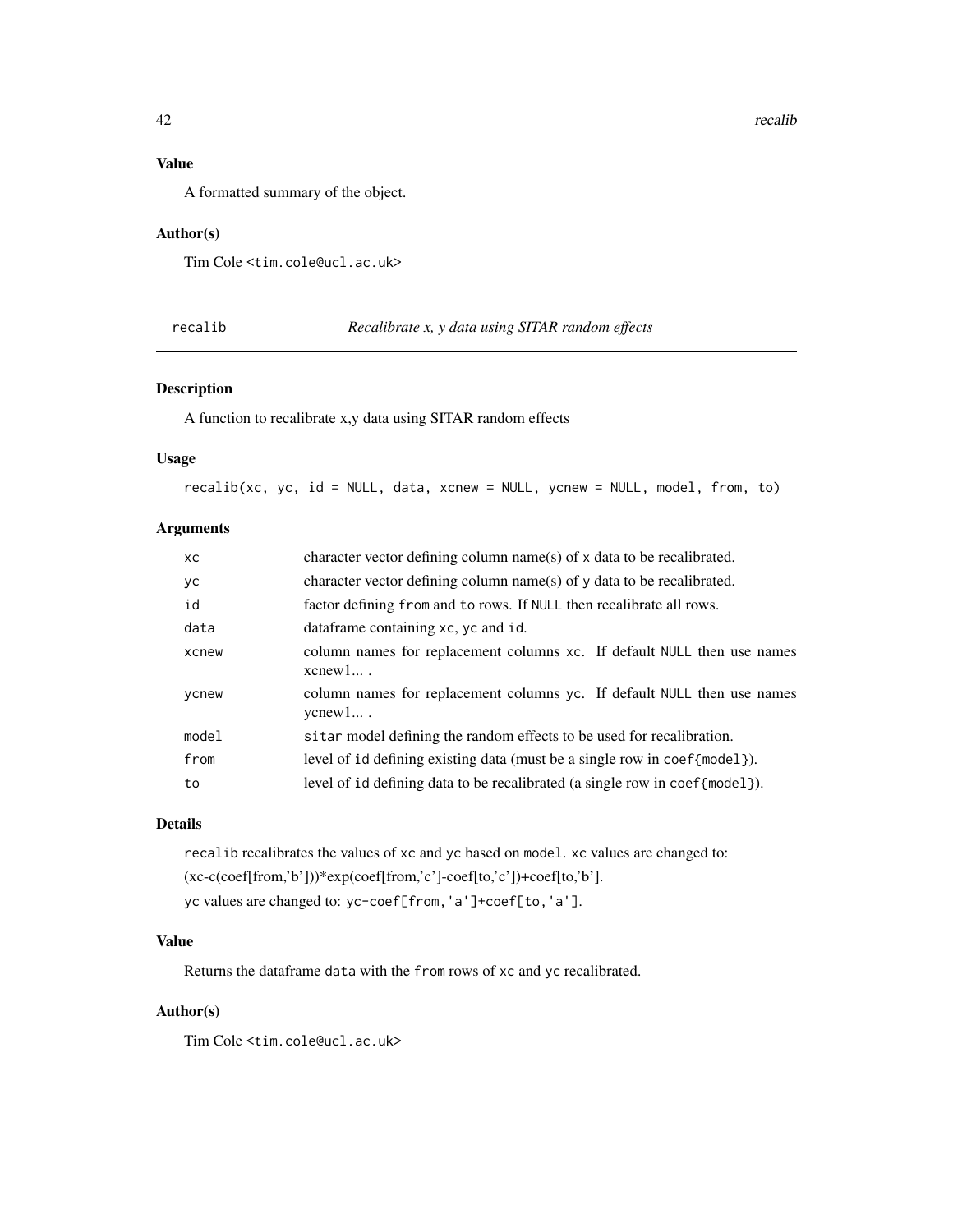### <span id="page-42-1"></span><span id="page-42-0"></span>Description

SITAR is a method of growth curve analysis, based on nlme, that summarises a set of growth curves with a mean growth curve as a regression spline, plus a set of up to four fixed and random effects (a, b, c and d) defining how individual growth curves differ from the mean curve.

#### Usage

```
sitar(
  x,
 y,
  id,
  data,
  df,
  knots,
  fixed = NULL,random = "a + b + c",pdDiag = FALSE,
  a. formula = -1,
 b.formula = -1,
  c.formula = -1,
  d.formula = -1,
 bounds = 0.04,
  start,
 xoffset = "mean",
 bstart = xoffset,
  returndata = FALSE,
  verbose = FALSE,
  correlation = NULL,
 weights = NULL,subset = NULL,
 method = "ML",na.action = na.fail,
  control = nlmeControl(msMaxIter = 100, returnObject = TRUE)
)
## S3 method for class 'sitar'
```
update(object, ..., evaluate = TRUE)

### Arguments

| x | vector of ages.         |
|---|-------------------------|
|   | vector of measurements. |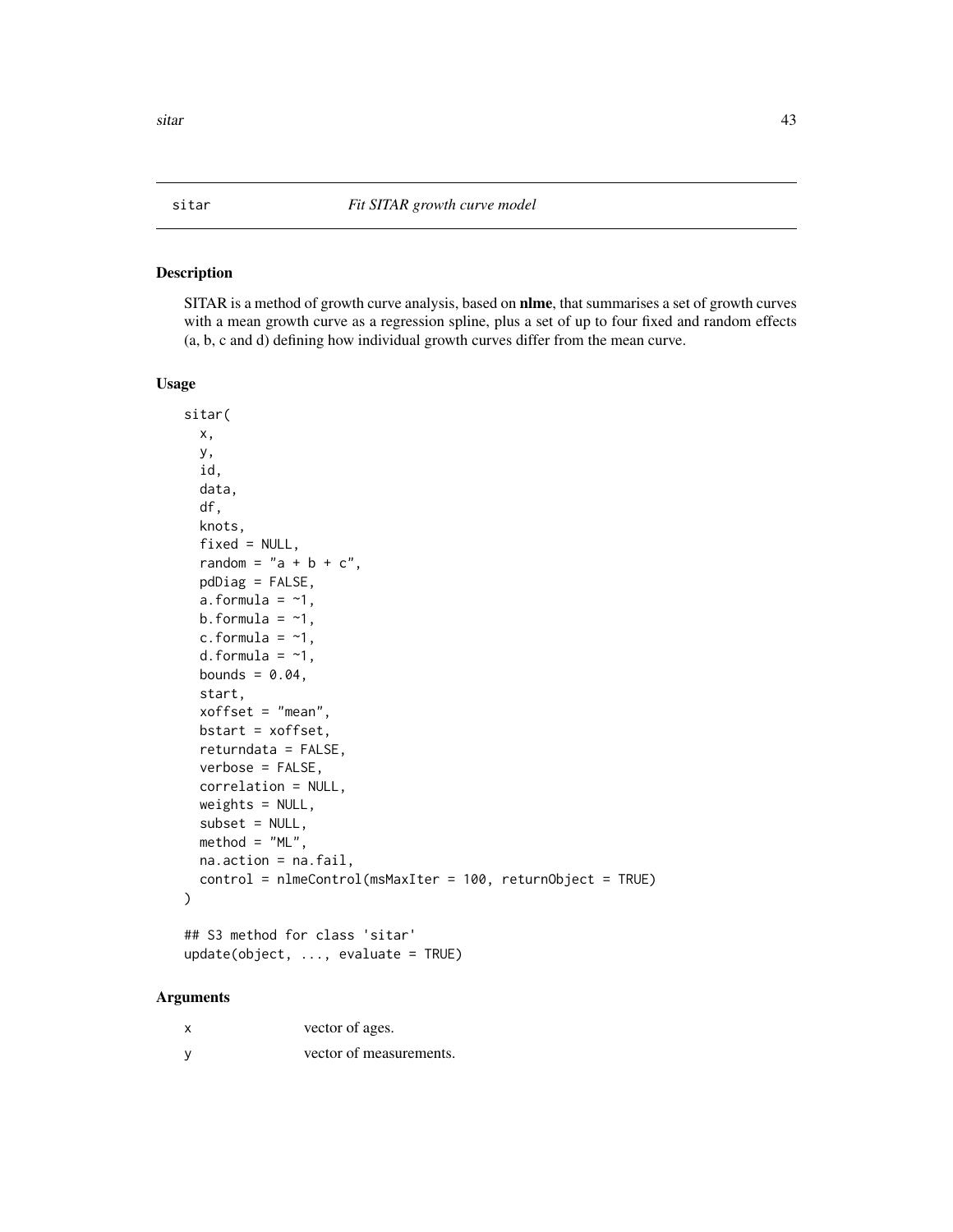<span id="page-43-0"></span>

| id          | factor of subject identifiers.                                                                                                                                                                                  |
|-------------|-----------------------------------------------------------------------------------------------------------------------------------------------------------------------------------------------------------------|
| data        | data frame containing variables x, y and id.                                                                                                                                                                    |
| df          | degrees of freedom for cubic regression spline (0 or more, see Details).                                                                                                                                        |
| knots       | vector of values for knots (default df quantiles of x distribution).                                                                                                                                            |
| fixed       | character string specifying a, b, c, d fixed effects (default random or the subset<br>of " $a + b + c + d$ " within random).                                                                                    |
| random      | character string specifying a, b, c, d random effects (default "a+b+c"). Alterna-<br>tively nlme formula e.g. "list(id = pdDiag( $a + b + c \sim 1$ ))".                                                        |
| pdDiag      | logical which if TRUE fits a diagonal random effects covariance matrix, or if<br>FALSE (default) a general covariance matrix.                                                                                   |
| a.formula   | formula for fixed effect a (default $\sim$ 1).                                                                                                                                                                  |
| b.formula   | formula for fixed effect b (default $\sim$ 1).                                                                                                                                                                  |
| c.formula   | formula for fixed effect c (default $\sim$ 1).                                                                                                                                                                  |
| d.formula   | formula for fixed effect $d$ (default $\sim$ 1).                                                                                                                                                                |
| bounds      | span of x for regression spline, or fractional extension of range (default 0.04).                                                                                                                               |
| start       | optional numeric vector of initial estimates for the fixed effects, or list of initial<br>estimates for the fixed and random effects (see nlme).                                                                |
| xoffset     | optional value of offset for x (either "mean" (default), "apv" or value).                                                                                                                                       |
| bstart      | optional starting value for fixed effect b (either "mean", "apv" or value (default<br>xoffset)).                                                                                                                |
| returndata  | logical which if TRUE causes the model matrix to be returned, or if FALSE<br>(default) the fitted model. Setting returndata TRUE is useful in conjunction<br>with subset and subsample for simulation purposes. |
| verbose     | optional logical value to print information on the evolution of the iterative algo-<br>rithm (see nlme).                                                                                                        |
| correlation | optional corStruct object describing the within-group correlation structure (see<br>nlme).                                                                                                                      |
| weights     | optional varFunc object or one-sided formula describing the within-group het-<br>eroscedasticity structure (see nlme).                                                                                          |
| subset      | optional expression indicating the subset of the rows of data that should be used<br>in the fit (see $n \text{Im}(\epsilon)$ ).                                                                                 |
| method      | character string, either "REML" or "ML" (default) (see nlme).                                                                                                                                                   |
| na.action   | function for when the data contain NAs (see nlme).                                                                                                                                                              |
| control     | list of control values for the estimation algorithm (see nlme) (default nlmeCon-<br>$trol(returnObject = TRUE).$                                                                                                |
| object      | object of class sitar.                                                                                                                                                                                          |
|             | further parameters for update consisting of any of the above sitar parameters.                                                                                                                                  |
| evaluate    | logical to control evaluation. If TRUE (default) the expanded update call is<br>passed to sitar for evaluation, while if FALSE the expanded call itself is re-<br>turned.                                       |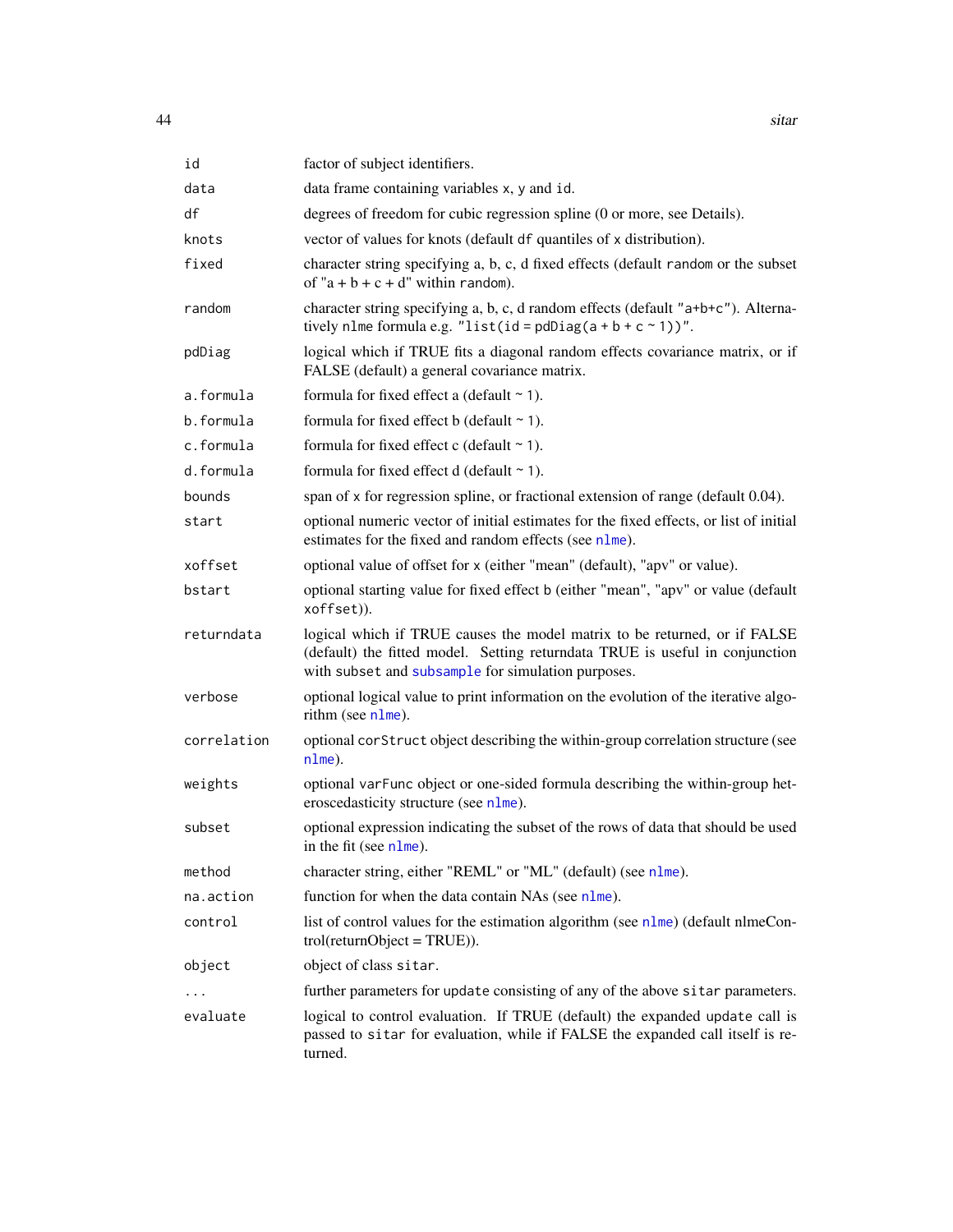#### Details

The SITAR model usually has up to three random effects (a, b and c), termed size, timing and intensity respectively. df sets the degrees of freedom for the mean spline curve, taking values from 1 (i.e. linear) upwards. In addition there is a random effect for the slope, d, which is fitted when df = 0, and combined with a, it provides the classic random intercept random slope model, which is similar to the 1 df spline model. In addition d can be fitted, along with a, b and c, to extend SITAR to model variability in the adult slope of the growth curve.

xoffset allows the origin of x to be varied, while bstart specifies the starting value for b, both of which can affect the model fit and particularly b. The values of bstart, knots and bounds are offset by xoffset for fitting purposes, and similarly for fixed effect b.

The formulae a.formula, b.formula, c.formula and d.formula allow for cov.names and can include functions and interactions. make, names is used to ensure that the names of the corresponding model terms are valid. The modified not the original names need to be specified in predict. sitar.

update updates the model by taking the object call, adding any new parameters and replacing changed ones. Where feasible the fixed and random effects of the model being updated are suitably modified and passed via the start argument.

#### Value

An object inheriting from class sitar representing the nonlinear mixed-effects model fit, with all the components returned by nlme (see [nlmeObject](#page-0-0) for a full description) plus the following components:

| fitnlme    | the function returning the predicted value of y.                                              |
|------------|-----------------------------------------------------------------------------------------------|
| constants  | data frame of mean a-b-c-d values for unique combinations of covariates (ex-<br>cluding age). |
| call.sitar | the internal sitar call that produced the object.                                             |
| xoffset    | the value of xoffset.                                                                         |
| ns         | the 1m object providing starting values for the B-spline curve.                               |

Generic functions such as print, plot, anova and summary have methods to show the results of the fit. The functions residuals, coef, fitted, fixed.effects, random.effects, predict, getData, getGroups, getCovariate and getVarCov can be used to extract some of its components.

### Author(s)

Tim Cole <tim.cole@ucl.ac.uk>

### Examples

```
data(heights)
## fit simple model
(m1 <- sitar(x=age, y=height, id=id, data=heights, df=5))
## relate random effects to age at menarche (with censored values +ve)
## both a (size) and b (timing) are positively associated with age at menarche
```
<span id="page-44-0"></span>sitar and the set of the set of the set of the set of the set of the set of the set of the set of the set of the set of the set of the set of the set of the set of the set of the set of the set of the set of the set of the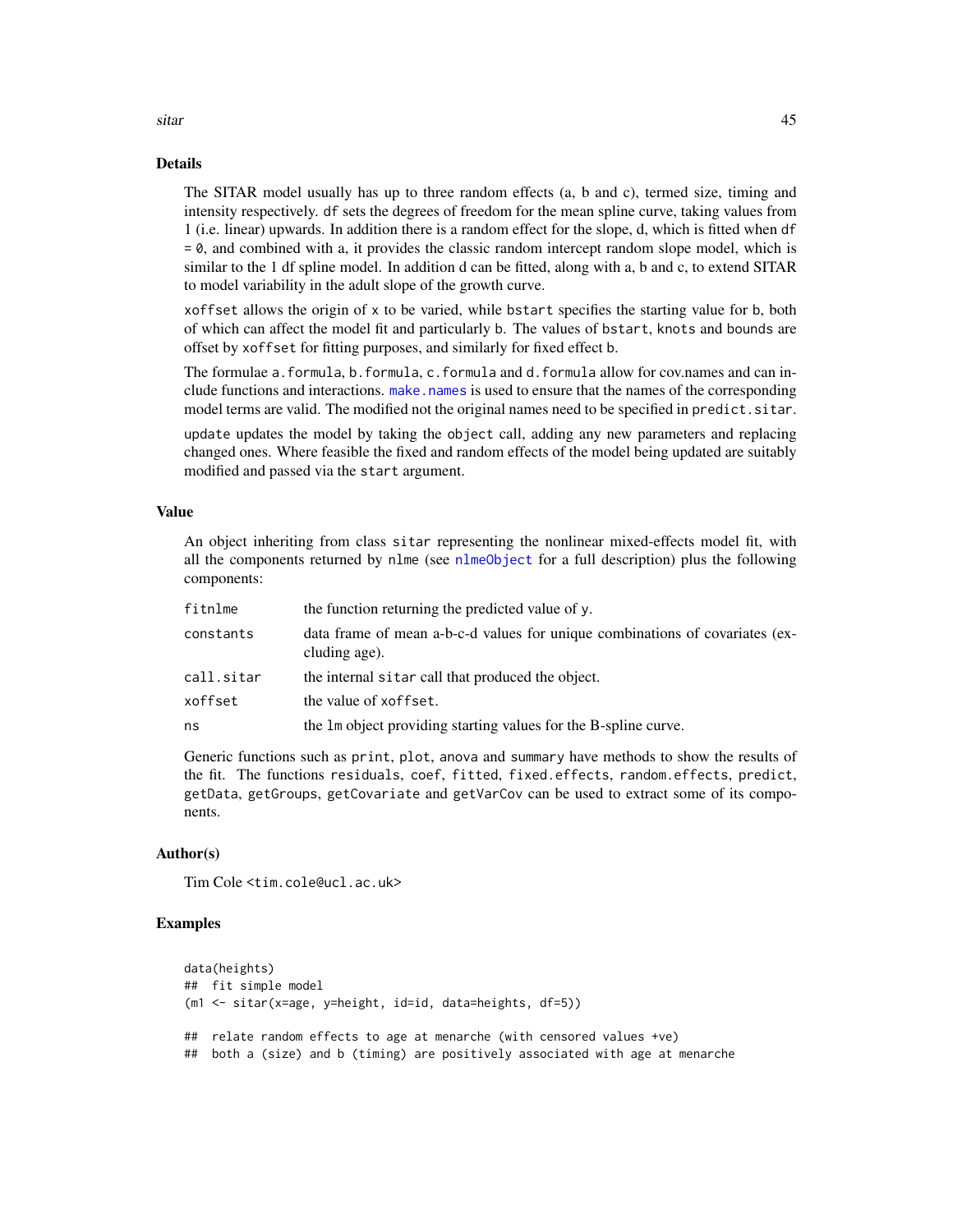<span id="page-45-0"></span>46 subsample

```
amen <- abs(heights$men)
(m2 \leq - \text{update}(m1, a. formula = \text{name}, b. formula = \text{name}, c.formula = \text{name}))
```
<span id="page-45-1"></span>subsample *Sample from SITAR dataset*

#### Description

A function to sample from a SITAR dataset for experimental design purposes. Two different sampling schemes are offered, based on the values of id and x.

#### Usage

```
subsample(x, id, data, prob = 1, xlim = NULL)
```
#### Arguments

| x    | vector of age.                                                   |
|------|------------------------------------------------------------------|
| id   | factor of subject identifiers.                                   |
| data | dataframe containing x and id.                                   |
| prob | scalar defining sampling probability. See Details.               |
| xlim | length 2 vector defining range of x to be selected. See Details. |

### Details

With the first sampling scheme xlim is set to NULL (default), and rows of data are sampled with probability prob without replacement. With the second sampling scheme xlim is set to a range within  $range(x)$ . Subjects id are then sampled with probability prob without replacement, and all their rows where x is within xlim are selected. The second scheme is useful for testing the power of the model to predict later growth when data only up to a certain age are available. Setting xlim to range $(x)$  allows data to be sampled by subject. The returned value can be used as the subset argument in sitar or update.sitar.

### Value

Returns a logical the length of x where TRUE indicates a sampled value.

#### Author(s)

Tim Cole <tim.cole@ucl.ac.uk>

### See Also

[sitar](#page-42-1)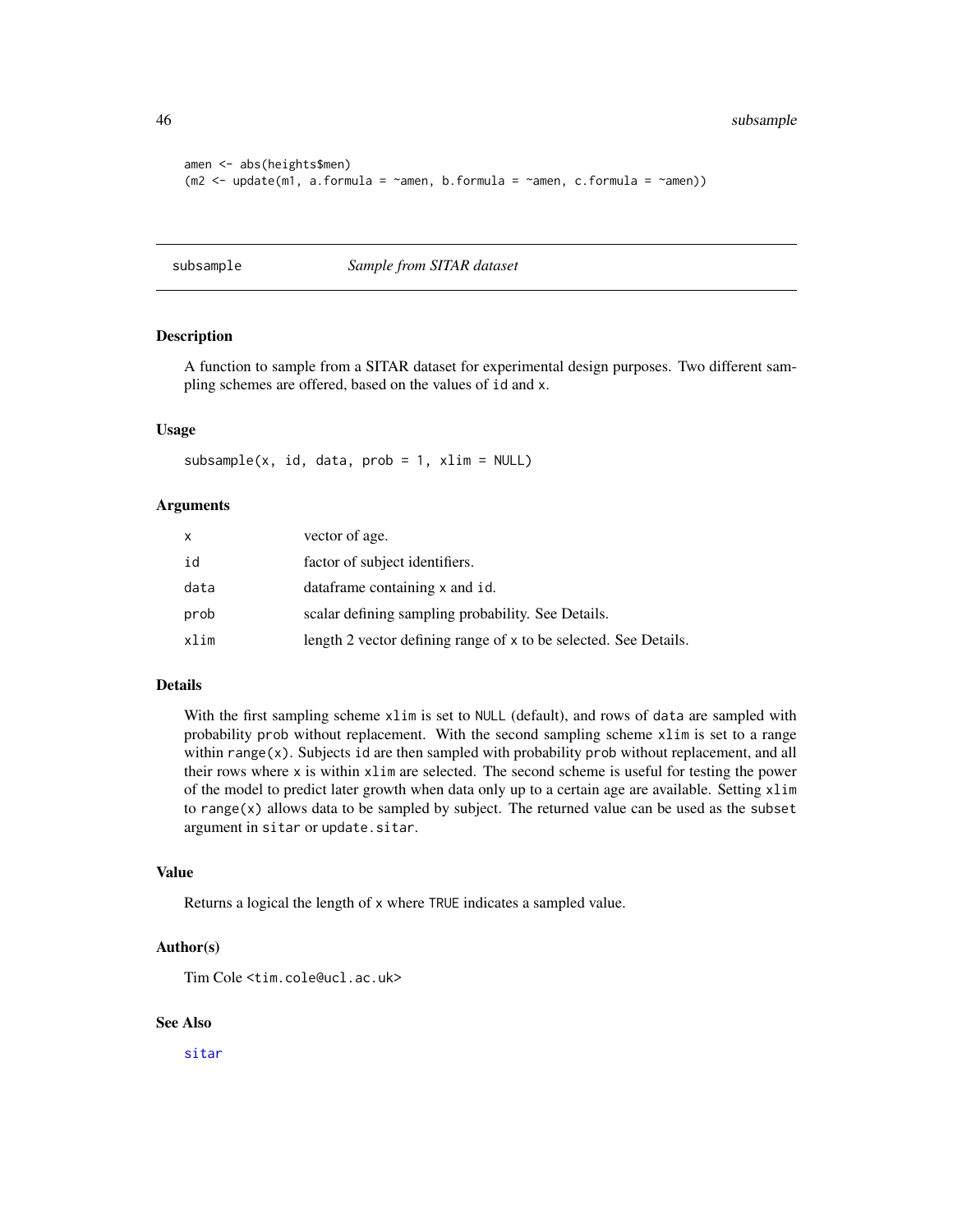### <span id="page-46-0"></span>summary.sitar  $47$

### Examples

```
## draw 50% random sample
s50 <- subsample(age, id, heights, prob=0.5)
## truncate age range to 7-12 for 50% of subjects
t50 <- subsample(age, id, heights, prob=0.5, xlim=c(7, 12))
```
summary.sitar *Create summary of SITAR model*

### Description

A summary method for sitar objects based on [summary.lme](#page-0-0).

### Usage

```
## S3 method for class 'sitar'
summary(object, adjustSigma = TRUE, verbose = FALSE, ...)
```
### Arguments

| object      | object inheriting from class sitar.                                                          |
|-------------|----------------------------------------------------------------------------------------------|
| adjustSigma | optional logical (see summary, lme).                                                         |
| verbose     | optional logical to control the amount of output in print. summary. sitar.                   |
| $\ddotsc$   | some methods for this generic require additional arguments. None are used in<br>this method. |

### Value

an object inheriting from class summary.sitar with all components included in object (see [lmeObject](#page-0-0) for a full description of the components) plus the components for [summary.lme](#page-0-0) and the following components:

| x.adi | vector of length x in object with x values adjusted for subject-specific random<br>effects b and c.                                                           |
|-------|---------------------------------------------------------------------------------------------------------------------------------------------------------------|
| y.adj | vector of length y in object with y values adjusted for subject-specific random<br>effects a.                                                                 |
| apv   | length 2 vector giving respectively age at peak velocity and peak velocity based<br>on the fitted distance curve (using transformed x and y where specified). |

### Author(s)

Tim Cole <tim.cole@ucl.ac.uk>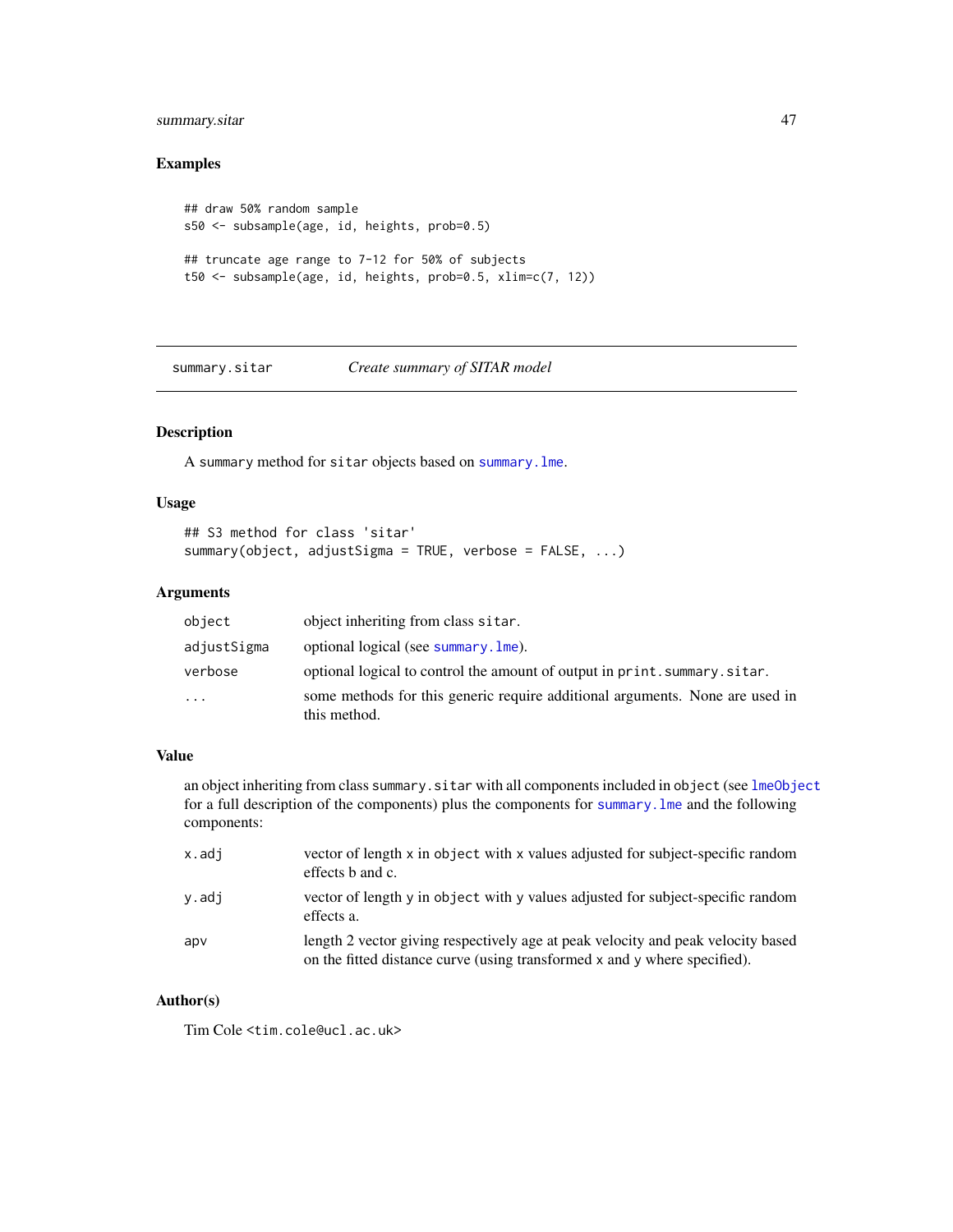<span id="page-47-0"></span>

#### Description

timegap indexes elements in a vector of ages such that the indexed ages are spaced integer multiples of a time interval apart, to within a given tolerance. timegap.id is a wrapper to apply timegap within levels of factor id. The selected ages can then be split into age groups the specified time interval wide, ensuring that (virtually) every subject has at most one measurement per interval.

### Usage

```
timegap(age, gap, tol = 0.1 * gap, multiple = FALSE)
timegap.id(
  age,
  id,
  data = parent.frame(),
  gap,
  tol = 0.1 * gap,
  multiple = FALSE
)
diffid(
  age,
  id,
  data = parent.frame(),lag = 1,differences = 1,
  sort = FALSE,keepNA = FALSE
)
```
### Arguments

| age         | vector of ages.                                                                    |
|-------------|------------------------------------------------------------------------------------|
| gap         | numeric, the required positive time gap between selected ages.                     |
| tol         | numeric, the positive tolerance around the gap (default $0.1 \times \text{gap}$ ). |
| multiple    | logical, whether or not to return multiple solutions when found (default FALSE).   |
| id          | factor of subject ids.                                                             |
| data        | data frame optionally containing age and id.                                       |
| lag         | an integer indicating which lag to use.                                            |
| differences | an integer indicating the order of the difference.                                 |
| sort        | a logical indicating whether to first sort by id and age.                          |
| keepNA      | a logical indicating whether to keep generated NAs.                                |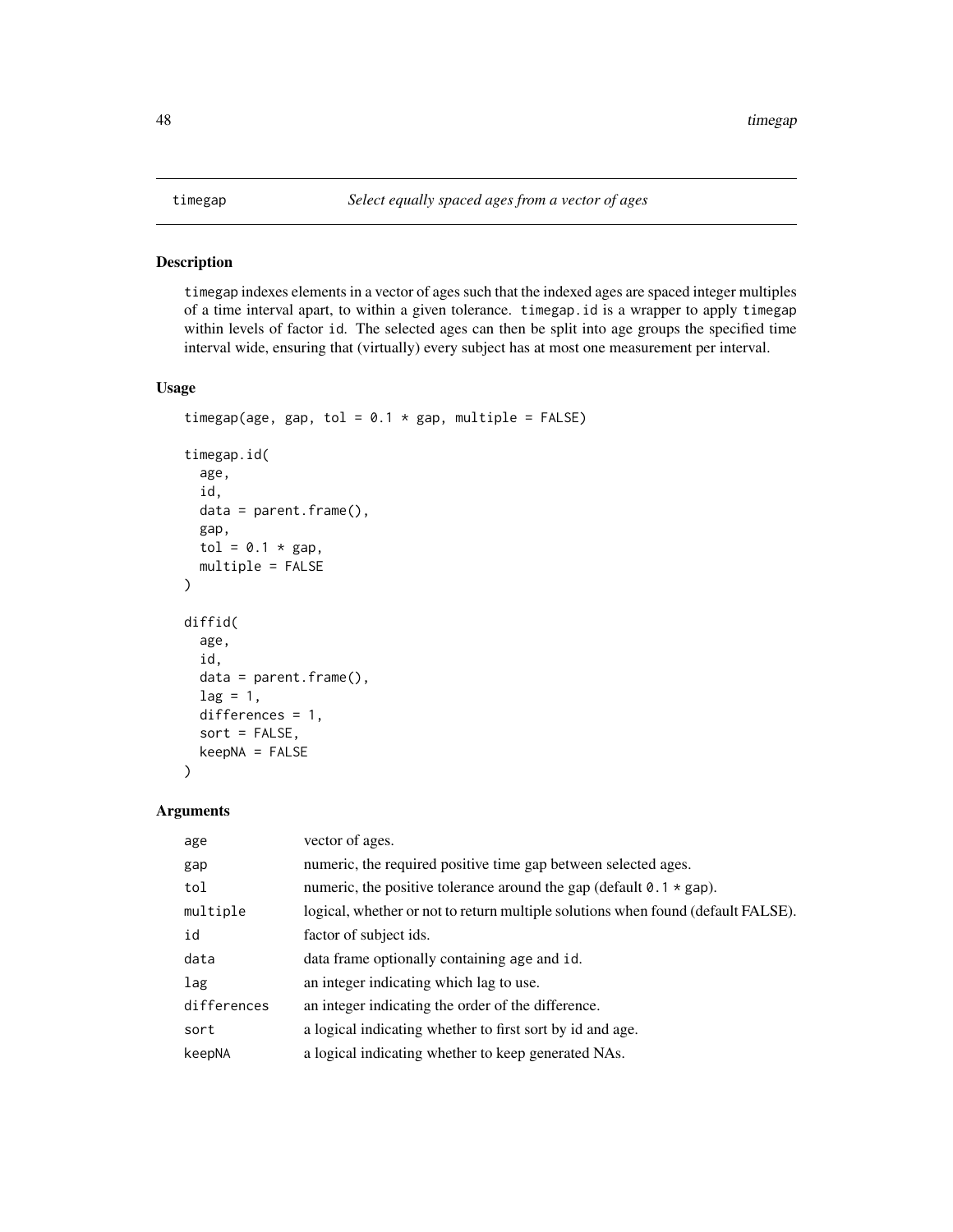#### <span id="page-48-0"></span> $uk90$  and the contract of the contract of the contract of the contract of the contract of the contract of the contract of the contract of the contract of the contract of the contract of the contract of the contract of the

#### Details

timegap calculates all possible differences between pairs of ages, expresses them as integer multiples of gap, restricts them to those within tolerance and identifies those providing the longest sequences. For sequences of the same length, those with the smallest standard deviation of successive differences (modulo the time interval) are selected.

#### Value

With timegap, for unique solutions, or multiple solutions with multiple FALSE, a vector of indices named with age. With timegap.id the subject vectors are returned invisibly, concatenated.

With multiple TRUE, where there are multiple solutions they are returned as a named matrix.

diffid returns diff(age) applied within id. With keepNA TRUE a suitable number of NAs are added at the end, while if FALSE all NAs are omitted.

### Author(s)

Tim Cole <tim.cole@ucl.ac.uk>

#### Examples

data(heights)

```
## bin age into 1-year groups by id
## gives multiple measurements per id per year
with(heights, table(floor(age), id))
## now select heights measured multiples of 1 year apart
(tg1 <- timegap.id(age, id, heights, 1))
## no more than one measurement per id per year
with(heights[tg1, ], table(floor(age), id))
## most time intervals close to 1 year
summary(diffid(age, id, heights[tg1, ], lag=1))
```
uk90 *UK 1990 growth reference*

### Description

The UK 1990 growth reference (Freeman et al 1995, Cole et al 1998) for height, weight, body mass index, circumferences and percent body fat, fitted by the LMS method and summarised by values of L, M and S by sex from 23 weeks gestation to 23 years.

#### Usage

uk90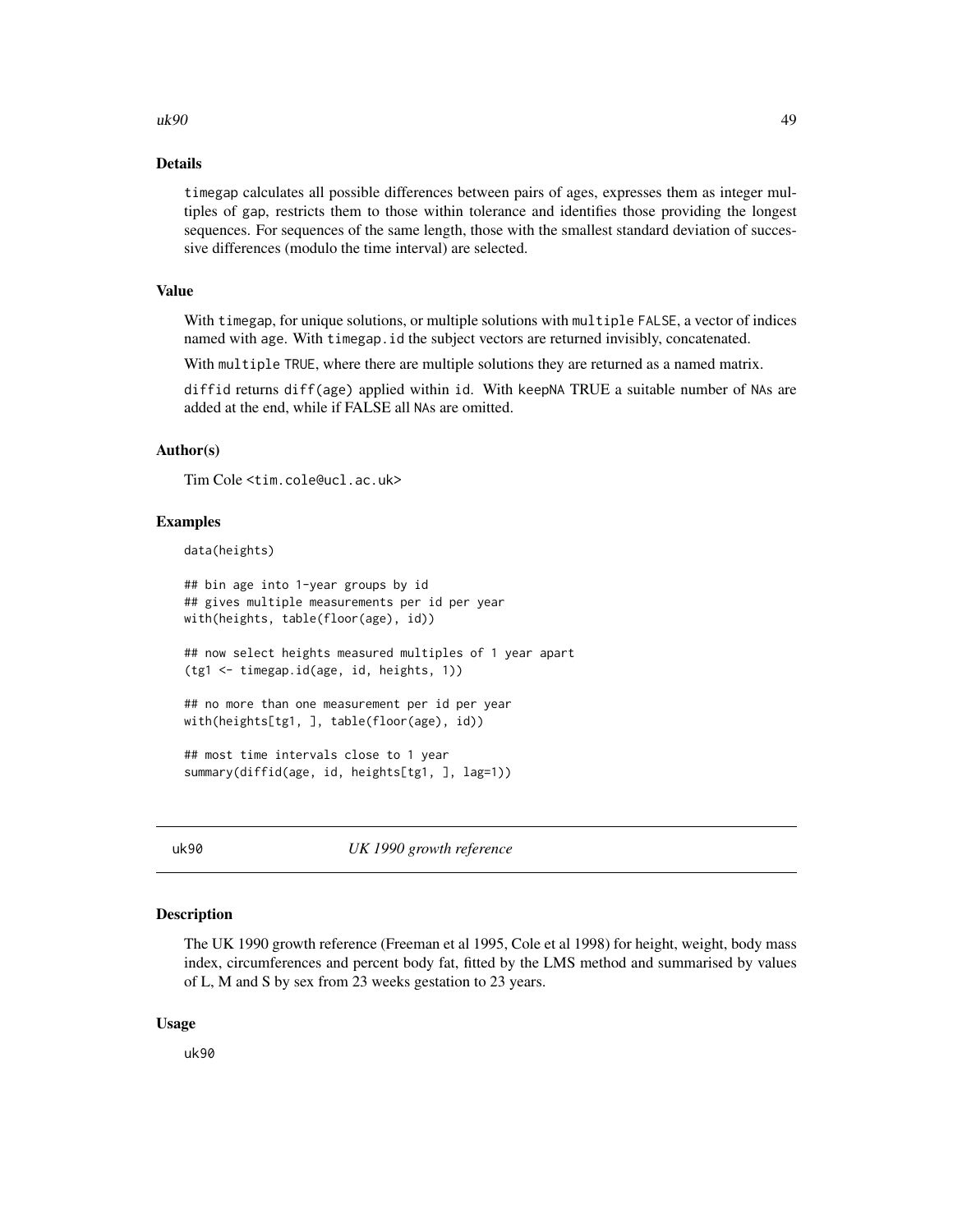### <span id="page-49-0"></span>Format

A tibble with 588 observations on the following 26 variables:

years numeric vector L.ht numeric vector M.ht numeric vector S.ht numeric vector L.wt numeric vector M.wt numeric vector S.wt numeric vector L.bmi numeric vector M.bmi numeric vector S.bmi numeric vector L.head numeric vector M.head numeric vector S.head numeric vector L.sitht numeric vector M.sitht numeric vector S.sitht numeric vector L.leglen numeric vector M.leglen numeric vector S.leglen numeric vector L.waist numeric vector M.waist numeric vector S.waist numeric vector L.bfat numeric vector M.bfat numeric vector S.bfat numeric vector sex two-level factor with level 1 male and level 2 female

### Details

The L, M and S values for each measurement correspond respectively to the Box-Cox power, median and coefficient of variation of the distribution by age and sex (Cole & Green 1992). The short names and units for each measurement (see [LMS2z](#page-23-1)) are as follows: height (ht, cm), weight (wt, kg), body mass index (bmi, kg/m2), head circumference (head, cm), sitting height (sitht, cm), leg length (leglen, cm), waist circumference (waist, cm) and percent body fat (fat,

#### Source

The values are tabulated in the spreadsheet British1990.xls provided with the Excel add-in LMSgrowth from:

<https://www.healthforallchildren.com/shop-base/software/lmsgrowth/>.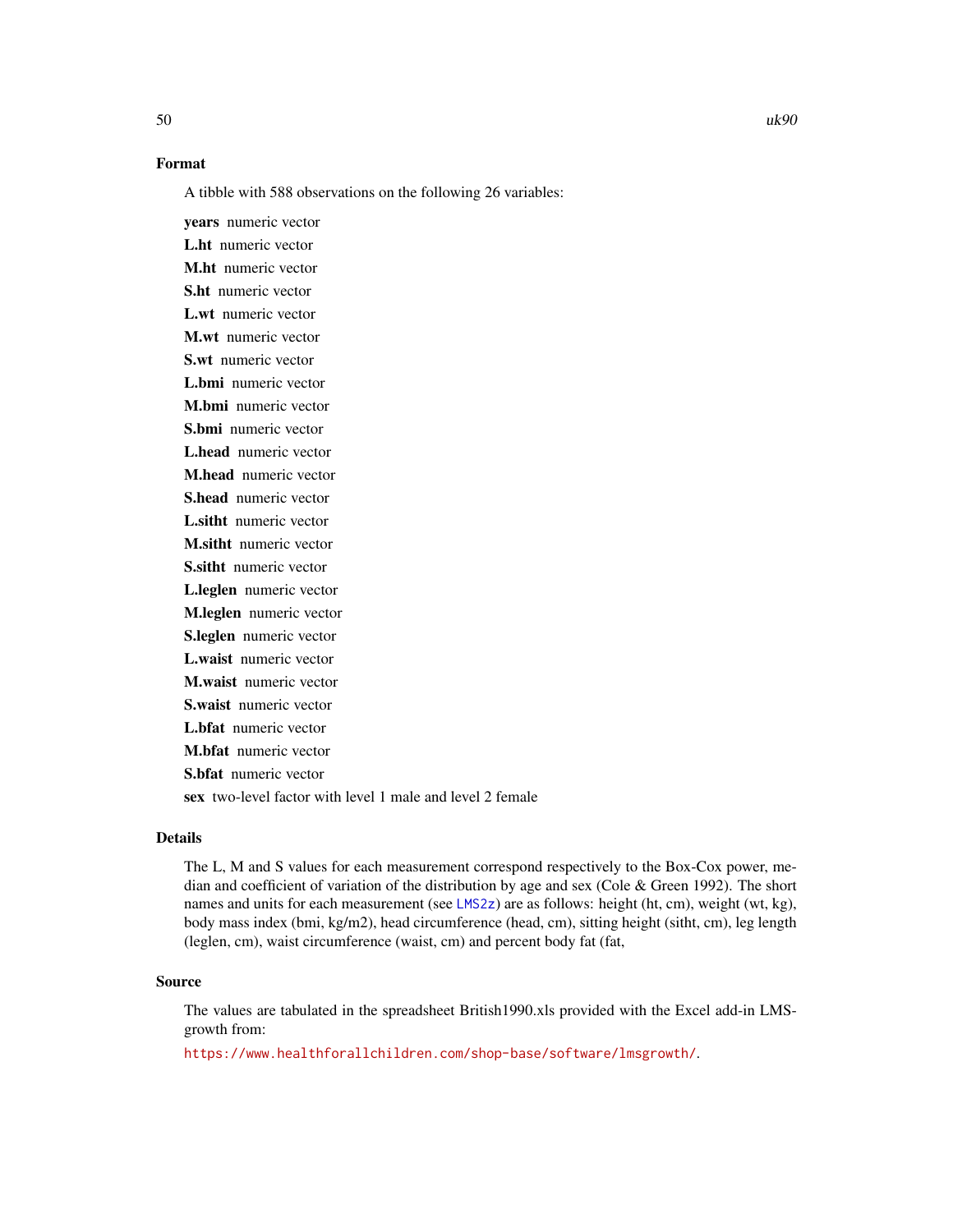#### <span id="page-50-0"></span>ukwhopt 51

#### References

Cole TJ, Green PJ. Smoothing reference centile curves: the LMS method and penalized likelihood. Stat Med 1992;11:1305-19.

Cole TJ, Freeman JV, Preece MA. British 1990 growth reference centiles for weight, height, body mass index and head circumference fitted by maximum penalized likelihood. Stat Med 1998;17:407- 29.

Freeman JV, Cole TJ, Chinn S, et al. Cross sectional stature and weight reference curves for the UK, 1990. Arch Dis Child 1995;73:17-24.

### Examples

```
data(uk90)
## calculate median BMI in girls from birth to 10 years
LMS2z(x = 0:10, y = 0, sex = 2, measure = 'bmi', ref = 'uk90', toz = FALSE)
```
ukwhopt *UK-WHO growth reference including preterm*

#### Description

The UK-WHO growth reference for height, weight, BMI and head circumference (see Wright et al 2010), fitted by the LMS method and summarised by values of L, M and S by sex from 26 weeks gestation to 20 years.

#### Usage

ukwhopt

#### Format

A tibble with 542 observations on the following 17 variables:

age\_wm numeric vector - age in weeks or months - see wm

wm three-level factor indicating weeks or months:  $wkga =$  gestational weeks,  $wk =$  postnatal weeks, mth = postnatal months

years numeric vector - age in years

L.ht numeric vector

M.ht numeric vector

S.ht numeric vector

L.wt numeric vector

M.wt numeric vector

S.wt numeric vector

L.bmi numeric vector

M.bmi numeric vector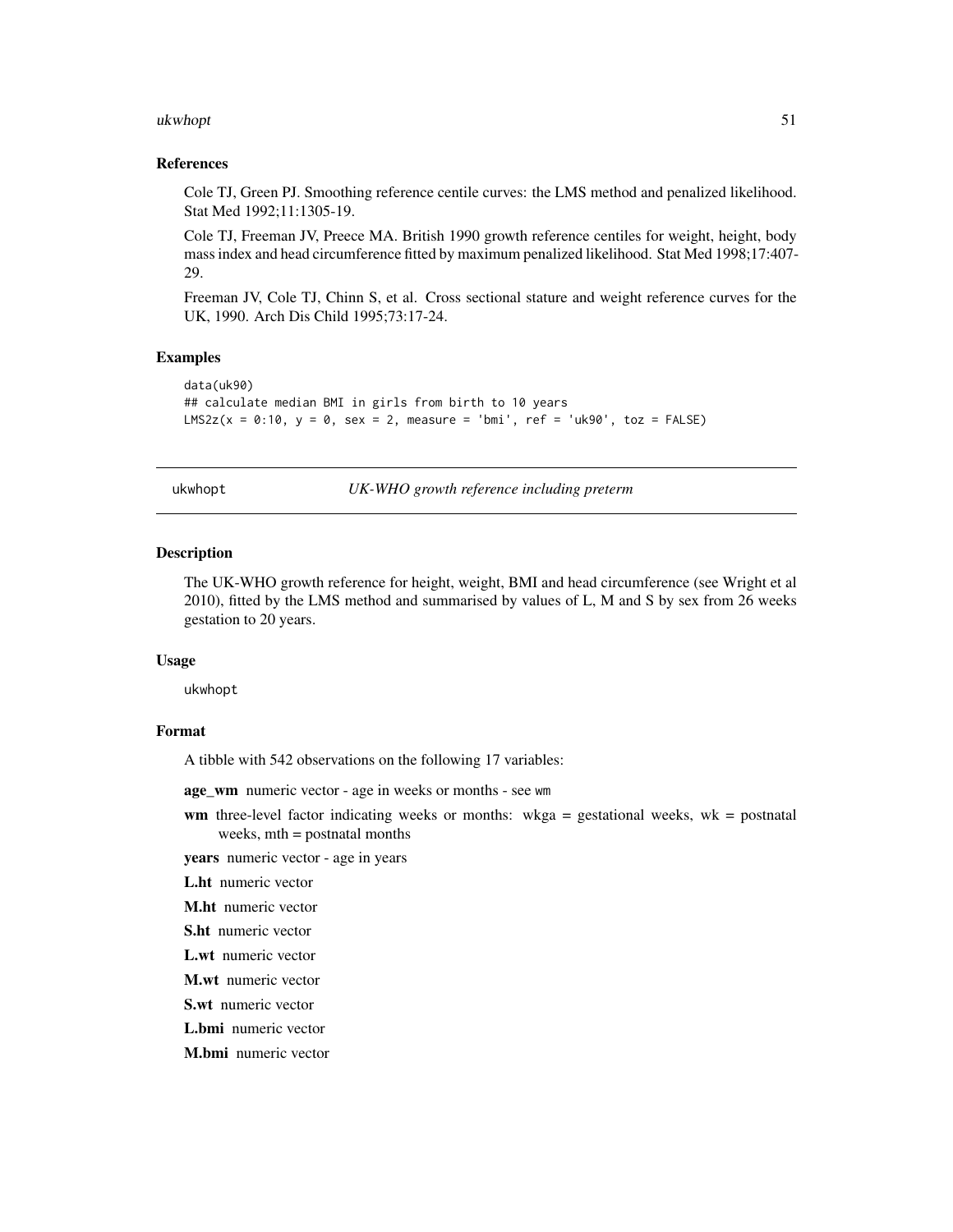<span id="page-51-0"></span>52 ukwhopt

S.bmi numeric vector

L.head numeric vector

M.head numeric vector

S.head numeric vector

origin two-level factor indicating the provenance of the data, with levels British1990 and WHO2006

sex two-level factor with level 1 male and level 2 female

#### Details

The growth reference combines the birth section of the British 1990 growth reference (Cole et al 2011) from 26 to 42 weeks gestation, the WHO growth standard from 2 postnatal weeks to 4 years, and the British 1990 reference from 4 to 20 years.

Age is measured in years, where 40 weeks gestation is 0 years. The conversion from weeks gestation to years is: years = (weeks  $-40$ )  $*$  7 / 365.25.

The L, M and S values for each measurement correspond respectively to the Box-Cox power, median and coefficient of variation of the distribution by age and sex (Cole & Green 1992). The measurement short names and units (see [LMS2z](#page-23-1)) are as follows: height (ht, cm), weight (wt, kg), BMI (bmi, kg/m2) and head circumference (head, cm).

### Source

The values are tabulated in the Excel spreadsheet UK\_WHO\_preterm.xls provided with the Excel add-in LMSgrowth from [https://www.healthforallchildren.com/shop-base/software/](https://www.healthforallchildren.com/shop-base/software/lmsgrowth/) [lmsgrowth/](https://www.healthforallchildren.com/shop-base/software/lmsgrowth/).

### References

Cole TJ, Green PJ. Smoothing reference centile curves: the LMS method and penalized likelihood. Stat Med 1992;11:1305-19.

Cole TJ, Williams AF, Wright CM, et al. Revised birth centiles for weight, length and head circumference in the UK-WHO growth charts. Ann Hum Biol 2011;38:7-11.

Wright CM, Williams AF, Elliman D, et al. Using the new UK-WHO growth charts. BMJ 2010;340:c1140.

#### Examples

```
data(ukwhopt)
## calculate median birth weight (kg) in girls from 26 to 44 weeks gestation
v <- LMS2z(x = (26:44-40) * 7 / 365.25, y = 0, sex = 2, measure = 'wt',
 ref = 'ukwhopt', toz = FALSE)setNames(v, 26:44)
```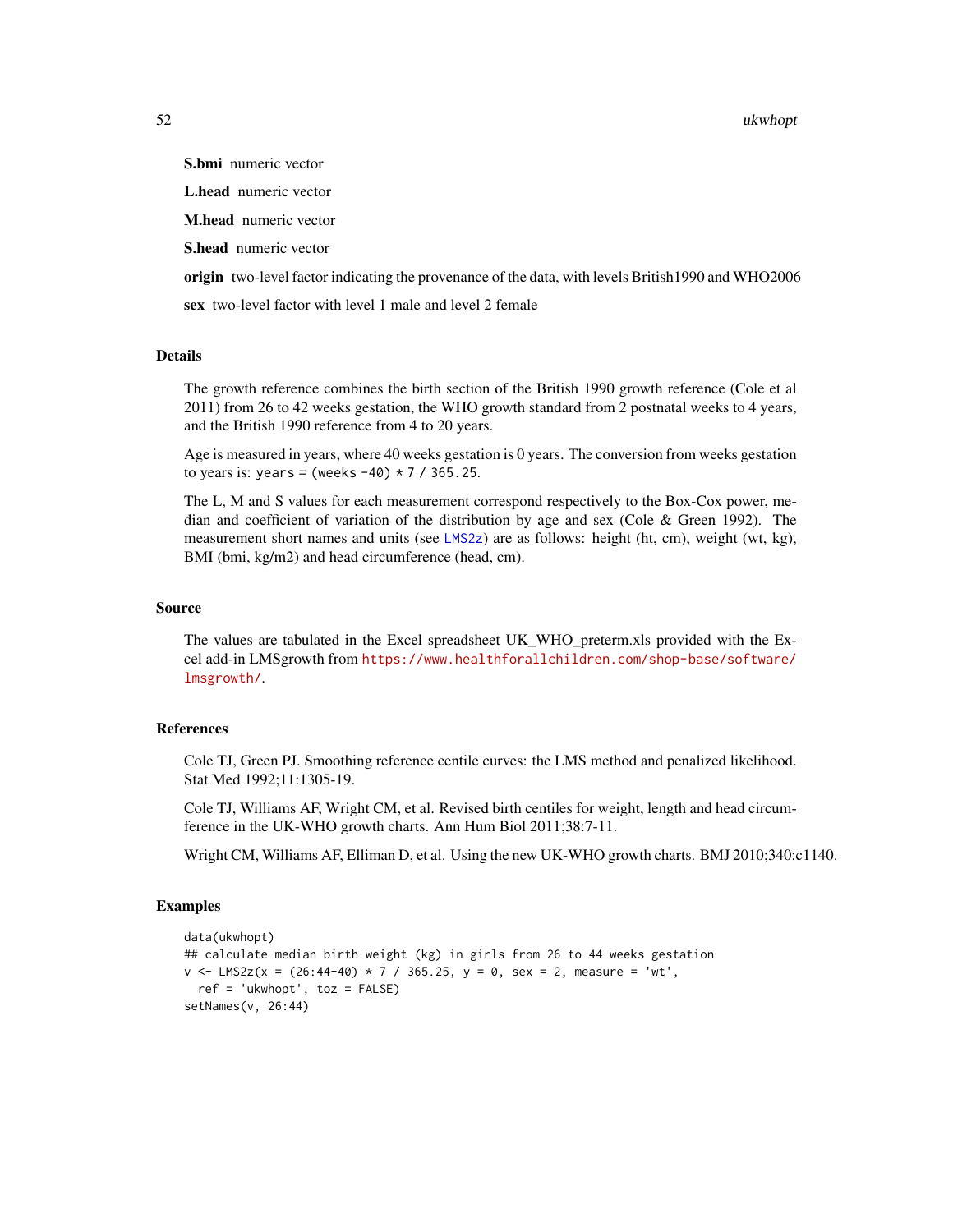<span id="page-52-0"></span>

#### Description

The UK-WHO growth reference for height, weight, BMI and head circumference (see Wright et al 2010), fitted by the LMS method and summarised by values of L, M and S by sex and postnatal age from term birth (see Details) to 20 years.

#### Usage

ukwhoterm

### Format

A tibble with 512 observations on the following 15 variables:

years numeric vector - postnatal age in years

L.ht numeric vector

M.ht numeric vector

S.ht numeric vector

L.wt numeric vector

M.wt numeric vector

S.wt numeric vector

L.bmi numeric vector

M.bmi numeric vector

S.bmi numeric vector

L.head numeric vector

M.head numeric vector

S.head numeric vector

origin two-level factor indicating the provenance of the data, with levels British1990 and WHO2006 sex two-level factor with level 1 male and level 2 female

### Details

The growth reference combines term birth data from the British 1990 growth reference (Cole et al 2011), the WHO growth standard from 2 postnatal weeks to 4 years, and the British 1990 reference from 4 to 20 years.

Age is measured in years, and term birth corresponds to ages between 37 and 42 weeks gestation, where 40 weeks gestation is 0 years. The conversion is: years = (weeks -40)  $*$  7 / 365.25.

The L, M and S values for each measurement correspond respectively to the Box-Cox power, median and coefficient of variation of the distribution by age and sex (Cole & Green 1992). The measurement short names and units (see [LMS2z](#page-23-1)) are as follows: height (ht, cm), weight (wt, kg), BMI (bmi, kg/m2) and head circumference (head, cm).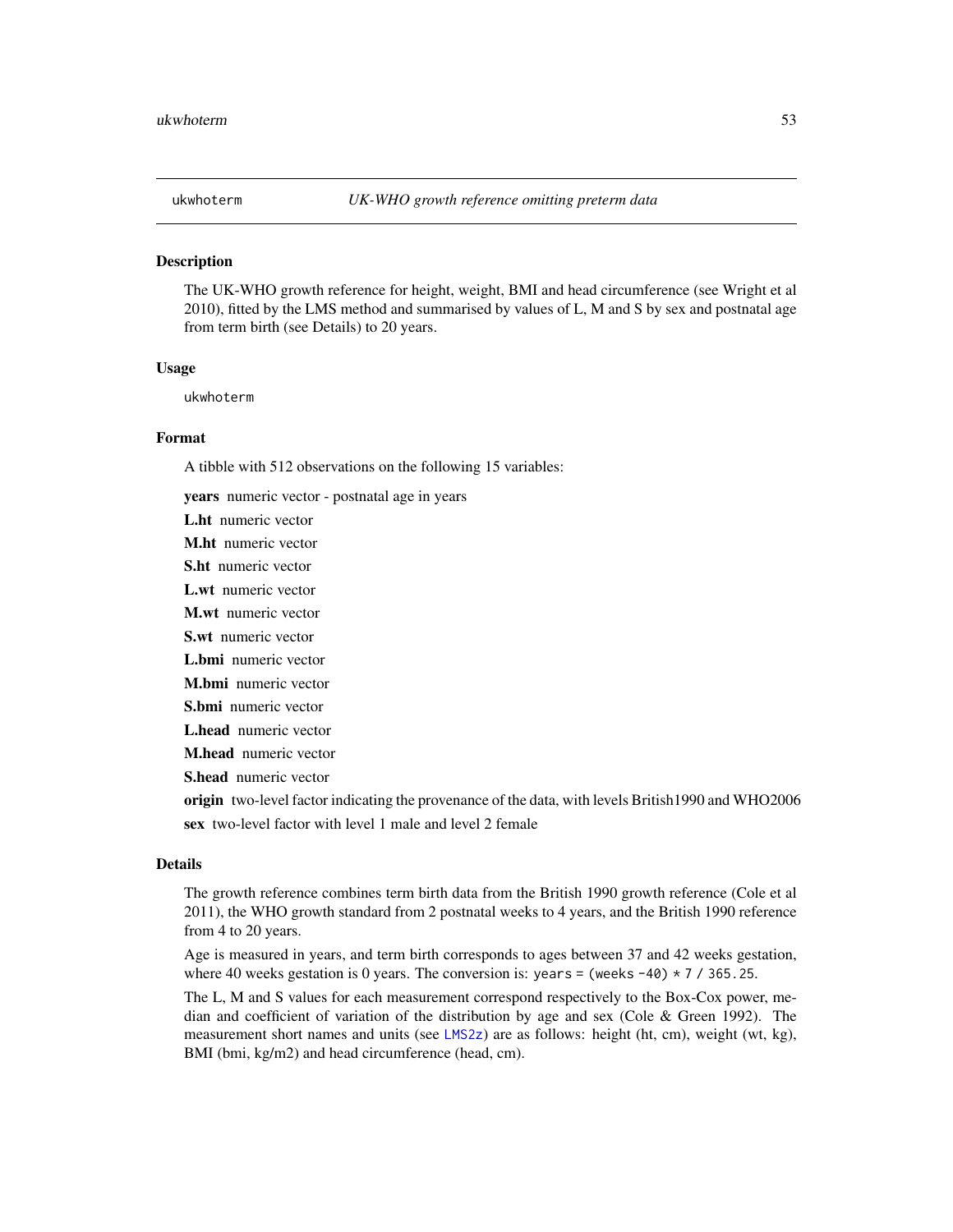### <span id="page-53-0"></span>Source

The values are tabulated in the Excel spreadsheet UK\_WHO\_preterm.xls provided with the Excel add-in LMSgrowth from [https://www.healthforallchildren.com/shop-base/software/](https://www.healthforallchildren.com/shop-base/software/lmsgrowth/) [lmsgrowth/](https://www.healthforallchildren.com/shop-base/software/lmsgrowth/).

#### References

Cole TJ, Green PJ. Smoothing reference centile curves: the LMS method and penalized likelihood. Stat Med 1992;11:1305-19.

Cole TJ, Williams AF, Wright CM, et al. Revised birth centiles for weight, length and head circumference in the UK-WHO growth charts. Ann Hum Biol 2011;38:7-11.

Wright CM, Williams AF, Elliman D, et al. Using the new UK-WHO growth charts. BMJ 2010;340:c1140.

### Examples

```
data(ukwhoterm)
## calculate median weight (kg) in girls from 0 to 10 years
v \le - LMS2z(x = 0:10, y = 0, sex = 2, measure = 'wt',
 ref = 'ukwhoterm', toz = FALSE)
setNames(v, 0:10)
```
<span id="page-53-1"></span>

velout *Identify outliers with abnormal velocity in growth curves*

### Description

Quickly identifies putative outliers in a large number of growth curves.

### Usage

```
velout(x, y, id, data, lag = 1, velpower = 0.5, limit = 5, linearise = FALSE)
```
### Arguments

| $\mathsf{x}$ | age vector.                                                                                                                                                                                                         |
|--------------|---------------------------------------------------------------------------------------------------------------------------------------------------------------------------------------------------------------------|
| y            | outcome vector, typically weight or height.                                                                                                                                                                         |
| id           | factor identifying each subject.                                                                                                                                                                                    |
| data         | data frame containing x, y and id.                                                                                                                                                                                  |
| lag          | lag between measurements for defining growth velocity.                                                                                                                                                              |
| velpower     | a value, typically between 0 and 1, defining the power of delta x to use when<br>calculating velocity as $delta(y)/delta(x)$ <sup>^</sup> velpower. The default of 0.5 is midway<br>between velocity and increment. |
| limit        | the number of standard deviations beyond which a velocity is deemed to be an<br>outlier.                                                                                                                            |
| linearise    | if TRUE y is converted to a residual about the median curve of y versus x.                                                                                                                                          |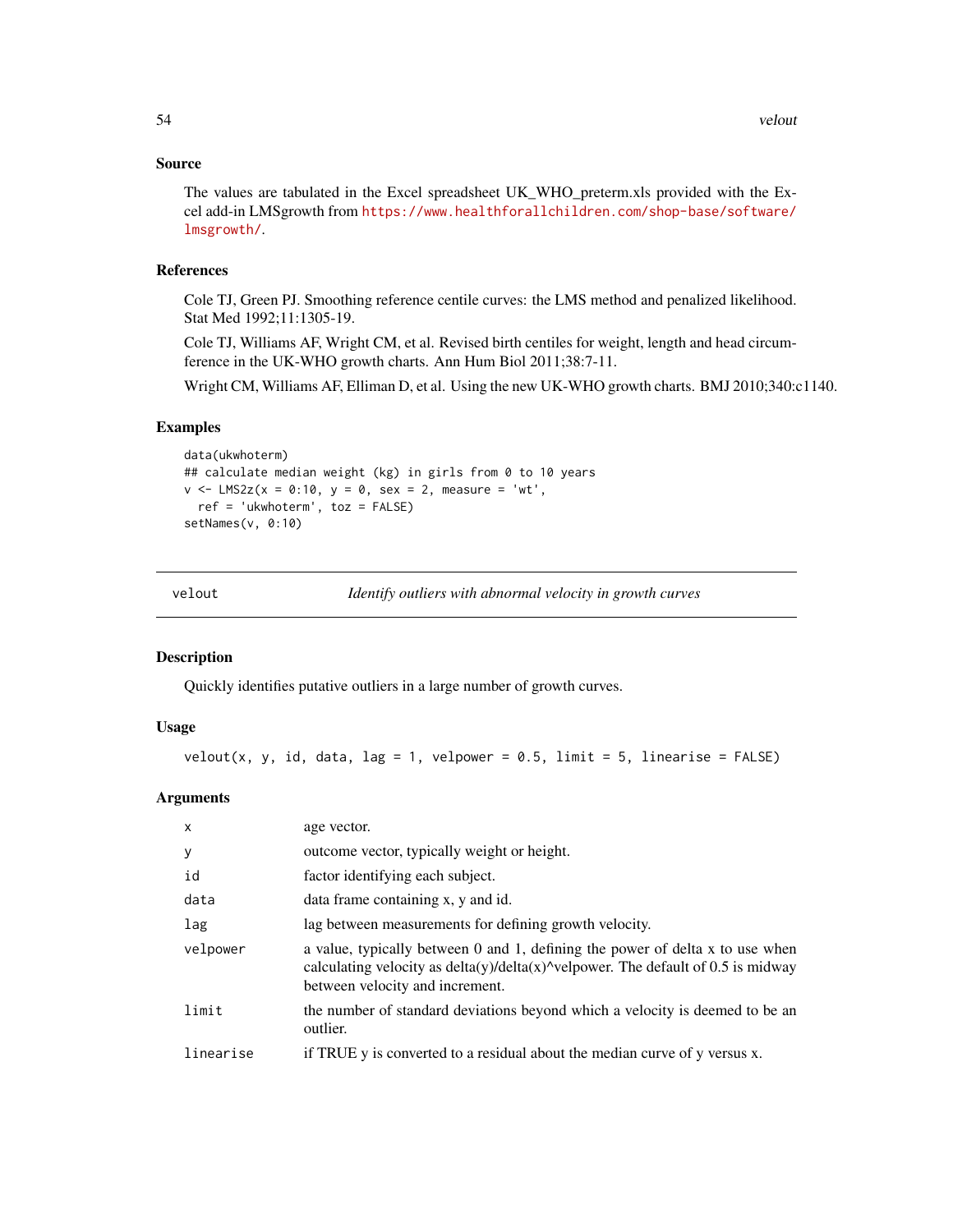#### <span id="page-54-0"></span>velout 55

### Details

The algorithm works by viewing serial measurements in each growth curve as triplets (A-B-C) and comparing the velocities between them. Velocity is calculated as

diff(y,  $\text{lag} = \text{lag}$ ) / diff(x,  $\text{lag} = \text{lag}$ )  $\land$  velpower

Missing values for x or y are ignored. If any of the AB, BC or AC velocities are abnormal (more than limit SDs in absolute value from the median for the dataset) the code for B is non-zero.

### Value

Returns a data frame with columns: id, x, y (from the call), code (as described below), vel1, vel2 and vel3 (corresponding to the velocities AB, BC and AC above). The 'data' attribute contains the name of 'data'.

Code is a factor taking values between 0 and 8, with 0 normal (see table below). Values 1-6 depend on the pattern of abnormal velocities, while 7 and 8 indicate a duplicate age (7 for the first in an individual and 8 for later ones). Edge outliers, i.e. first or last for an individual, have just one velocity. Code 4 indicates a conventional outlier, with both AB and BC abnormal and AC normal. Code 6 is an edge outlier. Other codes are not necessarily outliers, e.g. codes 1 or 3 may be adjacent to a code 4. Use codeplot to look at individual curves, and zapvelout to delete outliers.

| $AB+BC$ | AC       | interpretation              |
|---------|----------|-----------------------------|
|         |          | no outlier                  |
|         | NA       | no outlier                  |
| 0       | 1        | rare pattern                |
|         | 0        | complicated - look at curve |
|         | 1        | adjacent to simple outlier  |
| 2       | $\theta$ | single outlier              |
| 2       |          | double outlier              |
|         | NA       | edge outlier                |
|         |          | first duplicate age         |
|         |          | later duplicate age         |
|         |          |                             |

#### Author(s)

Tim Cole <tim.cole@ucl.ac.uk>

### See Also

[codeplot](#page-12-1), [zapvelout](#page-12-2)

#### Examples

outliers <- velout(age, height, id, heights, limit=3)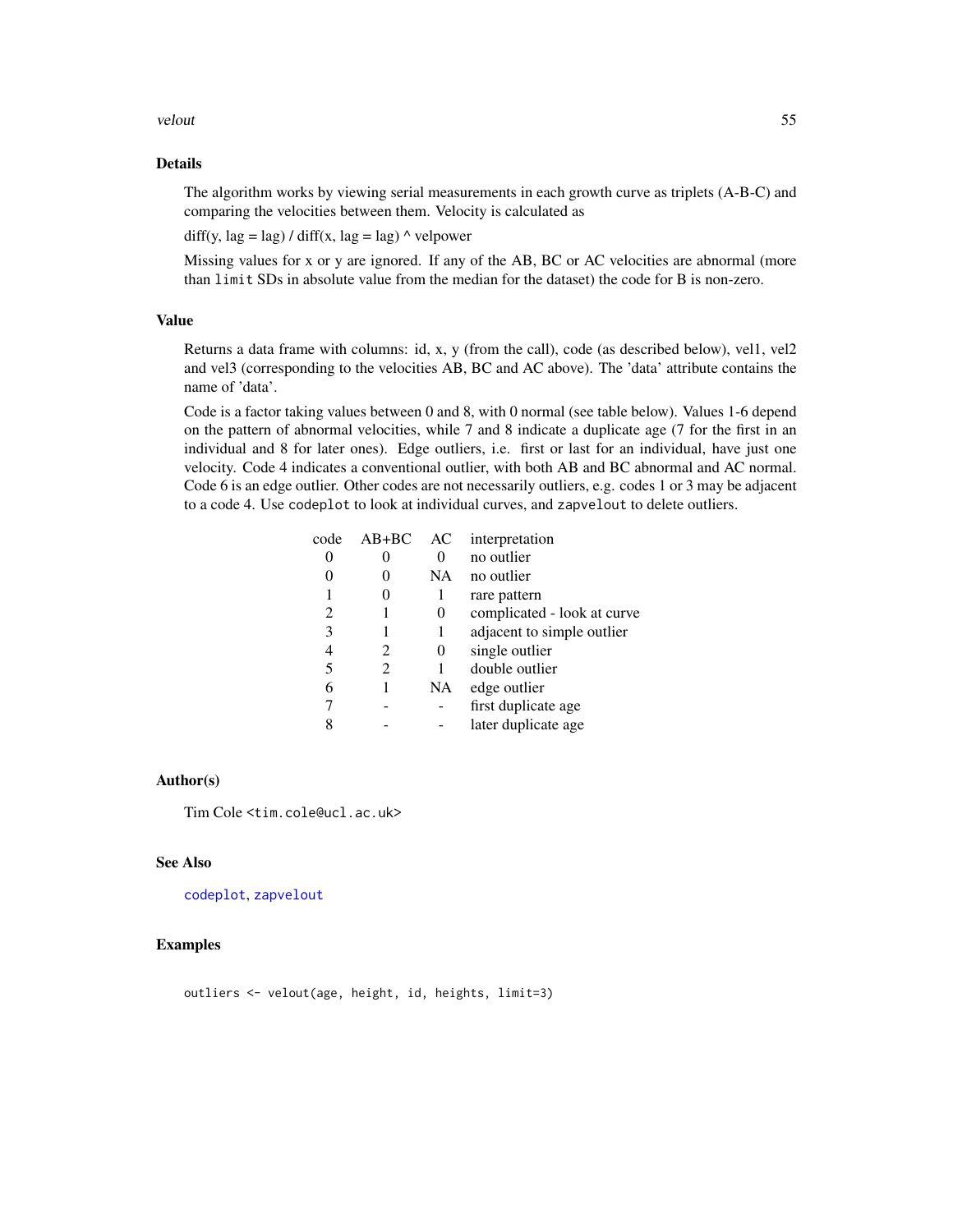### <span id="page-55-0"></span>Description

The WHO growth standard (WHO 2006) for height, weight, body mass index, circumferences and skinfold thicknesses, fitted by the LMS method and summarised by values of L, M and S by sex from birth to 5 years.

### Usage

who06

### Format

A tibble with 150 observations on the following 23 variables:

years age from 0 to 5 years L.ht numeric vector M.ht numeric vector S.ht numeric vector L.wt numeric vector M.wt numeric vector S.wt numeric vector L.bmi numeric vector M.bmi numeric vector S.bmi numeric vector L.head numeric vector M.head numeric vector S.head numeric vector L.arm numeric vector M.arm numeric vector S.arm numeric vector L.subscap numeric vector M.subscap numeric vector S.subscap numeric vector L.tricep numeric vector M.tricep numeric vector S.tricep numeric vector sex two-level factor with level 1 male and level 2 female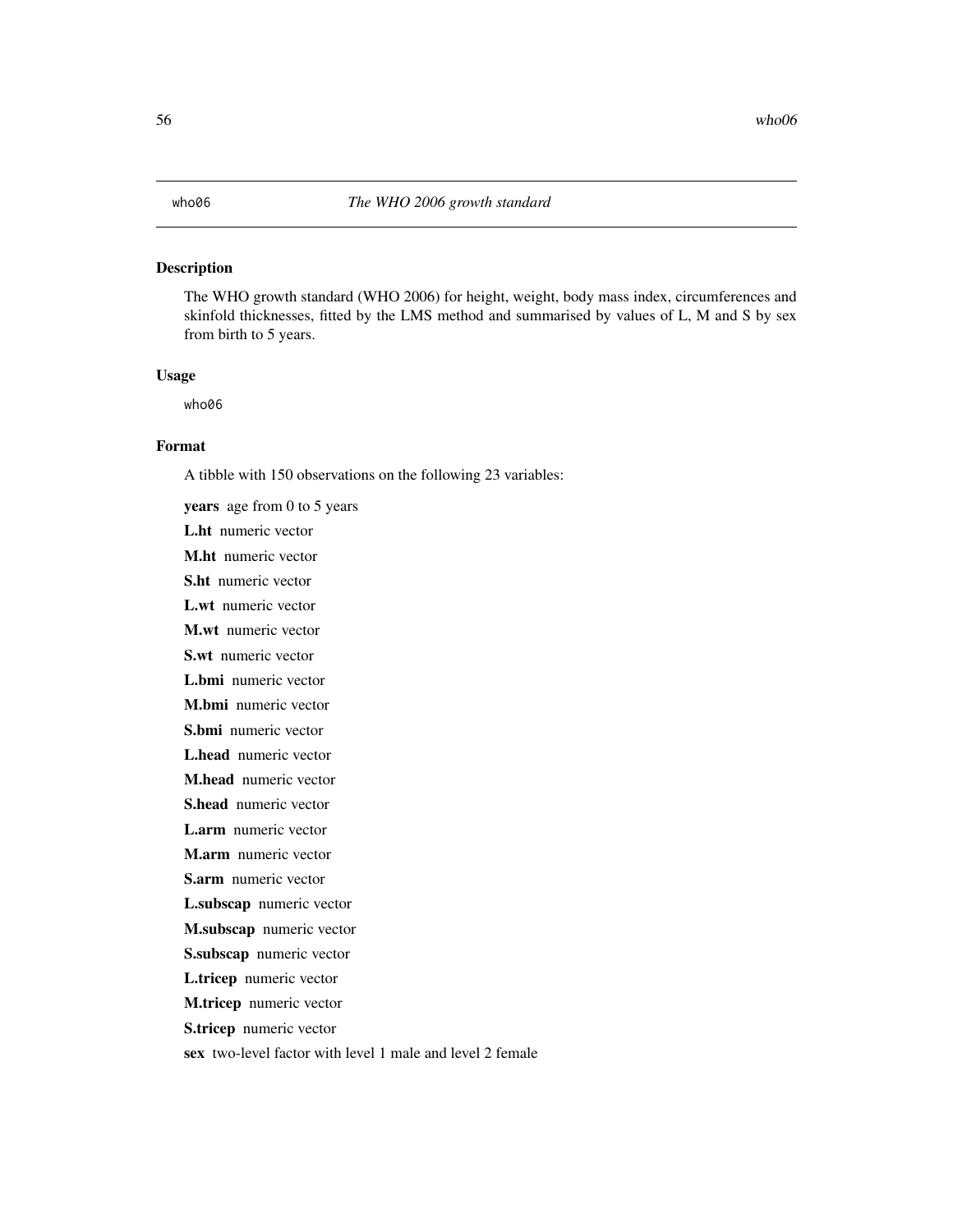### <span id="page-56-0"></span> $who0607$  57

### Details

The L, M and S values for each measurement correspond respectively to the Box-Cox power, median and coefficient of variation of the distribution by age and sex (Cole & Green 1992). The short names and units for each measurement (see [LMS2z](#page-23-1)) are as follows: height (ht, cm), weight (wt, kg), body mass index (bmi, kg/m2), head circumference (head, cm), arm circumference (arm, cm), subscapular skinfold (subscap, mm), and tricep skinfold (tricep, mm).

### Source

<https://www.who.int/toolkits/child-growth-standards>

#### References

World Health Organization. WHO Child Growth Standards: Methods and development: Length/heightfor-age, weight-for-age, weight-for-length, weight-for-height and body mass index-for-age. Geneva: WHO; 2006.

Cole TJ, Green PJ. Smoothing reference centile curves: the LMS method and penalized likelihood. Stat Med 1992;11:1305-19.

#### Examples

```
data(who06)
## calculate z-score for length 60 cm in boys at age 0:12 months
LMS2z(x = 0:12/12, y = 60, sex = 1, measure = 'ht', ref = 'who06')
```

| who0607 |  |
|---------|--|
|---------|--|

The WHO 2006 growth standard and WHO 2007 growth reference

### Description

The WHO growth standard (WHO 2006) and growth reference (2007) for height, weight and body mass index, fitted by the LMS method and summarised by values of L, M and S by sex from birth to 19 years.

#### Usage

who0607

### Format

A tibble with 486 observations on the following 11 variables:

years age from 0 to 19 years

L.ht numeric vector

M.ht numeric vector

S.ht numeric vector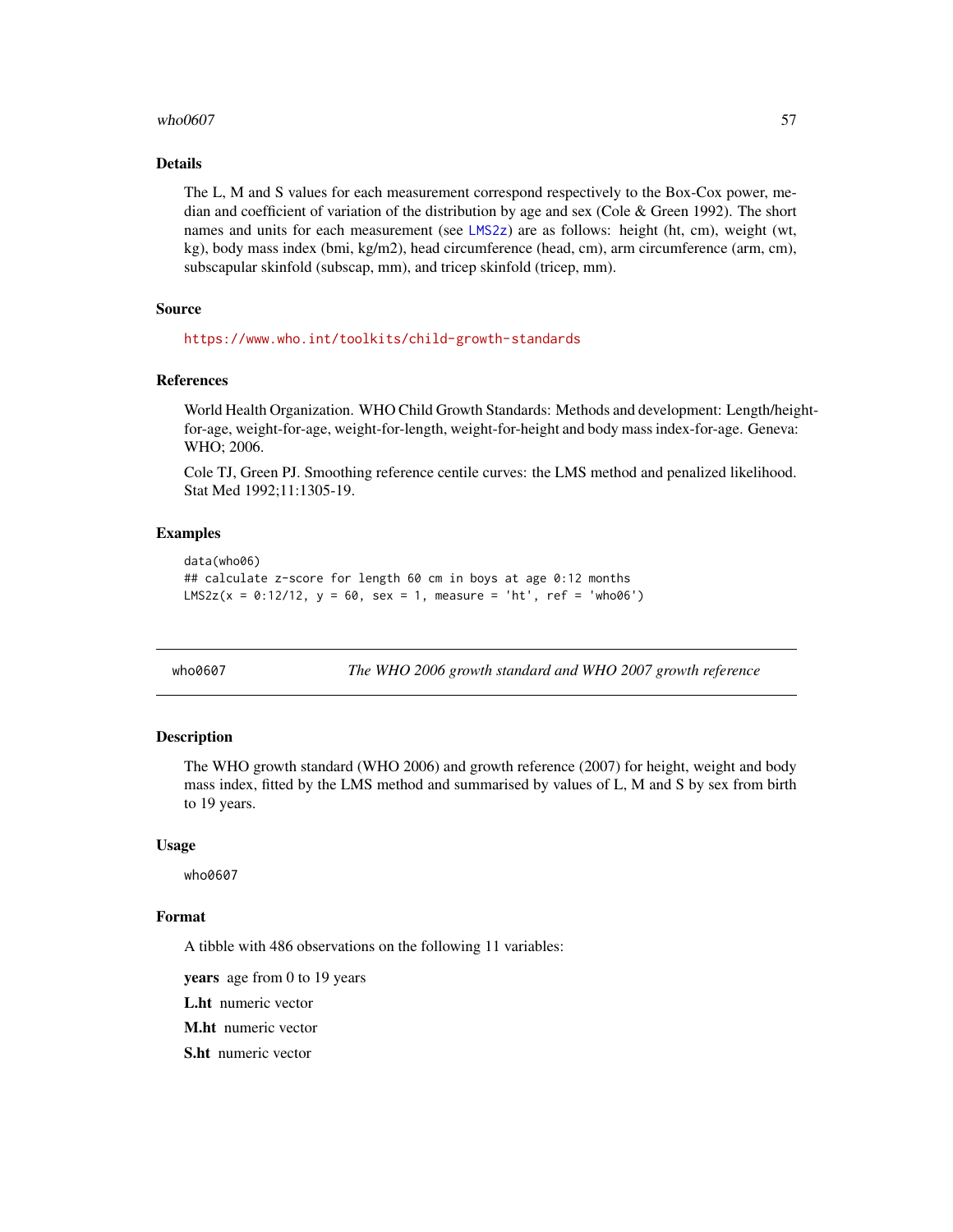#### <span id="page-57-0"></span>58 who0607

L.wt numeric vector M.wt numeric vector S.wt numeric vector L.bmi numeric vector M.bmi numeric vector S.bmi numeric vector sex two-level factor with level 1 male and level 2 female

### Details

The L, M and S values for each measurement correspond respectively to the Box-Cox power, median and coefficient of variation of the distribution by age and sex (Cole & Green 1992). The short names and units for each measurement (see [LMS2z](#page-23-1)) are as follows: height (ht, cm), weight (wt, kg) and body mass index (bmi, kg/m2).

#### Source

[https://www.who.int/growthref/growthref\\_who\\_bull/en/](https://www.who.int/growthref/growthref_who_bull/en/)

#### References

Cole TJ, Green PJ. Smoothing reference centile curves: the LMS method and penalized likelihood. Stat Med 1992;11:1305-19.

World Health Organization. WHO Child Growth Standards: Methods and development: Length/heightfor-age, weight-for-age, weight-for-length, weight-for-height and body mass index-for-age. Geneva: WHO; 2006.

de Onis M, Onyango AW, Borghi E, Siyam A, Nishida C, Siekmann J. Development of a WHO growth reference for school-aged children and adolescents. Bull WHO 2007;85:660-7.

### Examples

```
data(who0607)
## calculate 98th centile for BMI in girls from birth to 19 years
round(
 setNames(
   LMS2z(x = 0:19, y = 2, sex = 2, measure = 'bmi', ref = 'who0607',toz = FALSE), 0:19), 1)
```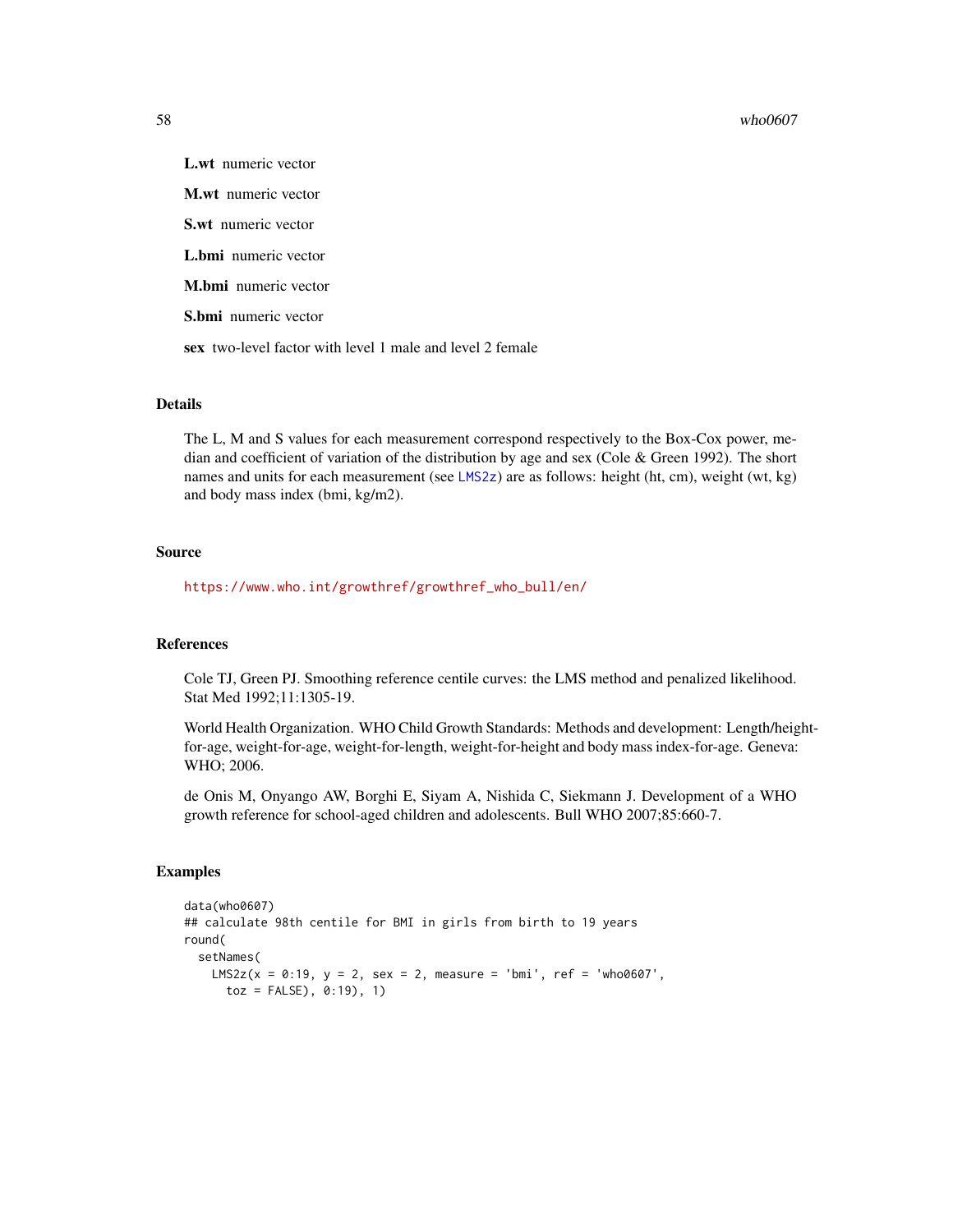<span id="page-58-0"></span>

#### Description

Implements par('xaxs') and par('yaxs') option 'd'.

#### Usage

```
xaxsd(usr = par()$usr[1:2])
```
 $y$ axsd(usr = par()\$usr[3:4])

### Arguments

usr a length-2 vector defining the length of the x-axis or y-axis.

#### Details

Implements par('xaxs') and par('yaxs') option 'd', i.e. uses previous axis scales in a new plot.

#### Value

By default returns xlim/ylim args to match current setting of par()\$usr, i.e. previous plot scales. Specifying usr gives scales with the usr args at the extremes. If par('xlog') or par('ylog') are set the returned limits are antilogged (to base 10).

#### Author(s)

Tim Cole <tim.cole@ucl.ac.uk>

### Examples

```
## generate and plot 100 data points
x < - rnorm(100)
y <- rnorm(100)
plot(x, y, pch=19)
## generate and plot 10 more
## constraining axis scales to be as before
x < - rnorm(10)
y \le - rnorm(10)plot(x, y, pch=19, xlim=xaxsd(), ylim=yaxsd())
## force axis extremes to be -3 and 3
```

```
plot(x, y, pch=19, xlim=xaxsd(c(-3,3)), ylim=yaxsd(c(-3,3)))
```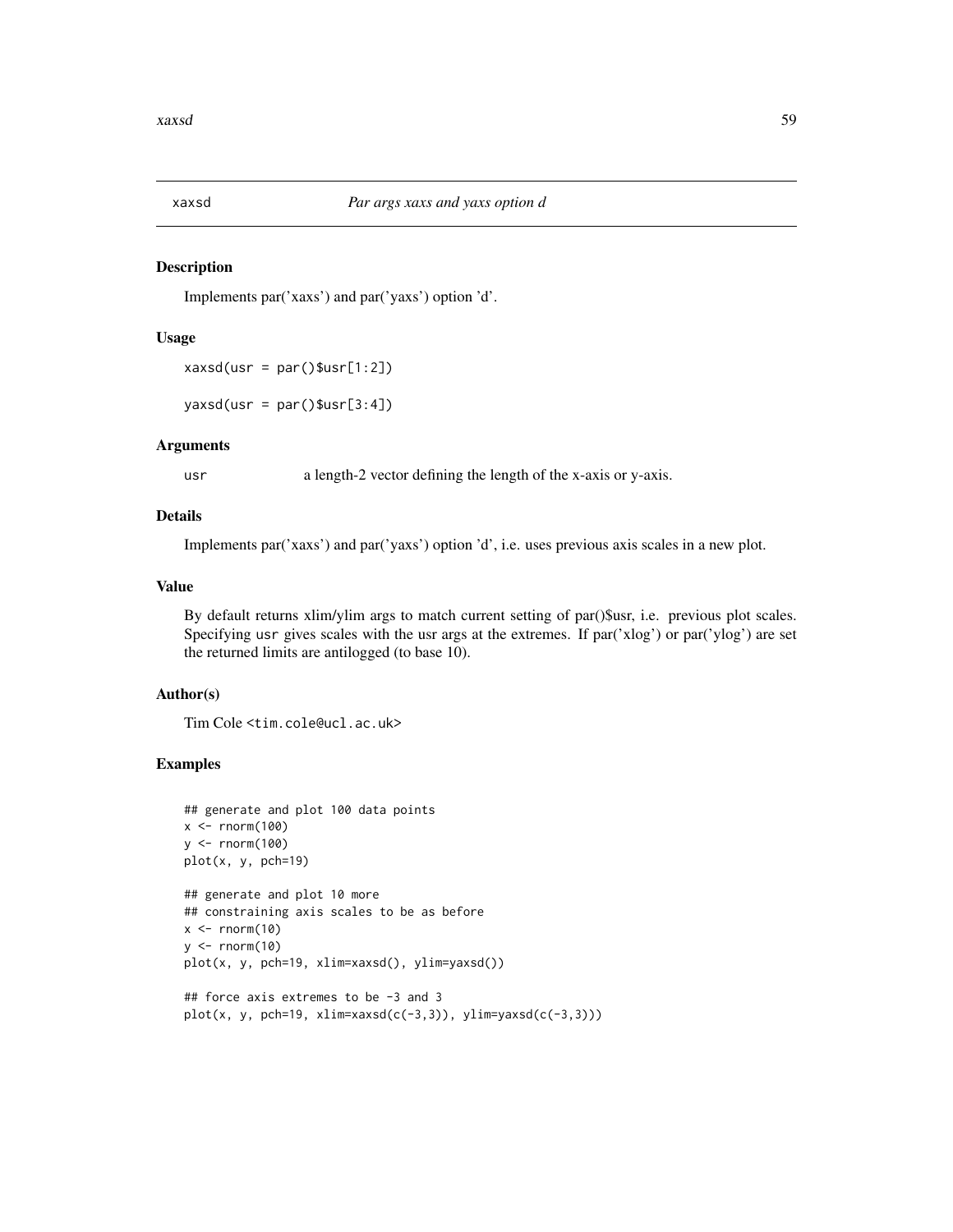<span id="page-59-0"></span>

### Description

xyadj Adjusts x and y values for subject-specific random effects from a SITAR model.

### Usage

 $xyadj(object, x, y = NULL, id, abc = NULL, tomean = TRUE)$ 

### Arguments

| object       | a SITAR model.                                                                                                                                                                                                                                                              |
|--------------|-----------------------------------------------------------------------------------------------------------------------------------------------------------------------------------------------------------------------------------------------------------------------------|
| $\mathsf{x}$ | a vector of x coordinates. If missing, x and y and id are obtained from object.                                                                                                                                                                                             |
| У            | a vector of y coordinates (default NULL).                                                                                                                                                                                                                                   |
| id           | a factor denoting the subject levels corresponding to x and y.                                                                                                                                                                                                              |
| abc          | a data frame containing random effects for a, b, c and d (default ranef (object) [id, ]).                                                                                                                                                                                   |
| tomean       | a logical defining the direction of adjustment. TRUE (default) indicates that in-<br>dividual curves are translated and rotated to match the mean curve, while FALSE<br>indicates the reverse, the mean curve being translated and rotated to match indi-<br>vidual curves. |

### Details

When tomean  $=$  TRUE the x and y values are adjusted to

$$
(x-xoffset-b-b)*exp(c)+xoffset+b
$$

 $y - a < random > -d < random > *x$ 

When tomean = FALSE they are adjusted to

$$
(x-xoffset-b < fixed>)/exp(c < random>) + xoffset+b < fixed > +b < random>
$$

$$
y+a < random > +d < random > *x
$$

In each case missing values of the fixed or random effects are set to zero.

### Value

The list of adjusted values:

| numeric vector.                               |
|-----------------------------------------------|
| numeric vector the same length as x, or NULL. |

### Author(s)

Tim Cole <tim.cole@ucl.ac.uk>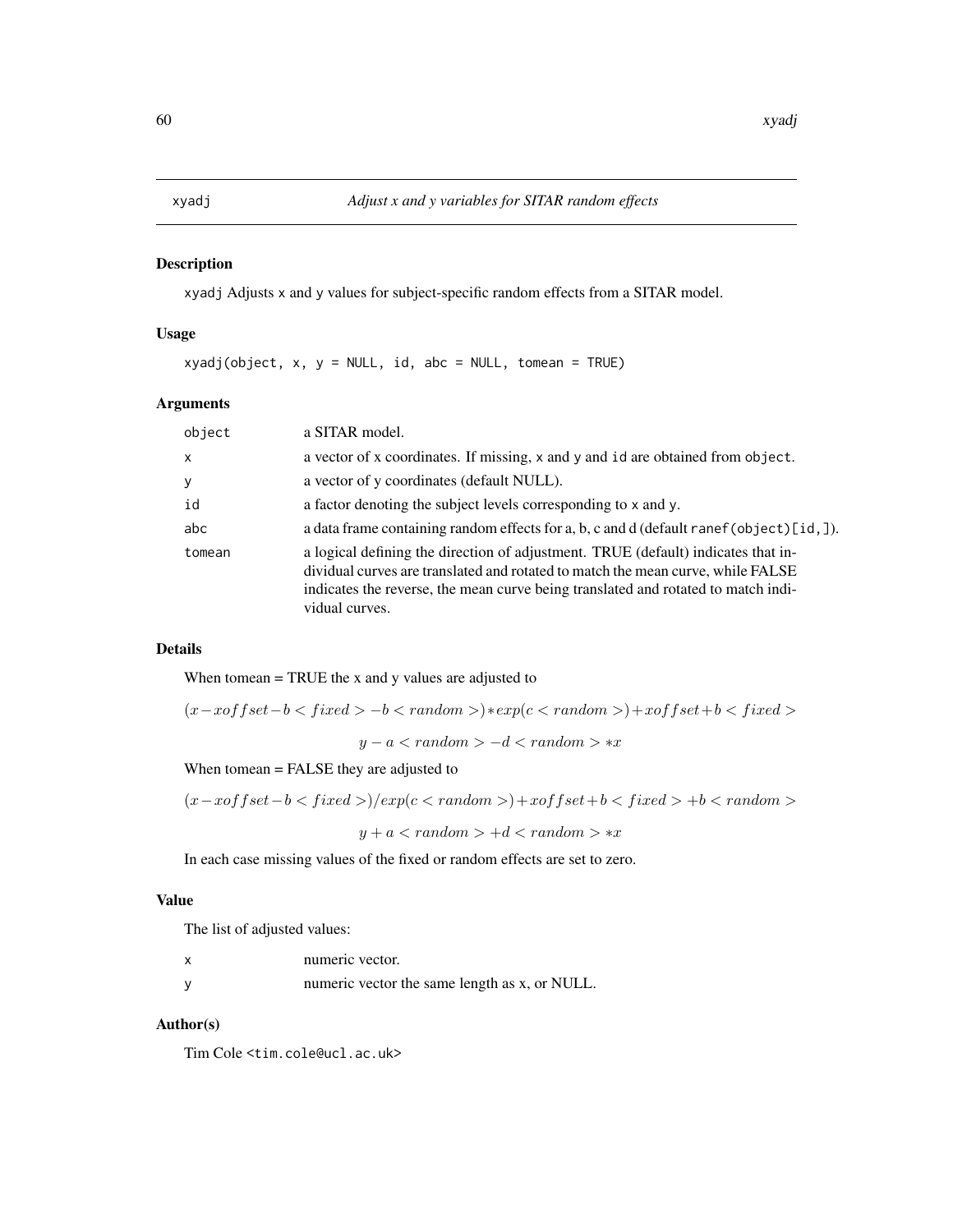#### <span id="page-60-0"></span>z2cent  $\sim$  61

### Examples

```
data(heights)
## fit sitar model for height
m1 <- sitar(x=age, y=height, id=id, data=heights, df=5)
## plot unadjusted data as growth curves
plot(m1, opt='u')
## overplot with adjusted data as points
with(heights, points(xyadj(m1), col='red', pch=19))
```
<span id="page-60-1"></span>z2cent *Express z-scores as centile character strings for plotting*

#### Description

Converts z-scores, typically defining centiles in a growth chart, to character strings that can be used to label the centile curves.

### Usage

z2cent(z)

### Arguments

z a scalar or vector of z-scores.

### Value

A character string is returned, the same length as z. Z-scores between the 1st and 99th centile are converted to centiles with one or two significant figures (lower tail) or to their complement (upper tail). For larger z-scores in absolute value the character consists of "SDS" appended to the z-score rounded to one decimal place.

### Author(s)

Tim Cole <tim.cole@ucl.ac.uk>

### See Also

[cLMS](#page-10-1)

### Examples

```
z2cent(-4:4)
z2cent(qnorm(0:100/100))
```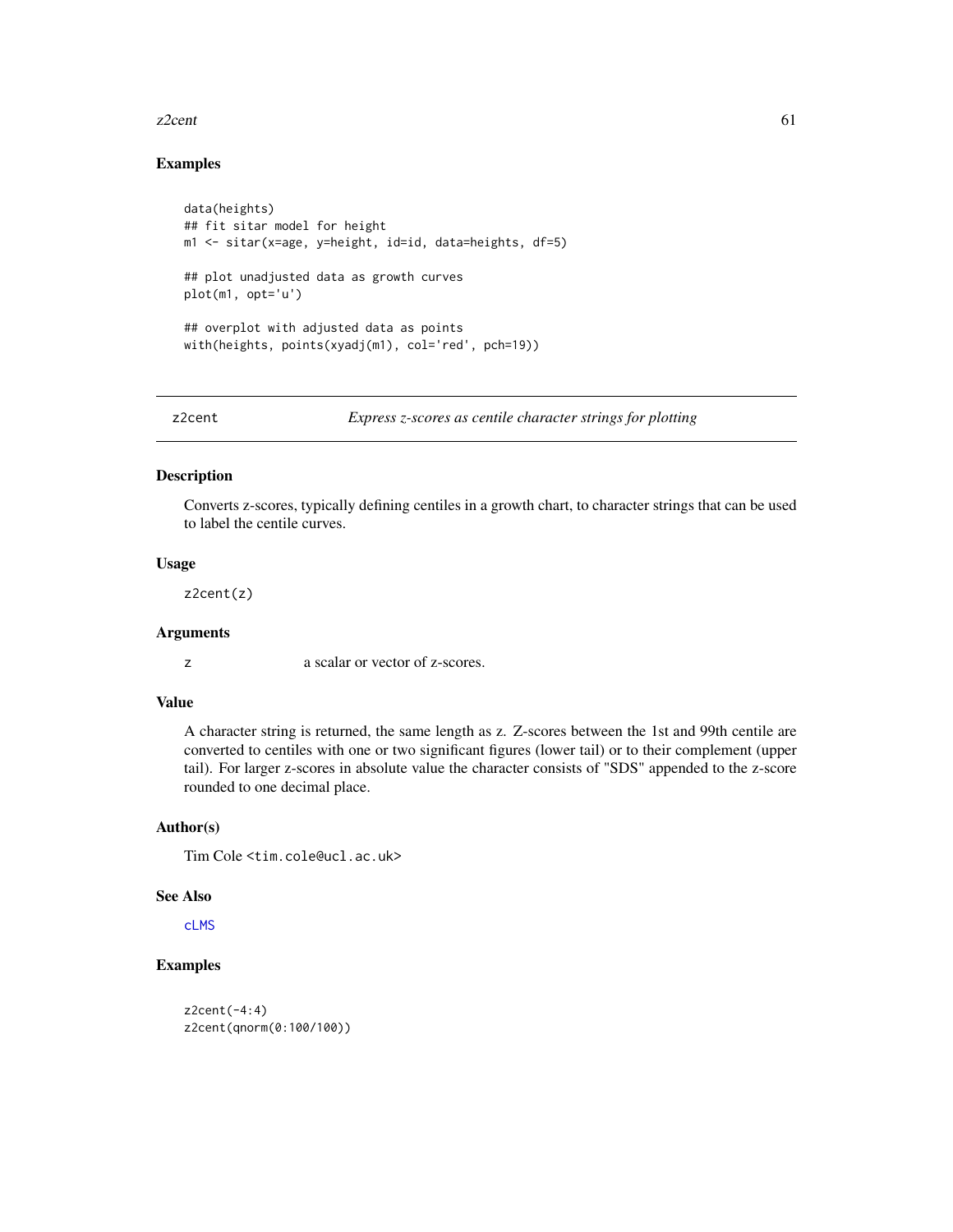# <span id="page-61-0"></span>Index

∗ aplot plot.sitar , [34](#page-33-0) ∗ arith cLMS , [11](#page-10-0) LMS2z , [24](#page-23-0) LMSfit, [26](#page-25-0) pdLMS , [33](#page-32-0) ∗ character z2cent , [61](#page-60-0) ∗ datasets berkeley , [6](#page-5-0) cdc2000 , [10](#page-9-0) deren , [14](#page-13-0) heights , [21](#page-20-0) iotf , [23](#page-22-0) uk90 , [49](#page-48-0) ukwhopt , [51](#page-50-0) ukwhoterm , [53](#page-52-0) who06 , [56](#page-55-0) who0607, [57](#page-56-0) ∗ models sitar , [43](#page-42-0) ∗ nonlinear sitar , [43](#page-42-0) ∗ package sitar , [43](#page-42-0) sitar-package, [3](#page-2-0) ∗ regression BICadj, [8](#page-7-0) bupdate , [9](#page-8-0) sitar , [43](#page-42-0) addmargins , *[17](#page-16-0)* AIC , *[9](#page-8-0)* AICadj *(*BICadj *)* , [8](#page-7-0) anova.lme , *[5](#page-4-0)* anova.sitar , [4](#page-3-0) aperm , *[17](#page-16-0)* apv\_se , [5](#page-4-0) , *[37](#page-36-0)*

berkeley , [6](#page-5-0) BIC , *[9](#page-8-0)* BICadj, <mark>[8](#page-7-0)</mark> bupdate , [9](#page-8-0) cdc2000 , [10](#page-9-0) cLMS , [11](#page-10-0) , *[25](#page-24-0)* , *[34](#page-33-0)* , *[61](#page-60-0)* codeplot , [13](#page-12-0) , *[55](#page-54-0)* deren , [14](#page-13-0) dfpower , [15](#page-14-0) dfset , [17](#page-16-0) diffid *(*timegap *)* , [48](#page-47-0) funcall, [18](#page-17-0) getCovariate.sitar *(*getData.sitar *)* , [19](#page-18-0) getData.sitar , [19](#page-18-0) getL *(*BICadj *)* , [8](#page-7-0) getPeak *(*getPeakTrough *)* , [19](#page-18-0) getPeakTrough , [19](#page-18-0) getTakeoff *(*getPeakTrough *)* , [19](#page-18-0) getTrough *(*getPeakTrough *)* , [19](#page-18-0) getVarCov.sitar *(*getData.sitar *)* , [19](#page-18-0) heights , [21](#page-20-0) ifun , [21](#page-20-0) , *[37](#page-36-0)* , *[40](#page-39-0)* iotf , [23](#page-22-0) lines.sitar *(*plot.sitar *)* , [34](#page-33-0) lmeObject , *[47](#page-46-0)* LMS2z , *[11](#page-10-0) , [12](#page-11-0)* , *[24](#page-23-0)* , [24](#page-23-0) , *[27](#page-26-0)* , *[34](#page-33-0)* , *[50](#page-49-0)* , *[52](#page-51-0) , [53](#page-52-0)* , *[57,](#page-56-0) [58](#page-57-0)* LMSfit , [26](#page-25-0) make.names , *[45](#page-44-0)* mplot , [28](#page-27-0) , *[37](#page-36-0)* n\_agegp *(*optimal\_design *)* , [31](#page-30-0) nlme , *[44](#page-43-0)* nlmeObject , *[45](#page-44-0)*